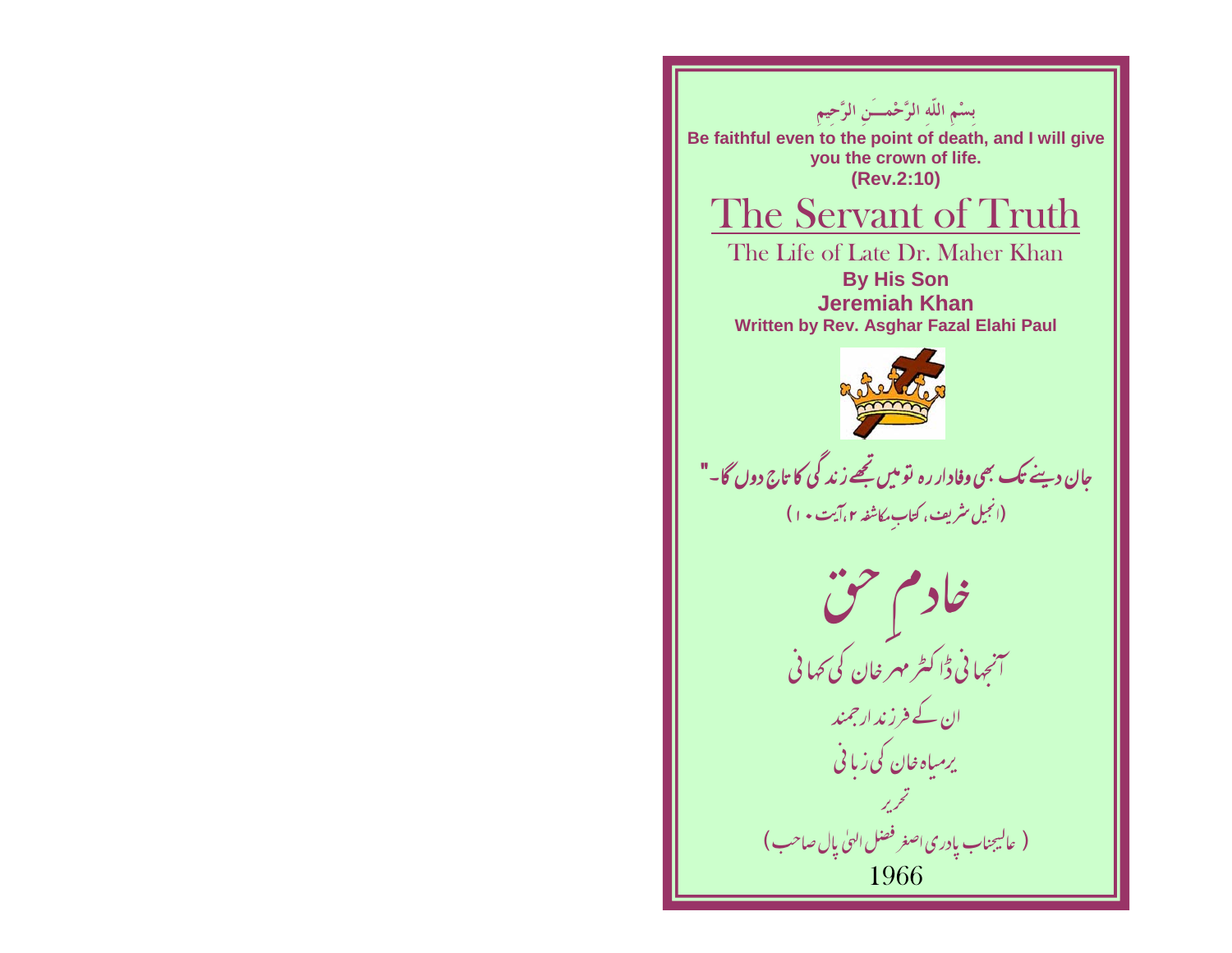مخصوص مسیحی سٹر فامیں مفت نقسیم کردی گئی بیں۔خدائے ذوالجلال کا شکر ہے کہ ان کتابچوں کو مسیحی طبقہ میں توقع سے ٹھیں زیادہ مقبولیت حاصل ہوئی ہے۔صوبہ سمرحد کے مسیحی افراد خصوصاً ان سے بے حد متا ثر ہوئے بیں۔ کوباٹ کی انگلیکن کلیسا نے مرحوم کی پنجاہ سالہ باد گار منانے کے لئے کوہاٹ میں ایک خاص عبادت کا اہتمام کیا اور سینٹ اکستن کے گرجاٹھر میں سنگ مر مر کی ایک تختی اس کی دائمی یاد میں نصب کی جس کی رسم نقاب کشا ئی لاہور کے سابق بشپ تقد س مآب ایل ایچ ولمر صاحب نے ۳ نومبر ۱۹۲۷ و گو ادا کی - اس عبادت میں مختلف کلیساؤں کے نمائندوں نے مرحوم کوشاندار خراج عقیدت پیش کیا-کوہاٹ کی " کیتھولک فرینڈز کلب" کے مسیحی نوحوانوں اور بچوں نے مرحوم کی زند کی اور شہادت کے واقعات پر ایک ڈرامہ تیار کیا جس کا مسودہ کوہاٹ کے ایک مسیحی نوحوان ، یونس سمرحدی نے تیار کیا تھا۔اسے کیبتھولک گرجاگھر کے خو بصورت سبزہ زار میں سٹیج پر دودن متواتر ۲۰ تام مرے ۹۹ اء کو بڑی کامیابی سے پیش کیاجاتاریا-یه ڈرامہ بشپ ولمر ، اور ان کی اہلیہ اور ہزاروں مسیحی اور عنیر مسیحی مر دوں ، عور توں اور بجوں نے بڑے شوق سے دیکھا۔ تمام واقعات سٹروع سے آمخر تک تصنع سے پاک اور پر کشش اندازمیں پیش کئے گئے۔ میں نےمتعدد افراد کوخاص کرمستورات کو،آبیں بھرتے اور انٹکیار دیکھا۔

میں پہلی بار پومبر ے9 9 ا ءمیں "ٹل" شہر بھی گیا۔ سمرعد کے بیشتر مسیحی گھروں اور حلقوں میں ڈاکٹر مہر خان شہد کو ابھی بڑی عزت اور نوقیر سے باد کیا جاتا ہے - افسوس سے کھنا پڑتا ہے کہ لارڈ را برٹس ہسپتال جسے ڈاکٹر پینل صاحب نے بڑے جذبے اور محنت سے سن ۹ + ۹ ا ء میں قائم کیا تھا اور حس میں میرے والد بزر گوار ملازمت کے دوران شہد ہوئے تھے۔اب وہاں اس کا نام و نشان بھی نہیں ہے۔ حب تک انگریزمشنری خانون (مس ڈیوڈسن) ٹل میں سکونت پذیر تھیں اس جگہ پر تحجیہ مسیحی بشارت کا کام ہوتا تھا۔ ان کے جانے کے بعد کسی نے یہ جگہ خرید لی اور اب وہاں  $\ddot{x}$ 

زند کی میں بعض ایسے واقعات پیشِ آتے ہیں کہ انسان انہیں بھول نہیں سکتا- یہ حفاظے پر کحچھ اس طرح نقش ہوجاتے ہیں کہ کسی عنوان میٹنے نہیں یاتے۔ بعینہ میں اپنے والد بزر گوار آنجہا ٹی ڈاکٹر مہر خان کی شہادت کے واقعات کو سالہ ال اپنے سینہ میں چھیائے پھر تا رہاجنہیں جلد از جلد منظر عام پرلانے کے لئے میری ایک دیربنہ تمنا تھی۔ کتابہ " خادم حق " پہلی بار ستمبر ۶ ۶ ا ء میں شائع ہوا۔ اس میں میرے والد بزر گوارکے مختصر سوانح حیات اور شہادت کے واقعات یادری اصغر فصل الهیٰ پال صاحب نے نہایت دل کش انداز میں تدوین وتصنیف کئے ہیں۔ جب یہ بھولی بسری سچی کھا فی نصف صدی گزر جانے کے بعد چھپ کئی ، تومیری خوشی کی انتہا نہ تھی۔میں اس کارِ خیر کے لئے یادری صاحب کا تہ دل سے مشکور وممنون ہوں۔

میں جرچ مشنری سوسائٹی لندن کا بھی احسان مند ہوں کہ انہوں نے میری درخواست پر اپنے پرانے ریکارڈ کی جانچ پڑتال کرکے میرے والد بزرگوار کی شہادت کے متعلق چند اہم کاعذات کی نقول مجھے بھیج دیں۔ کتابچہ ہذا کی تصنیف وتالیف کے لئے یہ سب کا عذات اور جرچ مشنر ی سوسائٹی کی افغان مش، ، بنوں (صوبہ سمرحد) کی چھپی ہوئی رپورٹ ۱۲ | ۱۹ | ۰ | ۱۹ | ۱۹ | مجو مجھے اتفاقاً جبند سال ہوئے دستیاب ہوئی تھی۔ نہایت ہی سود مند ثابت ہوئے۔

اس کتابچہ کی طبع دوم اپریل ۱۹۶۸ء میں شائع ہوئی جس میں پیشتر واقعات کی تفصیل کے علاوہ کئی اور واقعات بھی قلمبند کردیئیے گئے حبومیرے چند احیاب واقارب نے ، خاص کر یادری سمسون خان نبازی (راولپنڈی ) اور ڈاکٹر محمد رمضان (ٹل) نے میرے والد بزر گوار کے بارے میں فراہم کئے تھے۔ اس کی پہلی اور دوسمری اشاعت کی قریباً سب کتب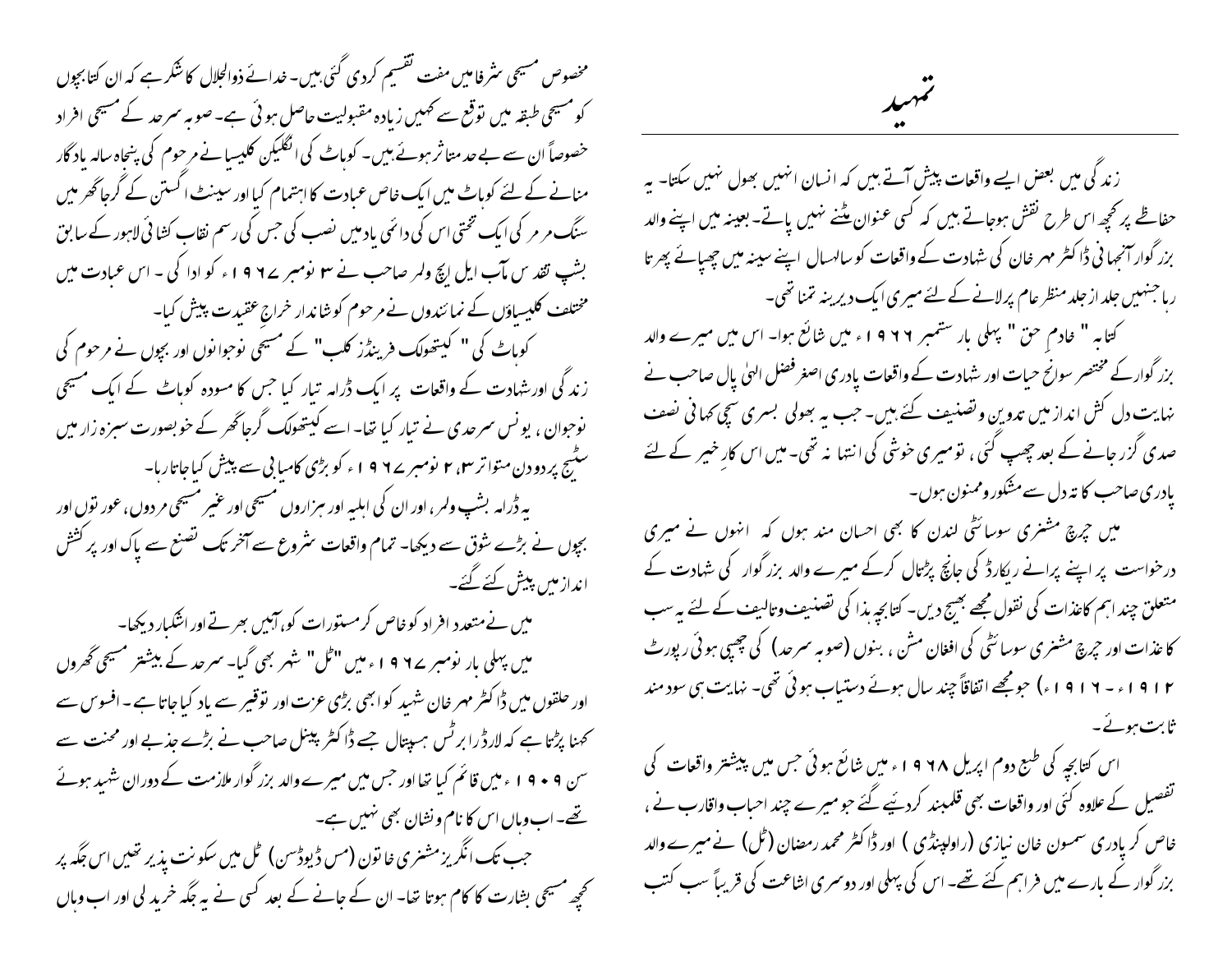يبش لفظ

اے خادم حن! نازابھی تیرے لئے ہیں فطرت کے سب انداز بھی تیرے لئے ہیں اس کتاب میں ڈاکٹر مہر خان شہد کی حسین زند گی ، مخلص کردار جان توڑ خدمت ، گواہی اور حق کے لئے شہادت کی چند حبککیاں پیش کی گئی بیں۔ وہ نہ صرف مرد مومون تھے بلکہ وہ ایک خادم بھی تھے، اوردل وجان سے اپنے آقا ر بنا المسیح سے محبت کرتے اور اسی کے خون آلودہ قدموں کے نقوش پر چلتے تھے۔ حب تک ان کی جان میں جان رہی۔ انہوں نے اپنے نجات دہندہ کی مرحنی کو پورا کرنے کی غرص سے مشکل سے مشکل خدمات کو سمر انجام دیا۔آخر کار اس سچے ، مر د محاید، نے اپنے مبارک آفاسید نامسیح کی خدمت اور گواہی کے لئے اپنی جان بھی نثار کردی اور شہد ہوئے ۔ ا ن کا نصب العین بہت بلند تھا تاہم ان کے قدم متزلزل نہ ہوئے۔انہوں نے مرتے دم تک اپنی ذمہ داری کووفا شعاری سے نہجا یا اور نہ صرف" زند کی کا تاج" حاصل کیا حوخداوند اپنے محبت کرنےوالوں کو عطا کرتا ہے بلکہ حن کے لئے اپنا خون بہا گر تاج ش<sub>ا</sub>دت بھی پہنا۔

ڈاکٹر مہرخان کے فرزند ارجمند جناب پرمیاہ خان صاحب میرے ایک مخلص دوست بییں۔انہوں نے حب مجھے اپنے والد بزر گوار کی زند گی ، خدمت اور شہادت کے واقعات سنانے توان سے میرے ایمان کو بڑی تقویت ملی۔انہوں نے یہ خواہش ظاہر کی کہ اگران کے والد کی زند گی کے بہ حقائق کتا بی صورت میں چھپ جائیں توانہیں یاطنی حوشی حاصل ہو گی۔چنانچہ میں نے پرمیاہ خان صاب سے ان کے والد بزر گوار کی زند گی کے تفصیلی کوائف اور مفصل تحریری مواد حاصل کیا اوران کوپڑھنے کے بعد ڈاکٹر صاحب موصوف کی نیک زند کی ، قابل رشک خدمت اور حق کے لئے شہادت کے واقعات کو تفصیل وار قلمبند کیا تا کہ ان کو پڑھ کر نہ

سکونتی مکانات بیں، سمرائے ہے اور بعض عمار تیں کرا ہہ پر بیں۔وہاں کے معروف ڈاکٹر محمد رمضان صاحب نے مجھے وہ سب جگہیں دکھائیں حن کا تعلق اس خو فی ڈرامہ سے تھا۔ فوجی گورا قسر ستان جہاں میرے والد بزر گوار مدفون بیں محفوظ ہے اور قسروں کی حالت خاصی اچھی ہے۔ میرے والد بزر گوار ہی ایک واحد عنیر فوجی شخص بیں حن کواس قسر ستان میں دفن کیا گیا ہے۔ مجھے اس فلک بوس پہاڑی اور پر خطر راستہ کی بھی نشاند ہی کرا ٹی گئی ، جس پر میری والدہ ماجدہ نے زخمی حالت میں اپنے لخت مجگر (حبو ئیل ) کو ڈاکوؤں کے چنگل سے چھڑانے کی خاطر ، رات کی تاریکی میں ، قریباً دومیل تک ان ظالموں کا تعاقب کیا تھا- اس پتھر پلے نکیلے اور نا ہموار یہاڑی راستہ کودیکھ کر دل بل جاتا ہے۔ اس سے کو ٹی بھی بخو بی اندازہ کرسکتا ہے کہ اس بچاری اور شامت کی ماری ماں نے زخمی حالت اور رات کی تاریکی میں کس مصیبت اور د کھ سے بہ کٹھن راستہ طے کیا ہوگا۔ اس کتابجہ کی طبع سوم جنوری ۲ ۷ ۹ ء میں شائع ہوئی۔ اس خیال کو مد نظر رکھتے ہوئے اس کتابچہ کومسیحی عوام میں خاص مقبولیت حاصل ہوئی ہے اور اس کی اب بھی بہت مانگ ہے، اسے جوتھی بار شائع کیا جارہا ہے۔ اس کو پہلے ایڈیشنوں سے زیادہ مفید اور موثر بنانے کے لئے میں نے اس میں متعدد تبدیلیاں کردی بیں اور چند واقعات زیادہ تفصیل سے بیان کئے گئے ہیں۔ حو کام تیرا ہاتھ کرنے پائےاسے مقدور بھر کر۔ (واعظه ۹ ،آیت • ۱ )

فاكسار

يرمباه خان

ستمبر ۱۹۷۸ء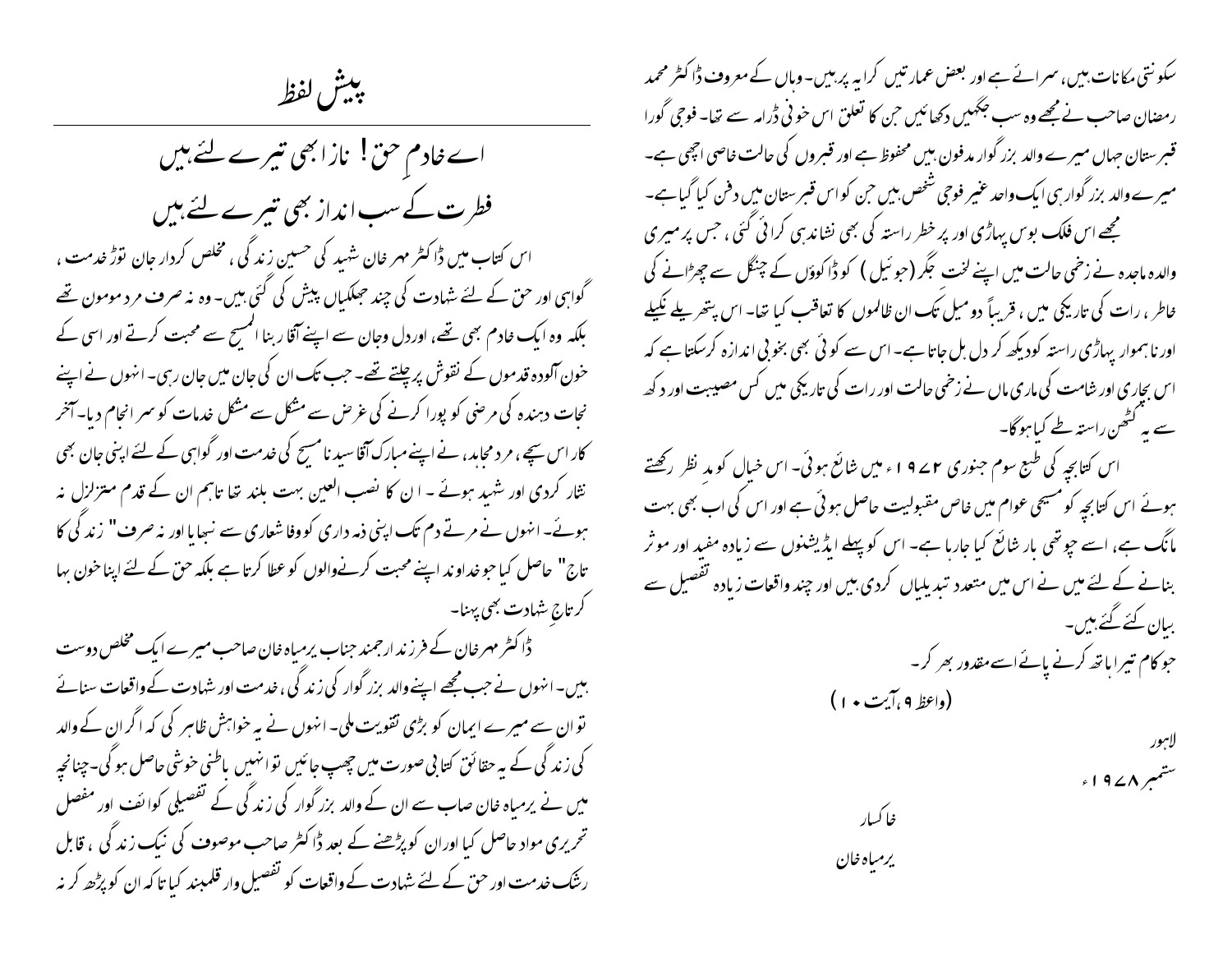نورا فی کرنیں

سید نامسیح نے اپنی حین حیات میں اپنے بارہ ( ۲ I ) شاگردوں کو حکم دے کر کہا تھا کہ " چلتے چلتے یہ منادی کرنا کہ آسمان کی بادشاہی نزدیک آگئی ہے۔ بیماروں کو احیا کرنا -مردوں کوجلانا۔ کوڑھیوں کو پاک صاف کرنا- بدروحوں کو کالنا- تم نےمفت پا مامفت دینا- نہ سونا! اپنے کمر بند میں رکھنا نہ چاندی نہ پیسے۔ راستہ کے لئے نہ جھولی لینا نہ دو دو کرتے نہ حوتیاں نہ لاٹھی کیونکہ مزدور اپنی خوراک کا حقدار ہے۔" ( انجیل سریف بہ مطابق حسرت متی • ۱ ،آیت

پھر صلیبی موت مرنے اور مر دوں میں سے حجی اٹھنے کے بعد حب وہ گبارہ شاگردوں کو دکھائی دیا تو اس نے ان سے کہا کہ " تم تمام دنیا میں جاکر ساری خلق کے سامنے انجیل کی منادی کرو۔ حوابیان لائے اور بپتسمہ لےوہ نجات پائے گااور حوابیان نہ لائےوہ مجرم ٹھہرایا جانے گا۔ اور ایمان لانےوالوں کے درمیان بیہ معجزے ہوں گے -وہ میرے نام سے بدروحوں کو نکالیں گے۔ نئی نئی زیانیں بولیں گے۔سانپوں کواٹھالیں گے اور اگر کو ٹی ہلاک کرنے والی چیز پئیں گے توانہیں کحچھ صرر نہ بینیچے گا-وہ بیماروں پرماتھ رکھیں گے تواچھے ہوجائیں گے" (انجیل سثریف به مطابق حصرت مرقس ۱۶، آیت ۱۵تا ۱۸)-چنانچہ شاگردوں نے پوری فرمانسر داری اور بڑے ذوق وشوق سے ان صحموں کی تعمیل گی اور یوں مسیحیت کی نورا فی کر نوں نے پہلے مغرب اور پھر مسٹرق کومنور کیا۔اس کا نتیجہ یہ ہوا کہ مختلف افراد اور حماعتوں نے مسیحیت کی نورا فی کرنوں سے منور ہو کر اپنی اپنی تحدید ینٹروع کردی۔اٹھارھویں صدی کے اختتام پر ڈاکٹر کیری، وارڈ، مارشمین جیسی عظیم المرتبت بہتیوں نے مسیحیت کی قدرت کے وسیلے اس بر عظیم کے باشندوں میں ایک نئی بیداری، امک نئی زند کی اورابک نباجذ مه پیدا کیا-

صرف کلیسیائے پاکستان حواج ایک نہایت نازک مرحلہ سے گزرر ہی ہے بلکہ کلیسیائے جامع بھی مستفید ہو اور سٹر کانے کلیسا میں حق کا احترام ، خدمت خلق کا جذبہ اور شہادت کا ایک نباولولہ پیدا ہواووہ اپنی نیک خدمت اور ایمان کی گواہی سے ربنا المسح کا جلال ظاہر کریں۔ ڈاکٹر مہر خان شہید مسیحی ایمان کے ایک مشحکم نورانی مینار تھے۔ ان کی مسیحی ز ند گی سے لاتعداد لوگوں نے نجات کی حوشی حاصل کی۔ گتاب *مقد س میں م*رقوم ہے :-" یسوع (عیسیٰ مسیح) نے حواب میں اس سے کہا حو کوئی اس پانی میں سے پیتا ہے وہ بھر پباسا ہوگا۔مگر حو کو ٹی اس یا فی میں سے پئے گا حومیں اسے دوں گاوہ ابد تک پیاسا نہ ہوگا بلکہ حبو پا فی میں اسے دوں گا وہ اس میں ایک حپشمہ بن جائے گا حبو ہمیشہ کی زند کی کے لئے جاری رہے گا۔" (انجیل سٹریف ہہ مطابق حصرت یوحنا ہم،آیت ۱۳ تا ۱۴ )۔

> احقر الناس : ( پادری ) اصغر الهیٰ پال ) لاہور ۱۸ گست ۲ ۶ ا ۶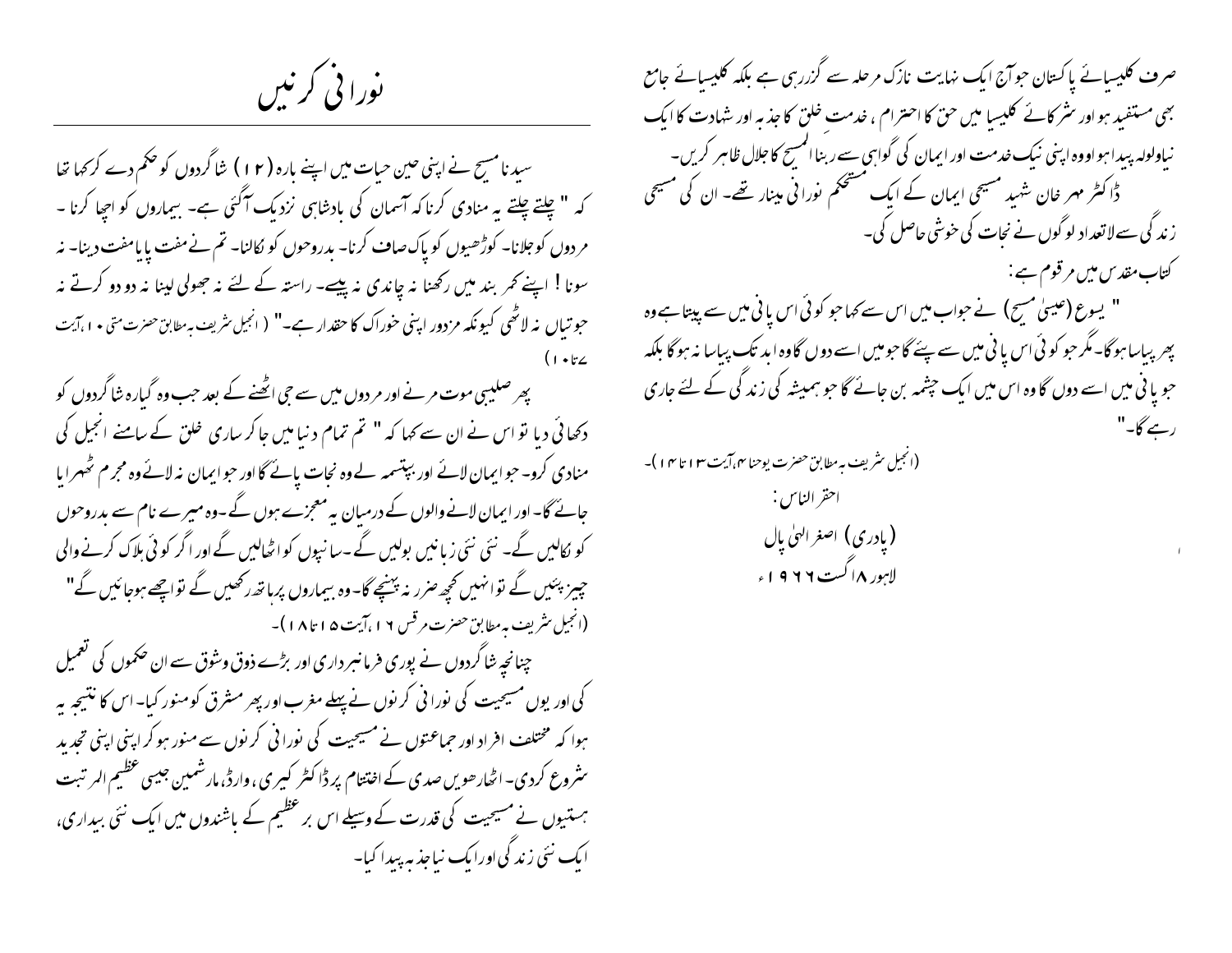خاندا فی حجگڑے

یٹھانوں کے باں عزت اور سٹرمند گی کےدوالفاظ پائے جاتے بیں حبوان کے کردار کی ترحما فی کرتے ہیں۔ یہ دو نوں الفاظ مثبت اور نفی کی صورت میں ان کے وقار کو واضح کرتے بیں، لیکن ان الفاظ کے اصل مفهوم کو سمجھنا اور اس کو بیان کرنا کسی قدر محال ہے۔ بعض حالات میں کو ٹی شخص اپنی عزت کے تحفظ کے لئے بد ترین کام کرنے کے لئے بھی تیار ہوجاتا ہے۔ بعض اوقات حب اسے کسی دعوت میں سثر کت کے لئے مدعو کیا جاتا ہے لیکن اس کےساتھ اس کے دشمن کے مقابلہ میں مساوی سلوک نہیں کیاجاتا نو ایسے عنیر مساوی برتاؤ سے اس کا شیشہ دل پاش پاش ہوجاتا ہے اور وہ اس کو اپنی ہتک عزت سمجھنے لگ جاتا ہے۔ وہ حد درجہ عنیور، جنگجو اور تلوار کا دھنی ہے۔ ان میں خون کا بدلہ حون ، کے رواج نے بہت سے خاندانوں کو تباہ کردیاہے۔ یہی وجہ ہے کہ بعض خاندان اس اصول کی زدمیں آکر صفحہ ہستی سے پالکل مٹ چکے بیں۔ بدلہ لیپنے کی یہ روح بعض اوقات طبقہ نسواں میں بھی نظر آتی ہے ۔ اس نوعیت کا ایک واقعہ بہاں قابل ذکر ہے کہ ۵ • ۹ اءمیں بنوں شہر میں ایک شخص کو <sup>ک</sup>سی متنازعہ زمین کے سلسلے میں بڑی بے دردی سے قتل کردیا گیا۔وہاں کے لوگ قاتل کو جانتے تھے گیکن حیونکہ وہ اور اس کے رشتہ دار بڑے زبردست اور ذی اثر تھے اور اس کے برعکس مقتول کے قریبی رشتہ داروں میں ماسوائے ایک بہن کے اور کوئی نہ تھا اس لئے کوئی بھی شخص مذکورہ قاتل کے خلاف شہادت دے کر اپنی جان حوکھوں میں ڈالنے کے لئے تیار پنہ تھا۔ چنانچہ جب بہ مقدمہ عدالت میں پیش ہوا توجج نے عدم شہادت کی بنا پرملزم کو بری کردیا۔ اس پر مقتول کی بہن نے عدالت کے فیصلہ پر بڑی گریہ وزاری کی اور عدالت سے یاہر لکلتے ہوئے حج صاحب کو کہا کہ وہ اب اس معاملہ کو حود سی حل کرلے گی۔ اپنے ساتی کے قتل نے اس کی آتش انتقام کو بھڑکادیا تھا۔ سابق صوبہ شمال مغر بی سرحد میں بشارت کا یہ کام ڈاکٹر پینل اور ان کے پٹھان ہم خدمتوں نے سمر انحام دیا۔ انہوں نے خدمت خلق اور حق کی شہادت سے خدا کی بادشاہی کو خوب وسعت دی۔ ان میں ڈا کسٹر مہر خان کی خدمت اور ان کے ایمان کی گواہی قابل ذکر بیں۔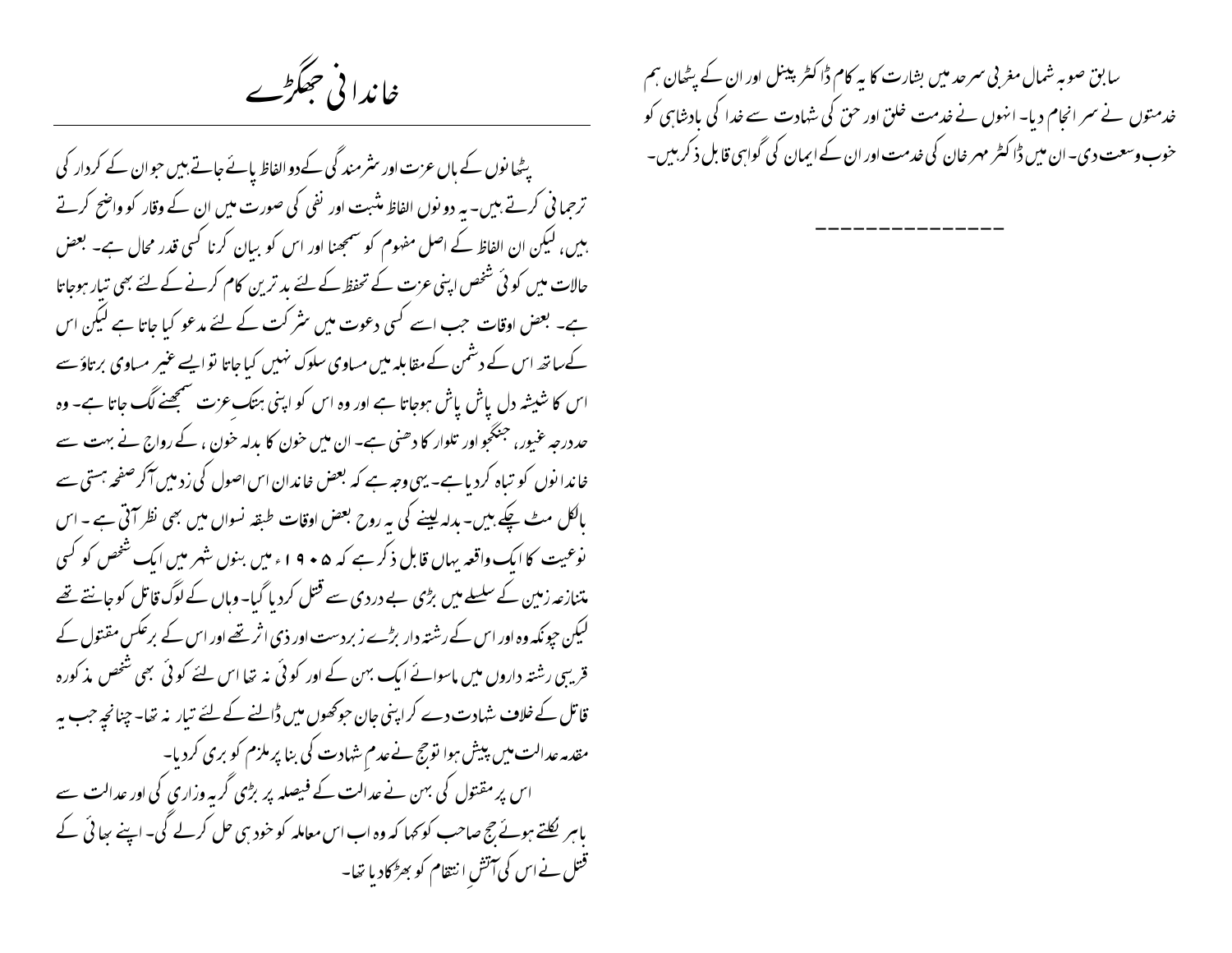محمد عبدالله خان

ہم نے مسح کوروح وجان دل سے دیاحوہوسوہو محمد عبداللہ ، شیخ محمود والہ نیازی قبیلے کے ایک متمول زمیندار یٹھان تھے۔وہ ایک وسیع رقسہ اراضی کے مالک تھے۔ بہ بڑا گاؤں ہے جو دریائے سند ھ کے مشرقی کنارے پر تحصیل عیلے خیل (صلع میا نوالی ) سے قریباً چار میل کے فاصلہ پر واقع ہے ۔ محمد عبداللہ خان کا گھرانہ عیلے خیل کے ممتاز اور خوشحال گھرا نوں میں شمار ہوتا تھا۔ گووہ اپنے پال بچوں کے ساتھ خوش حال اور پرمسرت زند گی بسر کررہے تھے پھر بھی وہ اپنے قبیلے کی آئے دن کی ماردھاڑ، سہیں میں دشمنی اور انتقام کے جذبے سے بے حد متنفر ہوچکے تھے۔ ان سے جھٹکارا کی خاطر وہ اکثر مناسب موقع کی تلاش میں رہتے تھے۔ وہ محبت ، صلح اور پاہمی لگانگت کےمتمنی تھے ۔ چنانچہ جب مسیحیت کی نورا فی کرنوں نے ان کے خانہ دل کومنور کیا اور تووہ انیسویں صدی عیسوی کے آخر میں اپنے اہل وعیال سمیت کھلم کھلامشرف یہ مسیحیت ہوگئے۔اصطباع پانے کے بعد ان کا نام عبد المسح رکھا گیا۔ بس بھر کیا تھا۔ ان کی د نیائے دل کی کایا پلٹ گئی ، وہ اپنی صلیب اٹھائے اپنے منجی سید نامسح کے سچے پیرو ہوگئے اور اسی کی راہنمائی میں ان کے خاندان کے ہر ایک فرد نے صدق دل سے سید نامسیح کو اپنا نجات دہندہ گسلیم کرلیا۔انہوں نے عہد کیا کہ آئندہ وہ مسیحیت کی سمر بلندی کے لئے بڑی سے بڑی قربانی سے بھی دریغ نہ کریں گے۔ان دیوں مسیحیت قسول کراپنا کو ئی خالہ جی کاٹھر یہ تھا بلکہ بڑے دل گردے کا کام تھا۔ ان کے گاؤں کے لوگوں نے اس بات کو بہت بڑا منایا کیونکہ یہ پہلاواقعہ تھا کہ ایک پورے مسلم خاندان نے اپنے آیا ئی دین سے منحرف ہو کر مسیحی دین کو قسول کرلیا تھا۔چنانچہ ان کے مخالفین کے سپنے میں جذبہ انتقام انگڑا ئباں لینے لگا اور انہوں نے باہمی صلاح مشورہ کے

اس نے مصمم ارادہ کرلیا کہ حب تک وہ اپنے پیارے بھائی کے حون کا بدلہ نہ لے گی چین سے نہ بیٹھے گی۔ ایک صبح جمعہ کے روز جبکہ حسب معمول ہفتہ اور میلے میں باہر پہاڑی علاقوں سے ہزاروں پٹھان خربدو فروخت کے لئے بنوں شہر میں آئے ہوئے تھے تواجانک گولی کا ایک تڑا خا ہوا اور ہموم میں تھلبلی پڑ گئی ۔ایک وزیری قبائلی حون میں لت پت سرگ پر گرا پڑا نظر آیا۔ پستول کی گولی اس کے دل کے آر بار ہو گئی تھی۔ یہ وہی قاتل تھاحو قانون کی گرفت سے تو بچ لکلا تھا لیکن بدلہ لینے والے کے باتھ سے ہر بچ سکا۔ مقتول کی بہن نے اپنے پھٹے پرانے کیپڑوں میں ریوالور چھیارکھا تھا۔ اس نے لوگوں کےہجوم میں موقع پاکر اپنے عزیز ہائی کے قاتل پر گولی چلا کر اس کا کام تمام کردیا۔ حب اس لڑ کی کو گرفتار کرلیا گیا اور عدالت نے اسے عمر قید کی سمزاسنائی تواس نے کھا " میں نے اپنے بھائی کا بدلہ لے لیاہے۔ باقی اللہ کی رضاہے۔ اب میں بالکل مطمئن ہوں۔" حون کا مدلہ حون کےرواج سے نہ صر**ف ایک قبیلہ دوسرے قبیلے** سے برسر پیکار رہتا ہے بلکہ ایک ہی قبیلے کے افراد بھی باہمی ناراضکی کی بنا پر ایک دوسرے کے خلاف ہوجاتے پىس -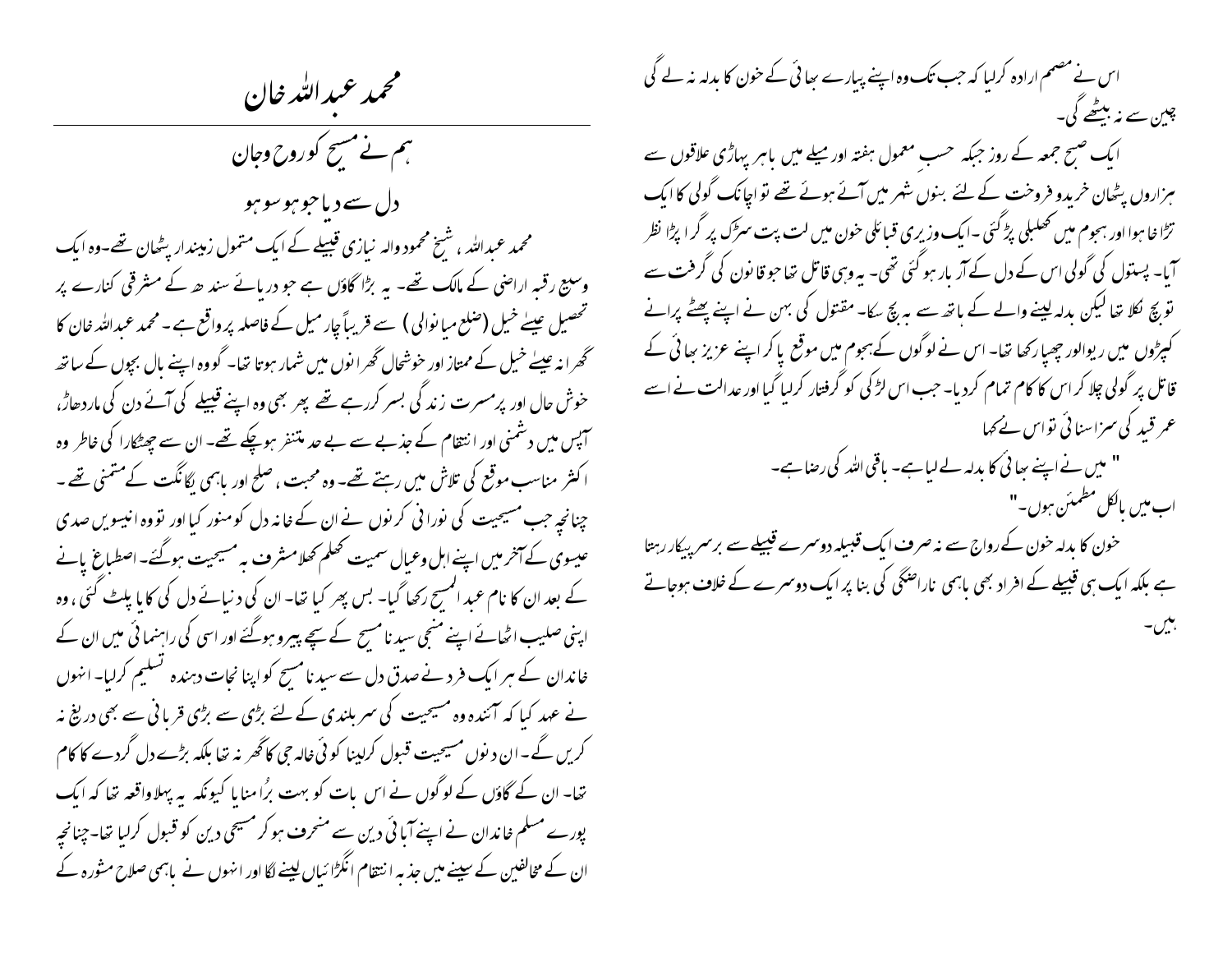اس کے پہلے ڈاکٹر انجارج عبد اکمسج کے سب سے چھوٹے بیٹے ڈاکٹر فصل خان تھے جنہوں نے طبی تعلیم و تربیت مش ہسپتال بنوں سے حاصل کی تھی۔اس ڈسپنسری کے ذریعہ عبد المسیح کے خاندان کی گاؤں کے لوگوں میں خاصی ساکھ بن گئی ۔ مریض علاج کے لئے آتے تھے اور شفا یاتے تھے۔ پرمیاہ خان کا کھنا ہے کہ اکثر حب لوگ علاج کے لئے آتے تھے تو وہ سوٹھی دوا ئی بغیر یا فی ملائے مانگتے تھے جونکہ وہ ایک مسیحی کے گھر کے یا نی سے چھوت کرتے تھے۔ بعد میں وہ اپنے گھر جا کر دوا ئی میں مناسب مقدار میں یا نی ملا کر دوا ئی پیتے تھے - جہاں تک ممکن تھا انہیں سوٹھی دوائی ہی دی جا تی تھی اور اس کے تھانے پاپینے کی تر کیب مریض کو بتادی جا تی تھی۔ ۸ + ۹ اء میں ہندوستان سے انگلستان جانے سے پیشتر ڈاکٹر پینل صاحب اس ڈسپنسری کے کام کا جائزہ لینے کے لئے شیخ محمود والہ کا دورہ کیا۔ ان دیوں ایک عام رسم کے مطابق کسی کی خاص مہم کامیا بی کے لئے باحب کسجی کوئی شخص کسی دور دراز سفر پر جارہا ہوتا تھا تو عریبوں کو کھانا کھلایا جاتا تھا تاکہ ان کی دعائیں اس کےساتھ ہوں اور اس کے لئے باعث بر کت ہوں۔ حیونکہ ڈاکٹر پینل صاحب ہندوستان سے ماہر ایک کمپے سفر پر جارہے تھے ڈاکٹر فصل خان نے ان کے لئے رسماً دوسوغریب وغر پا کو کھا ناکھلانے کا اہتمام کیا۔ حب سب کھا نا کچھاچکے تو ڈاکٹر فصل خان نے ڈاکٹر پینل صاحب کا یہ سفر مبارک کرنے اور راستہ میں ہر خطرے میں ان کی حفاظت کرنے اور ضمیح سلامت منزل مقصود تک پہنچانے کے لئے دعا کی ۔ دعا کے دوران بنوں مش ہسپتال اور برانچ ڈسپنسری شیخ محمود والہ میں حو طبی کام ہوتا تھا اس کے لئے خدا کا شکر یہ ادا کیا اور وہ سب حبوان خبیرا تی اداروں میں کام کرتے تھے خداو ند سے ان کے برکت جایبی ہرا یک دعا کے بعد سامعین" اللہ " کا نعرہ لگاتے تھے حوان کے طریق میں " آہین" کا ہم معنی تھا۔ ان میں بیشتر افراد ان لوگوں کی اولاد تھی جو کبھی اس ڈاکٹر کے والد بزر گوار عبد المسح کے جا فی دشمن تھے ، ان کے ٹھر کو نذر آتش کردیا تھا اور انہیں ملک بدر کرنے کے لئے کوشاں تھے، لیکن اب وہی لوگ عبد المسح کے بیٹوں کے ساتھ مل کر شیروشکر تھے۔ ڈاکٹر پینل صاحب ان لوگوں کےرویہ میں خونشگوار تبدیلی دیکھ کر بہت متاثر ہوئے ۔

بعد فیصله کیا که انهیں اس بیچان خیز فعل کا مزہ چکھانا چاہیے اور فوری طور پر ان کا حقہ یا فی بند کردیا۔ بعد ازاں انہوں نے ان کی زمین کا ایک بہت بڑارقسہ ان سے حجیبن لیا اور انہیں وقتاً فوقتاً طرح طرح کی ذہنی اور حسما فی اذیتوں کا نشانہ بنایا۔انهوں نے اتنے پر بھی اکتفا نہ کیا بلکہ ان کے گھر کو نذر آتش کرکے خاکستر کردیا جس سے ان کو ہیاری مالی نقصان پہنچا۔ بڑی مشکل سے انہوں نے اپنی اور اپنے خاندان کے افراد کی جانیں بچائیں۔ مخالفوں نے گاؤں کے سمر کاری اہلکاروں کے گٹھ حبوڑ سے ان کا نام گاؤں کے رجسٹروں سے مٹا کر یہ بھی ثابت کرنے کی کوشش کی کہ وہ کسجی بھی اس گاؤں کے باشندے نہ تھے اور وہاں کی اراضی پر قا بض ہونے کے حق دار نہیں انہوں نے عدالت میں حلفیہ بیان دیا کہ وہ دروعی عدالت کے روبرو افشاں ہو گئی اور عدالت نے محمد عبداللہ خان عرف عبدالمسح کوان کی بیشتر زرعی زمین واپس دلوادی اور پرانے گھر کے بدلے ایک نیاٹھر بنوادیا- اگرچہ حالات ایک عرصہ تک سخت دل شکن اور روح فرسا تھے اور حنود ان پر اور ٹھریار پر مصائب کے پہاڑ ٹوٹے تو بھی انہوں نے سید نامسح کی محبت سے کامل اطمینان حاصل کیا اور آج کی مالیت کے اعتیار سے لاکھوں نہیں تو ہزاروں کی جائیداد کا نقصان خندہ پیشا نی کے ساتھ گوارا کیا- وہ دن بدن منزل مراد کی طرف ترقی کرتے <u>چلے گئے ۔ دراصل نجات کے یقین نے ان کو پورا اطمینان قلب دے رکھا تھا حو ایک ایسا</u> سمرما ہہ تھا جس کے مقابلے میں د نیا کی تمام دولتیں ہیچ تھیں۔وہ تادم زیست سید نامسح کے سچے پیرو بنے رہے۔

رفتہ رفتہ ان کے گاؤں کا ماحول درجہ بدرجہ ساز گار ہوتا گیا۔ یہاں بہ بات قابل ذ کرہے کہ صوبہ سمرعد کے شہر بنوں کے مش ہسپتال کے مشور ومعروف میڈیکل سپر ٹیڈینٹ ڈاکٹر پینل، عبد المسح کے خاندان کی فلاح و بہبود میں کافی دلچسپی لیتے تھے۔ وہ گاہے گاہے شیخ محمود والہ میں آتے جاتے رہتے تھے۔ حبونہی لوگوں کو ان کی آمد کی خبر ہو تی وہ حبوتی درحبوق ان سے علاج کرانے یا طبی مشورہ کے لئے آتے تھے۔ تحچھ عرصہ کے بعد ڈاکٹر پینل کی وساطت سے بنوں میڈیکل مش نے ۱۸۹۵ء میں اسی گاؤں میں اپنی پہلی برانچ ڈسپنسری تھول دی۔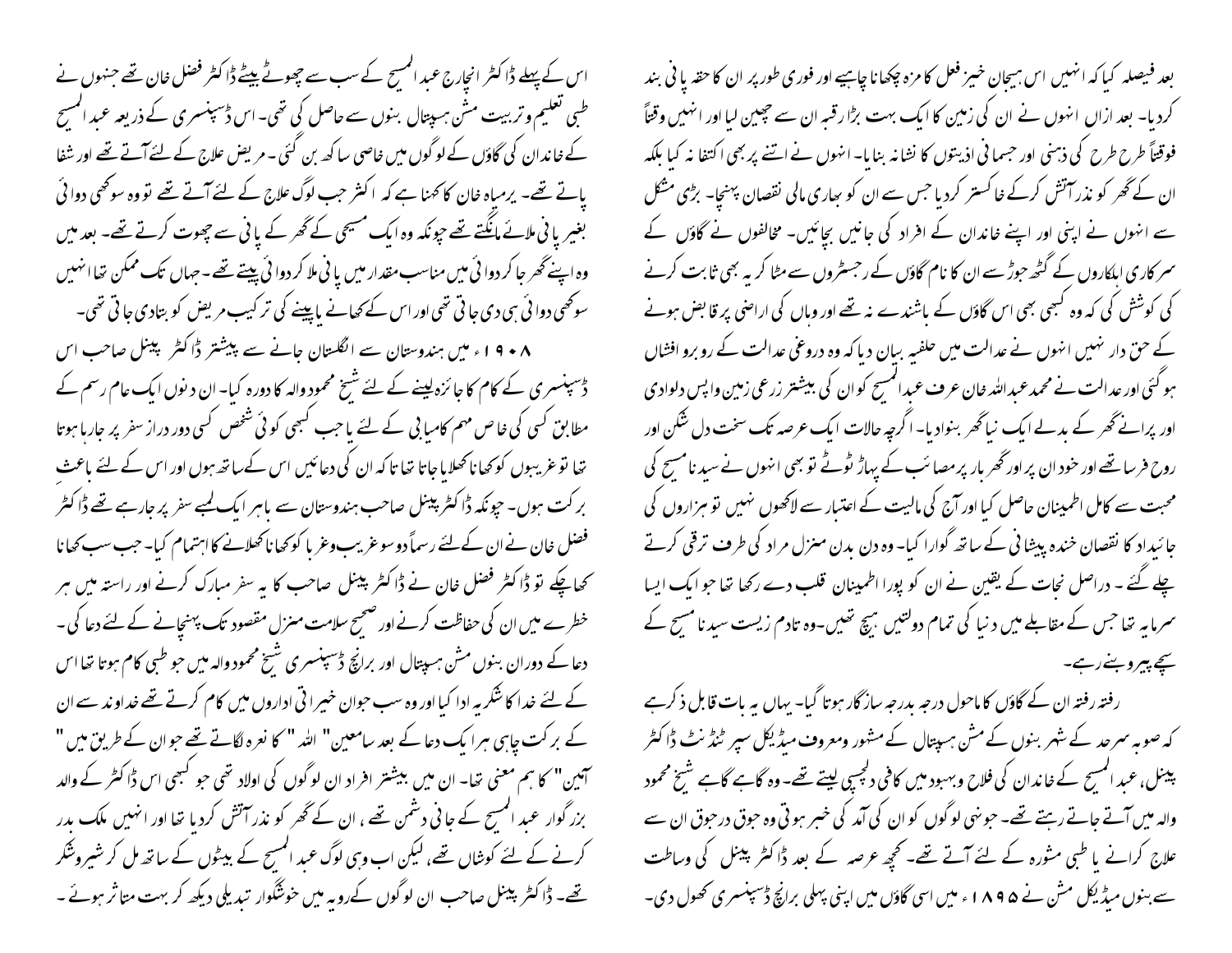رہے گاہ ناں سدا تیکر مسح دا رہے گاجد تلک سورج رہے گا

(زبور ۲۷،آیت ۱۷)

مهرخان یسوع کے سیاہی۔جنگ میں قدم مار کہ صلیب ہے آگے۔ نو نہ ہمت مار محمد عبد اللہ خان عرف عبدالمسح کے تین بیٹے تھے حن میں مہر خان ان کے منجھلے بیٹے تھے۔ان کا بچپن دلچسپ اور پرسکون فضامیں گزرا تھا- وہ کمپے قدر اور گورے رنگ کے ایک وجیہہ وشکیل حوان تھے اور سادہ لباس زیب تن کرنے کے دلداہ تھے۔ وہ بارڈر پولیس میں سب انسپکٹر تھے اور اپنے فرائض بڑی تندہی اور خوش اسلونی سے انحام دیتے تھے اور لوگوں سے بڑے حسن سلوک اور رواداری سے پیش آتے۔وہ بڑے سنجیدہ معاملہ فہم اور ناقابل تسخیر قوت ارادی کے مالک تھے۔ ان کی پروقار شخصیت سے جلال ٹیکتا نتا۔ زند کی کے بے شمار تلخ تجربوں نے انہیں صابر ، ہمدرد اور رحم دل بناد یا تھا- اپنے ماتحتوں میں وہ ہر دلعزیز تھے اور ان کے د کھ سکھ میں برابر کے سٹر بک ہوتے تھے۔وہ ہرمشکل میں ان کا ساتھ دیتے تھے۔ اپنے حلقہ میں وہ بڑے مدُ بر گنے جاتے تھے اور اپنے گاؤں میں ان کی بڑی ساکھ تھی۔ عوام اکثر مثورہ کرنے کےلئے اپنےٹھر پلومعاملات اور دیگر مسائل کے حل کرنے کے لئے ان کے پاس آتے تھے۔وہ گھوڑے کی سواری کے ماہر بلکہ شہوار تھے۔وہ گھوڑا دوڑا کر منخ اکھاڑنے کے کر تب میں بلاکے مشتاق تھے۔ ایک روز وہ اس تھمیل کے بعد تھوڑے پر سوار ہو کر ٹھر کی طرف آرہے تھے تو پیچھے سے ان کا لڑکا پرمیاہ خان اپنے ایا جان کوملنے کی خاطر دوڑتا ہوا ان کی

اس کی خاص وجہ عبدالمسیح کے خاندان کی مسیحی زندگی تھی۔ انہوں نے خلوص، دیا نتداری ، محبت اور برادرانہ الف سے ان کے دلوں کوموم کرلیا تھا اور وہ جلد ان کے ساتھ گھل مل کر رہنے لگمے تھے۔ عبدالمسح" سرگی" اس زمانہ میں عیلے خیل، صلع بنوں کی تحصیل تھی۔ اور سمرجان لکلس اس کے ڈپٹی تحمشنر تھے۔ بعد میں لارڈ کیسنگ کے زمانہ میں حو کہ برصغیر میں برطانیہ کے گور نر جنرل تھے، پشاور میں ان کو ریزیڈ نٹ حبنرل سمرجان لُکلس تھے۔ انہوں نے وفادار سمرحدی اور عِیسےٰ خیل کے مسلما نوں کا ایک جسّا بنا کر دہلی پر جبڑھا ئی کی اور اسے فتح ہو ئی لیکن وہ خود مخالفین میں سے ایک کی گولی کے شکار ہوگئے ۔ محمد عمداللہ خان عرف عمد المسح حبواس جتھے میں سمرجان لکلس کے باڈی گارڈمیں رسالدار میجر تھے وہ بھی شدید زخمی ہوئے ۔ پھر بھی وہ اپنے سالار کی جان بجانے کی خاطر ہر چند کوشش کرتے رہے۔ سمرجان لکلس نے مرتے وقت ایک کاعذ کا پرزہ محمد عبداللہ خان عرف عبدالمسیح کو دیا جس میں ان کی وفادارا نہ خدمات کے تعزیتی کلمات میں مندرج تھے۔ یہ لکھت کحچھ عرصہ بیم محمد عبداللہ خان عرف عبدالمسیح کے پاس محفوظ رہی لیکن بعد میں دوسمرے سامان کے ساتھ را کھ ہو گئی۔ حب ان کے لواحقین نے ان کے گھر کو نذر آتش کرد یا تھا۔ان کی شان دار خدمات کے صلے میں حکومت نے ایک سمر کاری نہر کو حبو کہ عیلے خیل کے طور وعرص میں بہتی ہے اس کے نام" عبد المسج سمر گی" سےموسوم کی ہے۔ یہ نہر اب بھی اس خاندان کی مکیت ہے۔ جب بھی اس خاندان کے افراد اپنے آیا ئی شہر میں جاتے بیبں تو وہ صرور اس مسیحی نام کی سمر گی پر جا کر اس کا بہتا ہواصاف وشفاف یا فی پیتے ہیں جس سے ان کو ایک انو گھی قلبی مسرت حاصل ہو تی ہے اور اس عظیم نام "عمدالمسح" سے ان کی ۔<br>سمجھوں سے احساس فخرصا**ف صاف حبلکنے لگتا ہے۔** لیکن حیف صدحیف کہ گردش زمانہ کی وجہ سے اس وقت کو ئی مسیحی خاندان اس علاقہ میں مستقل طور پر آباد نہیں ہے تاہم ربنا انمسِح کا پبارا نام" عبد المسج" سے ہمیشہ روشن اور قائم ہے۔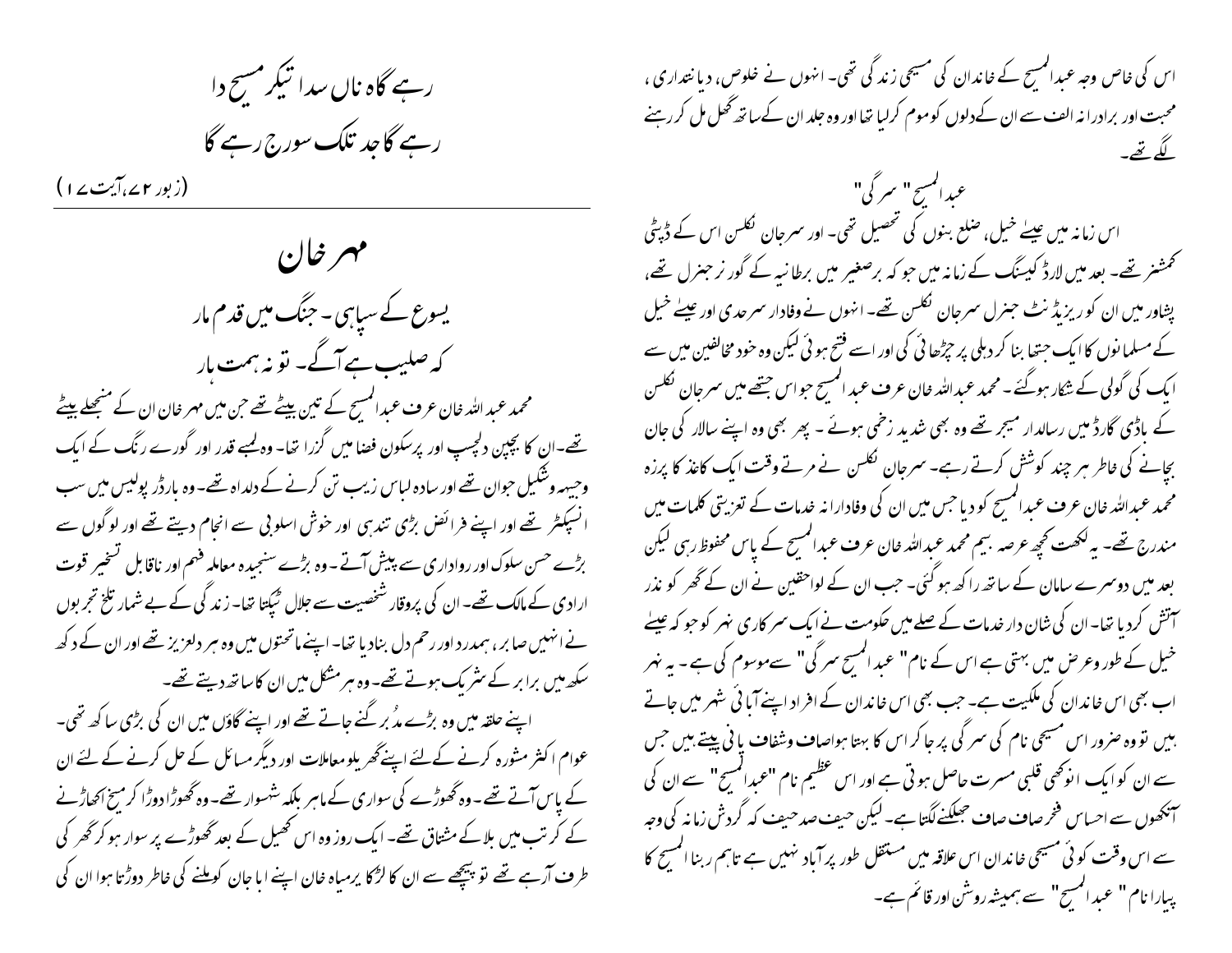وہ کھنے پڑھنے اور عور وفکر کرنے کی طرف مائل تھے انہوں اس دورت میں کتاب مقد س کا بھی ٹھمرامطالعہ کیا اور یو علم الیٰ کے دقیق مسائل کی تفہیم حاصل کرلی۔ بعد ازاں وہ فصل الہٰیٰ سے مسیحی دین کے مختلف موصنوعات پر عنیر مسیحیوں کے ساتھ بڑے حوش وخروش سے بحث مباحثہ کرتے رہتے تھے اور ان کے اعتراضات کا مناسب حواب دینے کے قابل ہوگئے تھے۔ لوگ اکنثر ان کے نقطہ نظر سے قائل ہوجاتے تھے۔علاوہ ازیں وہ مسیحی دین کی تجلبات اور اس کی برکات کا انکشاف مولویوں پر بڑے برادرا نہ اور بے نکلفا نہ انداز میں کرتے تھے۔ وہ ان سے گھنٹوں علمی اور دینی امور پر بخثیں کیا کرتے تھے۔ ان میں ایک دوسرے کے ساتھ بڑے دوستا نہ مراسم تھے اور دوستی کے بیررشتے بڑے مضبوط ہوتے تھے۔وہ ایک دوسمرے کے ساتھ بعائیوں کی طرح رہتے اور خوشی وغم میں سثر یک ہوتے تھے۔ یہ وہ زمانہ تعاجب ایسے مباحث میں وہ ایک دوسمرے کے نقطہ نظر کا احترام کرتے تھے اور ان کے درمیان نکتہ پردازی کی لت مطلق حائل نہ ہو تی تھی جیسے کہ فی زمانہ میں عام یا ئی جاتی ہے ۔ کیسے سٹریف اکنفس لوگ تھے اور کیا پیار، محبت ، بے نفسی او رملنساری کا زمانہ تھا۔ مہر خان میں انجیل کی بشارت کا جذبہ کوٹ کوٹ کر بھرا تھا-وہ اس امر کا بہت خواہش مند تھا کہ منجی دو عالم کا نجات بخش پیغام زیادہ سے زیادہ لو گوں تک پہنچا پاجائے - وہ متواتر انجیل کی بشارت دیتے رہتے تھے اور خدا کی بادشاہت کی توسیع واشاعت کے لئے شب وروز تند ہی اور لگن سے کوشاں رہتے تھے۔ مہر خان نے اپنے وسیع مطالعہ سے پشتواد بیات پر پورا تسلط حاصل کرلیا تھا۔ انہیں پشتو زبان کی مہارت تامہ تھی اور ان کا نسب ولہحہ پالکل پشتو نوں کی طرح تھا۔جب وہ تقریر کرتے تھے حبو مدلل اور پرزور ہوتی تھی تو ان کے منہ سے پھول حجڑتے تھے۔ مہر خان کے خیالات و نظریات سے اختلاف ممکن تعامگر یہ ممکن نہیں کہ سامعین ان کی اعلیٰ ظرفی، بلند کرداری اور اخلاقی دلیری کااعترا**ت** نه کرلیں-ان با نوں میں وہ اپناحواب آپ تھے-حب وہ عوام کے سامنے انجیل مقد س کا پیغام دیتے تھے تووہ بے حد اثر انداز ہوتا تھا اورمتلاشبان حق پر وا نوں کی طرح ان کے ارد گرد جمع ہوجاتے تھے۔ فی الواقع وہ بڑی خوبیوں

طرف بڑھا کہ اچانک ان کے نیزہ کی نوک پرمباہ خان کی پیشا ٹی پرلگ کئی جس سے بہت خون لگلااور زخم ہو گیا۔ یرمیاہ خان کے ماتھے پر آج تک اس زخم کا داع موحود ہے۔ مهر خان کو دوران ملازمت اکثر واقات حپوروں اور ڈاکوؤں کا تعاقب کرنا پڑتا تھا-کوی بارہ وہ عرصہ دراز تک گھر سے باہر بھی رہتے تھے۔ اگرچہ اس ملازمت میں بڑی عزت اور شان تھی پھر بھی وہ اس سے کسی حد تک ناخوش تھے کیونکہ اس سے انہیں سکون قلب حاصل <sup>نه</sup> بی<sub>ں</sub> تھا۔ان کی زوجہ بھی ایک سادہ لوح دیہا تی عورت تھیں۔وہ اپنے *خا*وند کی عنیر حاصری میں بے حد متفکر رہتی تھیں۔ جب کبھی وہ آسمان کے مغر بی گوشہ میں شفن کی لالی دیکھتیں تووہ ہہ منسمجھتی تھیں کہ یہ پولیس کےعملہ اور ڈاکوؤں کی جھڑپ میں خو نریزی ہورہی ہے اس کا عکس ہے۔ وہ باری تعالیٰ سے اپنےخاوند اور پولیس پار ٹی کی خیبر سےواپسی کے لئے دعا کر قی تھیں۔ مہر خان کے قلب حزیں میں خدمت خلق کاجذبہ موجیں ماربا تھا۔ بعد ازاں انہوں نے پولیس کی شاندار نوکری سے سبکدوش حاصل کرکے جرچ مش ہر پتال بنوں میں ملازمت لے لی حبوان کی خواہشات کے عین مطابق تھی کیونکہ اس سے انہیں خدمت خلق کا بہترین ذریعہ میسر آگیا۔انہوں نے فوراً اپنے کام میں دلچسپی لینی سٹروع کردی اور اپنے فرائض منصبی کو بہتر سے بہتر سمرانحام دینے کے لئے کوئی دقیقہ فروگذاشت نہ کیا۔حیونکہ وہ بہت ہی سادہ ،خندہ، ملنسار اور ہروقت نیکی کرنے کے درپے رہتے تھے۔ انہوں نے تھوڑے عرصہ میں اپنے ملنے جلنے والوں اور ہسپتال کے مریصوں میں بڑی مقبولیت حاصل کرلی۔ وہ سب ا ن کا بڑا احترام كرتے تھے۔

ان ابام میں بنوں مش ہسپتال کے میڈیکل سپر ٹیڈ نٹ ڈاکٹر پینل تھے حوطبی علم وفن ، مسیحی کردار اور خدمت میں بے حد مشہور ومعروف تھے ۔ وہ انگریز تھے لیکن ان کا لباس عموماً دیسی ہوتا تھا یعنی شلوار، قمیص اور پگڑی پہنتے تھے۔چنانچہ ڈاکٹر پینل کی قربت، فیصان صحت اور شفقت مہر خان کے لئے بے حد مفید ثابت ہو ئی ۔ انہوں نے اپنی کوشش اور محنت سے علم طب اور فن حراحی میں حوب استعداد اور قابلیت پیدا کرلی۔ ساتھ ہی فطر ی طور پر حیونکہ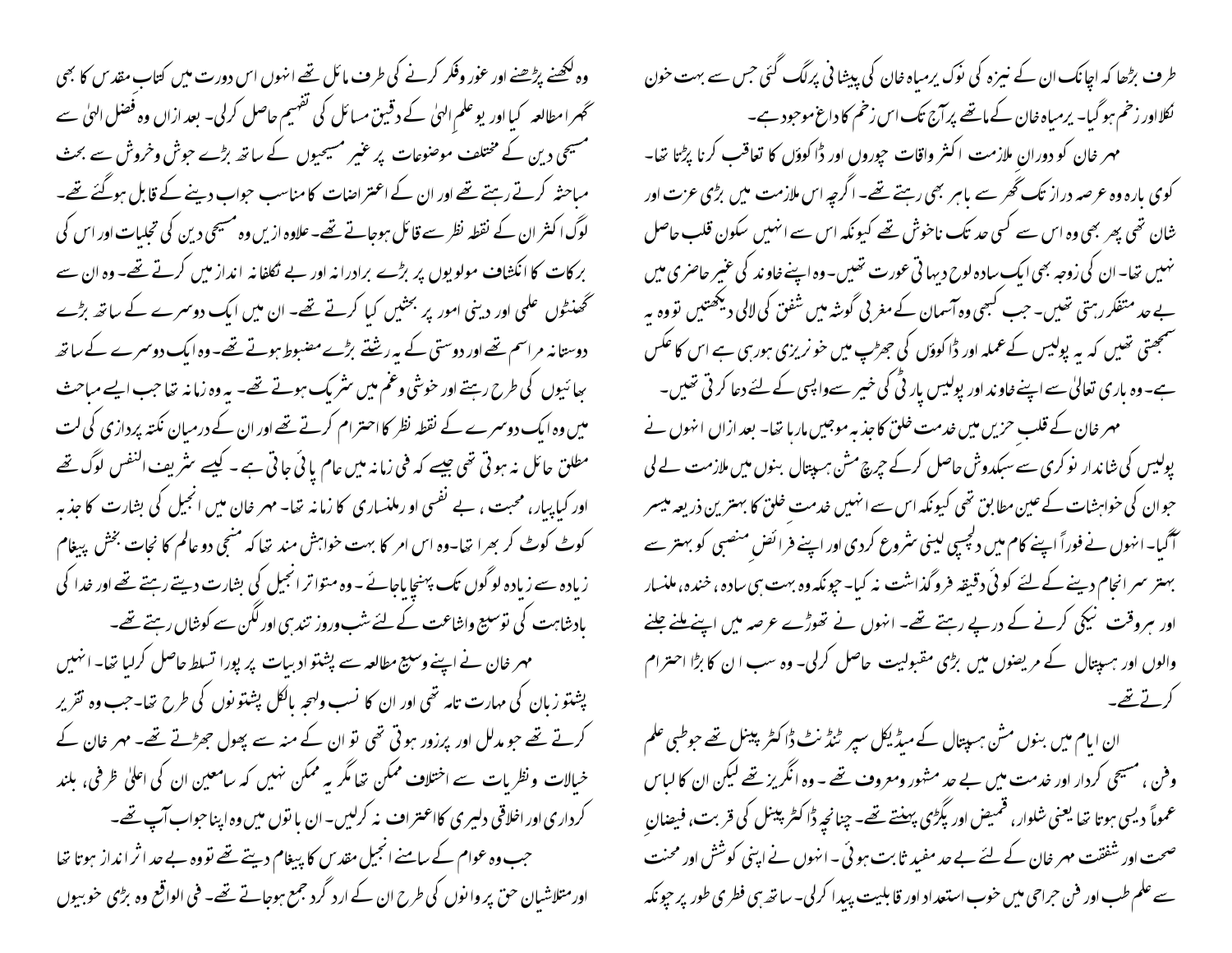نے مسیحی دین قبول کرنے کی خواہش ظاہر کی۔ ڈاکٹر صاحب نے اسے اس بارے میں ڈاکٹر مہرخان کے سپرد کردیاتا کہ وہ اندازہ لگائیں کہ وہ حقیقتاً مسیحی ہونے کا خواہش مند ہے یا نہیں۔ مہر خان نے اس کی حنوب حیان پھٹک کی۔ انہوں نے اسے اپنے خاندان کے مسیحی ہونے کی ساری رام <sub>ک</sub>ھا ٹی سنا ٹی کہ انہیں کن کن مصائب کا سامنا کرنا پڑا اور کس طرح سے ان کا خاصا ر قسہ اور اراضی بھی چیپین لیا گیا۔ تاہم انہوں نے حوا بدی اطمینان، سکون اور دائمی نور سید نامسیح کی محبت سےحاصل کیا۔انہوں نے ماضی کی سب اذیتوں کو حبوانہیں دی گئی تھیں، بہج پوچ سمجیا- اب نو خداوند کا فضل ہی ان کے لئے کافی تھا- چنانچہ سیدنا مسح کو قبول کرنے سے پیشتر مہر خان نے اسے اس معاملہ پر اچھی طرح سے عور کرنے کی ترعیب دی اور اسے ایک ہفتہ کے بعد پھرآنے کوکہا۔ سے محچھ دیوں کے بعد وہ مہر خان کے پاس آیا اور بولا کہ اس نے مسیحی دین قبول کرنے کے متعلق سب امور اور نتائج پر خوب سوچ بچار کبا ہے۔ وہ سید نامسیح کے لئے سب کحچھ قربان کردیگا اور اس کے نام کی خاطر خوشی سے سخت سے سخت مصیبت اٹھانے کے لئے ہر وقت تبار ہے۔ ساتھ ہی اس نے ایک بڑی رقم بھی مہر خان کے حوالہ کردی کہ بہ سب اس کی پونچی ہے اور اسے ہسپتال کے خرچ اخراجات کے لئے استعمال کیاجائے۔اس نے اپنی ساری اراضی اور دیگر اشیا بیچ کر به رقم حاصل کی تھی۔ کھچھ عرصہ کے بعد اسے بپتسمہ دے کر ہسپتال میں ملازم رکھ لبا گیا- ساتھ ہی اس نے بڑی دلچسپی سے کتاب مقدس کا بھی مطالعہ سٹروع کردیا۔ ایک دن حب بنوں بازار میں منادی کی جارہی تھی اس کے چند جان پہچان پٹھانوں نے اس اس پار ٹی میں سٹر کت کرتے ہوئے دیکھ لیا ۔ وہ آگ بگولاہوگئے اور اس پر حملہ کردیا۔ اسے تھسپیٹ کر بری طرح سے زدوو کوب کیا اور خنجروں کے وار کرکے اسے ادھموا چھوڑ کر بھاگ اٹھے۔ منادی کی بار ٹی نے اسے چھڑانے کی کوشش کی لیکن انہیں کامیابی نہ ہوئی۔وہ حیات اور موت کی کش مکش کی حالت میں ہسپتال لایا گبا۔اس کے جانبر ہونے کی بہت تھم امید تھی۔ وہ تقریباً چیرمہینے ہسپتال میں صاحب فراش

کےمالک تھے۔ کتاب مقدس کا درس بڑے حوش کے ساتھ دیتے مگر مو ٹر طرز زبان ایسا ہوتا کہ دل کی ٹھمرا ئیوں میں اتر جاتا تھا۔ وہ بنوں مش یا ٹی اسکول کے معلمین اور بڑی عمر کے طلباء میں بڑے ہر دلعزیز تھے کیونکہ وہ ان سے *فاص طور پر* بہت شفقت سے پیش *آتے تھے* اور ان کی تعلیم و تربیت اور تھیلوں کے پروگراموں میں بڑی دلچیپی لیتے تھے۔ وہ ان سے تحچھ ایسا تھل مل گئے تھے کہ درمیان میں کوئی فاصلہ نہ تھا-وہ ان کو پیار سے " چاچا" کے لقب سے پکارا کرتے تھے-بازاری منادی ان ایام میں پاک کلام کی منادی بنوں کے مسیحیوں کی دینی زند کی کا ایک ہم حصہ تھی۔مقررہ ایام اور اوقات پر ، خاص کر جمعہ کے دن وہاں کے بازاروں میں منادی کی جا تی تھی۔ یہ بڑاجان حوکھوں کا کام تھا- قدم قدم پر خطرات تھے-انہیں بڑے بڑے خطر ناک حالات سے دوچار ہونا پڑتا تھا۔منادی کاافتتاح یوں ہوتا تھا کہ بنوں کے بھرے بازار میں ایک مقررہ مقام پر پہلے چند چھوٹے چھوٹے بچے مسیحی گیت گاتے تھے اوران کی سمریلی آواز اور گیتوں کےدلکش بولوں پر آن کی آن میں عنیر مسیحیوں کی بھیڑلگ جا تی تھی۔اکثر بنوچی سامعین اس سے بے حد متاثرہوتے تھے۔اس کے بعد ڈاکٹر ٹی۔ایل۔ پینل اورڈاکٹر مہر خان پشتوز بان میں ایک کشیر التعداد ہجوم سے مخاطب ہو کر پیغام نجات دیتے تھے۔ کبھی کہجار خطبہ کے دوران اکا د کا شخص مشتعلِ ہو کر خلل ڈالنے کی کوشش کرتا اور مسیحی حماعت پر روڑے پہینکتا ، لیکن خداکے فصل سے نہ کسجی خطیبہ دینے میں کوئی خاص رکاوٹ ہوئی اور نہ ہی کسی کو حسمانی حپوٹ آئی۔ کسجی وہ ان پر مذاق اور طنز کے پتھر بھی برسا تے تھے۔ ان اجلاس سے خدا نے اپنے بندوں کے وسیلے بہت سے لوگوں تک انجیل کی خوشخبری پہنچا ئی۔ یہاں پرمیاہ خان کا ایک حیثم دید واقعہ قابل ذکر ہے۔ بنوں شہر کے ایک نواحی گاؤں کا ایک کھاتا پیتا زمیندار یٹھان ان اجلاس سے بے حد متا ثر ہو کر ڈا کٹر پینل صاحب سے ملااور اس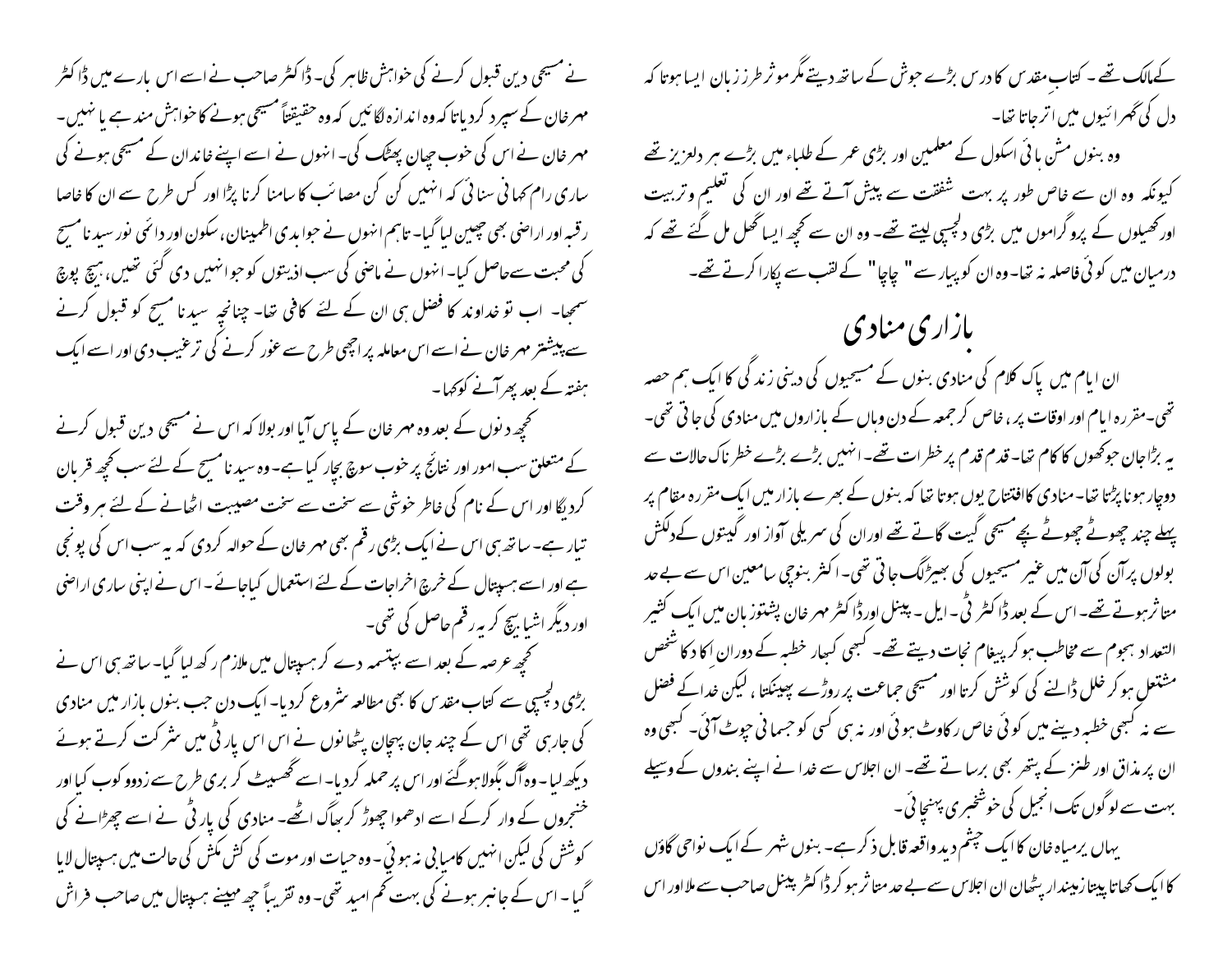دیہاتی بشارت

یہ وہ زمانہ تھا جب کہ بنوں اور کالا باغ کےد رمیان نہ ریل گاڑی تھی اور نہ ہی کوئی خاطر حواہ حمل و نقل کاا نتظام تھا بلکہ مسافت یا پیادہ طے کر ٹی پڑتی تھی۔سفر کی دشواریاں ایسی تھیں کہ ایک صلع سے دسمرے صلع کی حد تک پہنچنے کے لئے ہفتوں کی کٹھن اور دستوار مسافت در کار تھی۔ مہر خان کسمی کسار مسیحی مبسٹروں کی ٹولی بنا کر جس کا وہ سمر کردہ ہوتا تھا بنوں سے تحصیل" لکی مروت" حن کے درمیان تخمیناً ستائیس سے ۲ میل کا فاصلہ تھا دورہ کرتے تھے۔ اپنا سازو سامان اور دواؤں کا صندوق او نٹ پر رکھ کریہ ٹولی پیدل اس ر تیلہ علاقہ میں انجیل جلیل کی بشارت دینے کےعلاوہ بیماروں کاعلاج معالجہ بھی کرتی تھی۔ ان کے دلکش پیغامات سے بہت سےافراد متاثر ہوتے تھے اور ان میں سے چند نے مسیحیت قبول کی جس میں ایک نام محمد خان تھا-وہ بِٹھان تھا اور تحصیل " لکی مروت" کے قصبہ " لنڈی واہ" کا باشندہ تھا۔ اس نے اپنی زوجہ سمیت مسیحیت قبول کی۔ ان دو نوں نے بشپ لائفراے ( حبو کہ بعد میں کلکتہ کے بشپ اور ہندوستان کے بڑےلاٹ یادری تھے) کے ہاتھوں بپتسمہ لیا- یہ رسم ڈاکٹر مہر خان کے آبائی گاؤں شیخ محمود والہ میں ادا کی گئی - محمد خان اور اس کی بیوی بنوں آگئے اور دوسمرے مسیحیوں کے ساتھ مشن ہسپتال کے احاطہ میں رہنے لگے ۔محچھ عرصے کے بعد انہوں نے مسیحی مذھب کے بارے میں کافی تعلیم حاصل کرلی اوراپنے مسیحی ایمان کی گواہی کے لئے اپنے قصبہ لنڈی واہ کولوٹ گئے۔شیخ محمود والہ کے شہر یوں کو بپتسمہ کا میہ ماحرا نا گوار گذرا اور انہوں نے انہیں تحچیہ عرصہ کے بعد مل ملا کر سنگین نوعیت کے الزام میں گرفتار کروادیا - حیونکہ وہ اپنی صفا ئی میں کو ئی گواہ اور و کیل پیش نہ کرسکے، عدالت نے انہیں طویل f معیاد کے لئے قید بامشقت کی سمزاد ہے دی۔ پولیس یار ٹی ان کو ہتھکڑی لگا کر لے کئی۔وہ ابھی بنوں کے قریبی قصبہ " عور ی والہ" میں پہنیجی ہی تھی کہ مہر خان اور ان کی ٹولی بشارت کی مہم ختم کرکے "کحمر مشافی" سے بنوں واپس آرہی تھی۔محمد خان کو پولیس کی حراست میں دیکھ

رہنے کے بعد صحت پاب ہو گیا حوا یک معجزہ سے کم نہ تھا۔اب نواس کو پہچا ننا قدر سے مشکل تھا کیونکہ اس کا حلیہ زخموں کے داعوٰں سے بالکل بگڑ گیا تھا۔اس تلخ تجربے نے اس پرٹھمراا ثر کیااور وہ مسیحی ایمان میں اور بھی زیادہ مضبوط اور مستحکمہ ہوگیا-وہ سید نامسچ کا سجا پرستار تھا اور اب وہ اس قابل ہو گیا تھا کہ صبح کے وقت ہسپتال میں پاہر سے آنے والے بیماروں کو مسیحی زند گی اور ایمان پردرس دیا کرے۔لیکن افسوس ہے کہ ڈاکٹر پینل صاحب کی وفات کے تحیھ عرصہ بعد اس کی امیدوں اور آرزوں پریا نی پھیر دیا گیا۔ ہسپتال کی نئی انتظامیہ نےاس کو ملازمت سے سبکدوش کردیاکیونکہ حس اسامی پر وہ فائز تھا اب اس کی صرورت نہ رہی تھی۔انتظامیہ سے اپنی بحالی کے لئے اس کی منت سماجت کار گر نہ ہوسکی ۔ ڈاکٹر مہر خان کواس کی برطر فی کا خصوصاً بہت رنج ہوااور انہوں نے اس کی بحالی کے لئے حتی الوسع کوشش کی مگرا نتظامیہ اپنے فیصلہ پر قائم رہی۔ یوں مسیحیت کا ایک بیش بہاسچاموتی ، بے کس اور بے خانماں اپنے کیپڑوں کی گھھڑھی بغل دیائے بنوں سے ہجرت کرکے کسی انجان منزل کوروا نہ ہوگیا۔خالباً وہ تحصیل" لکی مروت " چلا گیاجہاں اس کے چند جان پہچان رہتے تھے۔ ڈا کٹر مہر خان اور ان کالڑکا پرمیاہ خان اس کے ساتھ بہت دور تک گئے ۔ الوداع کھتے وقت تیسوں کے چہروں پر اداسی حیا ئی ہوئی تھی۔ اس کے آخری الفاظ کحچھ یوں تھے۔ " ڈاکٹر صاحب ! مجھے جس کی تلاش تھی وہ مجھے مل گیا ہے یعنی سید ناعیسیٰ مسح ۔ اب میں تھمیں بھی جاسکتا ہوں اور بخو بی گذر بسر کرسکتا ہوں کیونکہ سید نامسح کی محبت اور شفقت ہمیشہ میرے ساتھ ہیں" کتاب مقدس میں مرقوم ہے: " نومت ڈر، کیونکہ میں تیرے ساتھ ہوں۔ ہراساں نہ ہو کیونکہ میرا تیراخدا ہوں۔ میں تجھے زور بخشوں گا۔میں یقیناً تیری مدد کروں گا اور میں اپنی صداقت کے دہنے یاتھ سے تجھے سنسجالوں گا۔" ( كتاب مقدس صحيفہ حصرت يسعياه ١ ٢، آيت • ١ )-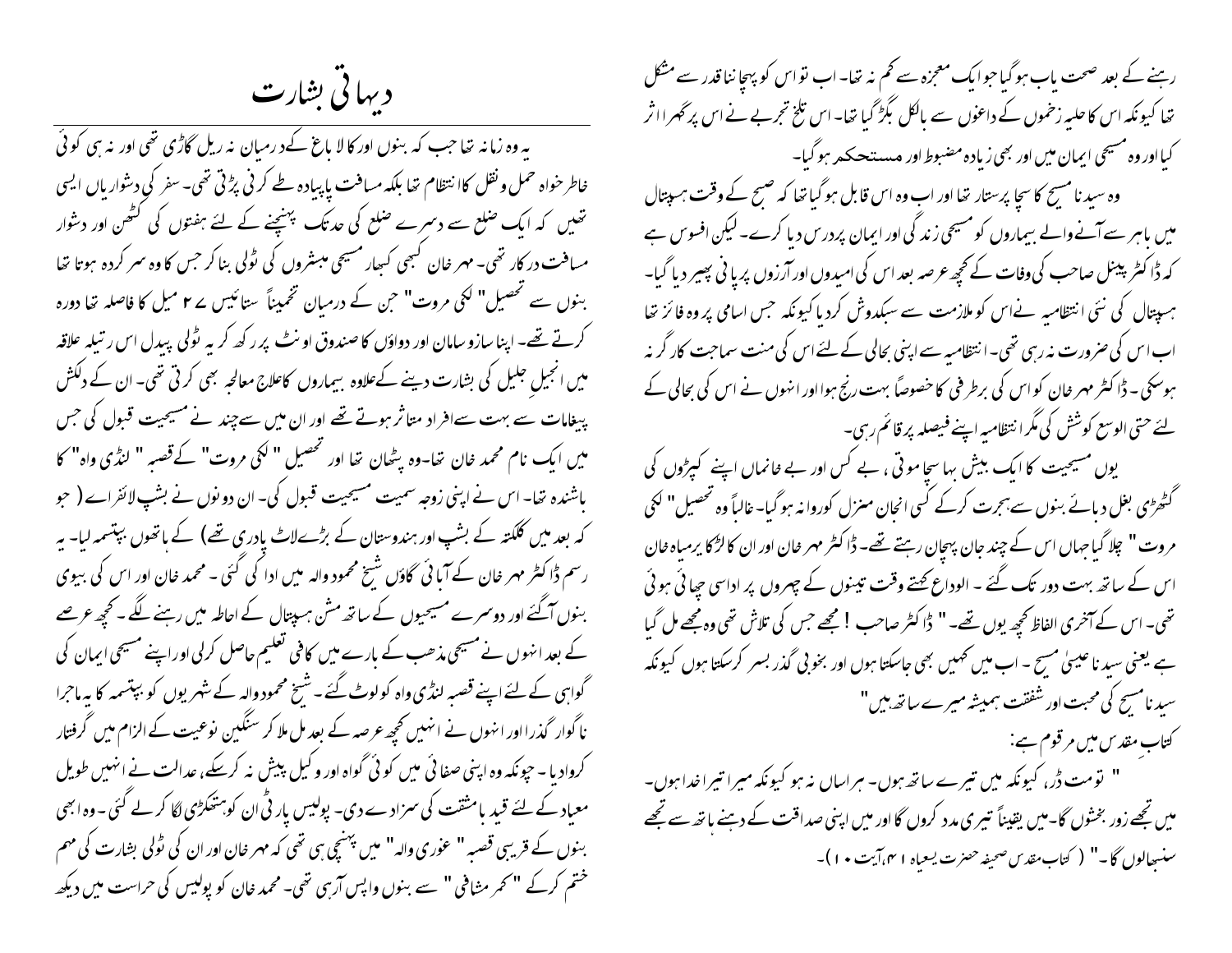مهر خان کی نیک بیوی

دوست اور د نیا تم کوچھوڑیں۔گررہے نہ کوئی پاس یسوع ہی تہارے دل کو۔ دے گاخوشی بے قباس مہر خان نے مسیحی ہوتے ہوئے اپنے گاؤں کی ایک عنیر مسیحی خا تون کو اپنی زند گی کا سائٹھی بنالیا تھا۔حالانکہ دو نوں کے والدین اس رشتہ سے قدرے ناخوش تھے۔ وہ بنیج وقت نماز اور روزہ کی بڑی پابند تھیں۔ وہ حیران تھیں کہ ان کے خاوند نماز نہیں پڑھتے بلکہ ان کی عبادت کا طریقہ تحجیہ عجیب ساتھا حوان کی سمجھ میں نہیں آتا تھا۔ آخر الامر حب ان کو معلوم ہوگیا کہ وہ مسیحی بیں توانہوں نے اپنے کھانے پکانے کا انتظام علیحدہ کرلیا کیونکہ اکثر عنیر مسیحی لوگ مسیحیوں کےساتھ کھانے پینے میں چھوت کرتے تھے۔ تقریباً دو سال تک ایسا ہی ہوتا رہا۔مہر خان پالکل اس معاملہ کے متعلق خاموش رہے اور اپنی نیک زندگی سے مسح کی قدرت کا مظاہرہ کرتے رہے۔ رفتہ رفتہ اس نیک خاتون پر مسیحی دین کی تجلیاں آنٹکارا ہوئی سٹروع ہو کئیں اور وہ مہر خان سے مسیحی تعلیمات اور شعائر کے بارے میں گاہے گاہے استفسار کرنے اور سوال پر سوال پوچھنے لگیں۔ مہر خان ان کے سوالوں کاحواب دیتے رہے جس سے ان کی زوجہ کا سینہ مسیحیت کی روشنی سے منور ہوتا چلا گیا۔آخر کار مہر خان کی مسیحی زند گی کی تاثیر سے وہ حلقہ بگوش مسیحیت ہو گئیں۔انہوں نے صدق دل سے سید نا مسح کو اپنا نحات دہندہ قبول کرلیا جس سے ان کے پورے گھرانے میں تہلکہ مچ گیا۔ گھر کے جس فر د نے سنا ایک بار سنا ٹے میں آگیا۔ چنانچہ ان کے عزیزو اقارب نے ان سے مالکل کنارہ گئی اختیار کرلی۔ انکے بڑے ہجائی نے بہ فیصلہ کیا کہ حب تک وہ زندہ رہے گا اپنی بہن کا منہ نہ دیکھے گا ،تاہم ان کےدوسرے پھائیوں نے تحیر عرصہ کے بعد اپنی بہن سے ملنا سثروع کردیا۔ وہ ان سے اوران کے بچوں سے بے حد محبت رکھتے تھے۔ کر حیران ہو گئی - مہر خان کی درخواست پر پولیس افسر نے محمد خان کو مہر خان سے بات چیت کرنے کا اجازت دے دی۔ محمد خان نے مہر خان کو سب ماحرا سنایا اور <sub>ک</sub>ہا کہ یہ سب معاملہ ان کے گاؤں والوں کی سازش کا نتیجہ ہے اور وہ بے قصور بیں۔ مہر خان حق بات کی برملاحمایت کرتے تھے اور کسی کوخاطر میں نہ لاتے تھے۔ بنوں پہنچ کروہ فوراً ڈاکٹر پینل صاحب کو ملے اور سب قصہ بیان کیا- وہ دو نوں بنوں کے سیش حج کو ملے اور ان پر سب حقیقت واضح کردی۔ حج صاحب نے واقعات کی روشنی میں محمد خان کو باعزت رہا کرنے کافوراً صحم دیا اور اس پر عمل درآمد کرنے کےلئے قصبہ" پیرو" کے حکام کو بذریعہ تار مطلع کردیا جو کہ ڈیرہ اسماعیل خان کے قریب ہے۔ جیسے ہی پولیس پار ٹی " پیزو" میں وارد ہوئی حکام نے محمد خان کوربا کردیا۔ بعد میں محمد خان نے اپنے مسیحی کردار اور رویہ سےاپنے گاؤں میں کافی مقبولیت حاصل کرلی اوروہ تادم زیست سید نامسیح کے سچے بیبرو بنے رہے۔

اسی طرح صلع کوہاٹ کے علاقہ میں بشار تی ٹولیاں ادویات لے کر دورہ کر تی تھیں حن کے سر کردہ ڈاکٹر پینل یا ڈاکٹر مہر خان ہوتے تھے۔ ٹل شہر میں ایک نالے کے کنارے ڈا کٹر پینل بمعہ ڈا کٹر مہر خان اور اپنے ساتھیوں کے ایک جبو ترے پر ڈیرہ کرتے اور پاک کلام کی بشارت کے علاوہ مریصنوں کا علاج ومعالجہ بھی بغیر کسی معاوصہ کے کرتے تھے۔ ایک گدھے پر ان کا سازو سامان لدا ہوتا تھا۔ وہ اکثر ان پہاڑوں میں پیدل سفر کرتے تھے۔ یوں خدا کا کلام ترقى كرتااور ببصيلتا گبا-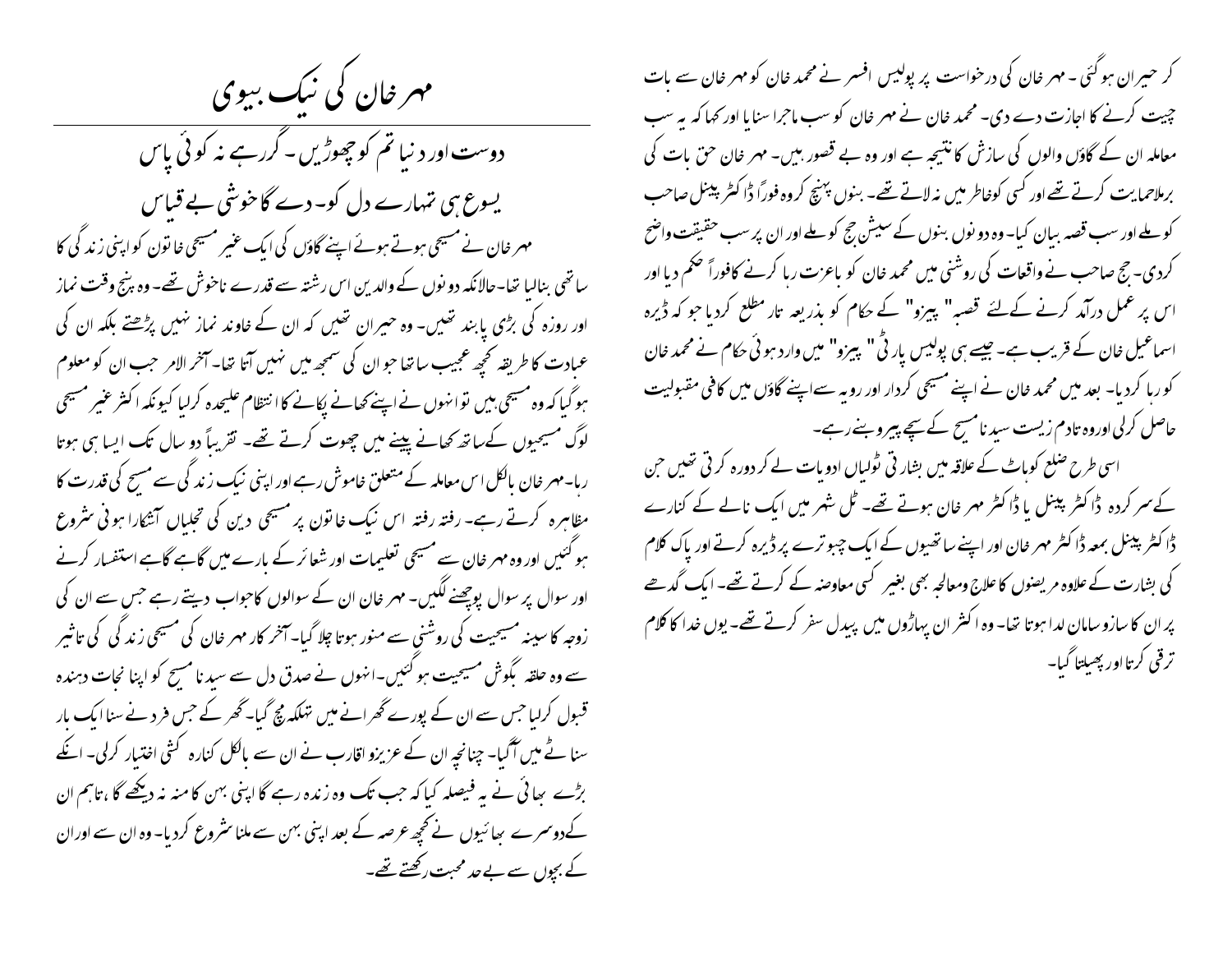طل ہسپتال کے لئے دعوت

صلیب اپنی اٹھاحوچلیں پیچھے مسیحا کے مصببیت جھیلتے ہیں حووہی راحت بھی پاتے ہیں کھچھ عرصہ کے بعد افغان میڈیکل مشن بنوں کو لارڈ را برٹس مش ہیپتال ٹل صلع کوباٹ کے لئے ڈاکٹر کی صرورت پڑمی۔ یہ ہسپتال سن ۹ • ۹ ا ء میں قائم کیا گیا تھا۔ اس کا پہلاڈا کٹر انجارج ڈاکٹر مہرخان کا بعتیجہ ڈاکٹر کرم داد خان ایم۔ بی ۔ بی ۔ایس تعا۔ جسے اس ہسپتال کے لئے مخصوص کردیا گیا تھا جبکہ وہ لاہور میڈیکل کالج میں طبی تعلیم حاصل کررہا تھا-اس شکیل نوحوان نے تھوڑے عرصہ میں شہر یوں اور قبائلیوں میں بڑا نام پیدا کرلیا لیکن بعد میں وہ کسی خاص ذا تی معاملہ کی بنا پر ہسپتال کوخیبر باد کھہ گیا۔ اس ہسپتال میں وقتاً فوقتاً متعدد ڈاکٹر کام کرتے رہے۔ انہیں گئی دفعہ ٹل کے خبررساں ادارے نے ہر پتال پر قبائلی ڈاکوؤں کے حملے اورانہیں اعوا کرنے کے بارے میں خبر دار کیا جبکے باعث وہ اکثر ڈر کے مارے رات ٹل کے قلعہ میں گزراتے تھے۔ یہ ڈاکو بڑے ظالم اور ہیبتناک تھے اور وہ سب غارت گری کوآنے تھے۔ سو سیارے ڈاکٹر ایسی زند گی سے عاجز تھے جہاں شب وروز ایک ہولناک خطرہ ان کے سمر پر منڈلاتار بیٹا تھا۔آخر کار وہ ایک ایک کرکے سب چلے گئے۔ ٹل شہر حو کہ افغانستان سے پاکستان کے راستے پر واقع ہے تین اطراف سے خاکی

ر نگ کی اونچی اونچی پہاڑیوں سے گھرا ہوا ہے حن کی دوسری طرف آزاد قبائلی علاقہ ہے۔ یہ یہاڑیاں بالکل ننگی، ویران اورغیر آباد بیں۔ ان پر ہر باول کا نام ونشان تک نہیں ۔ میدان میں ہر جگہ ریت ہے حوآندھیوں سے ہوامیں اڑتی رہتی ہے۔ گرمیوں میں زمین یوں تپتی ہے گویا دوزخ کی آگ ہے۔مش ہسپتال ان پہاڑیوں سے چند سو گز کے فاصلے پر واقع ہے۔ایک زما نہ مہر خان کی اہلیہ ایک فرشتہ سیرت اور خوش مزاج خاتون تھیں۔ وہ سادہ لباس پہنشیں اور لہجے میں بہت مٹھاس رکھتی تھیں۔ حپونکہ مہر خان خدا کی راہوں پرچلتے تھے اس لئے ان کی نیک بیوی خدا کی طرف سے ان کے لئے آسمانی بخشش تھیں۔ دو نومیاں بیوی اپنے نیک کردار سے مسیحی دین کی تجلیوں سے عنیر مسیحیوں کے دلوں کو برسوں منور کرتے رہے۔

بنوں سے ہجرت

ڈاکٹر مہر خان نے کافی عرصہ تک بنوں مش ہسپتال میں طبی کام کیا اور پھر کسی خاص نظر پَیے کے تحت مش کے کام کو چھوڑ دیا اور بنوں سے ہجرت کرکے اپنے آیا ئی گاؤں شنخ محمود والہ میں چلے گئے ۔ حیونکہ وہ جدی زرعی اراضی کے مالک تھے ، وہ اپنی تھیتی باڑی میں بڑی محنت اور مشقت کرنے لگے اور ساتھ ہی فالتو وقت میں انہوں نے اپنی طبی پریکٹس بھی حاری رکھی۔ وہ نہایت سخت حان تھے۔ کڑی سے کڑی مشقت برداشت کرسکتے تھے۔ وہ نمود ونمائش اوردولت کی طمع سے پالکل بے نیاز تھے۔مثل مشور ہے" تھیتی خصم سیتی" اس لئے وہ حسب معمول پو پہٹنے سے چند گھنٹے پہلے اپنی اراضی پو حو کہ گھر سے قریباً دو میل دور تھی جاتے اور اس کی کاشت میں اپنے مزارعین کاباتھ بٹاتے۔ کسجی کسجار تووہ سارادن تپتی دھوپ میں بل چلاتے رہتے تھے۔ کھچھ عرصہ کے بعد انہوں نے یرمیاہ خان کو اپنے ایک قریبی رشتہ دار کےہاں ملتان بھیج دیا- اسے وہاں " ابیگیل مش ہائی اسکول" میں داخل کردیا گیا- وہ اس وقت آٹھویں

حماعت كاطالب علم تعا-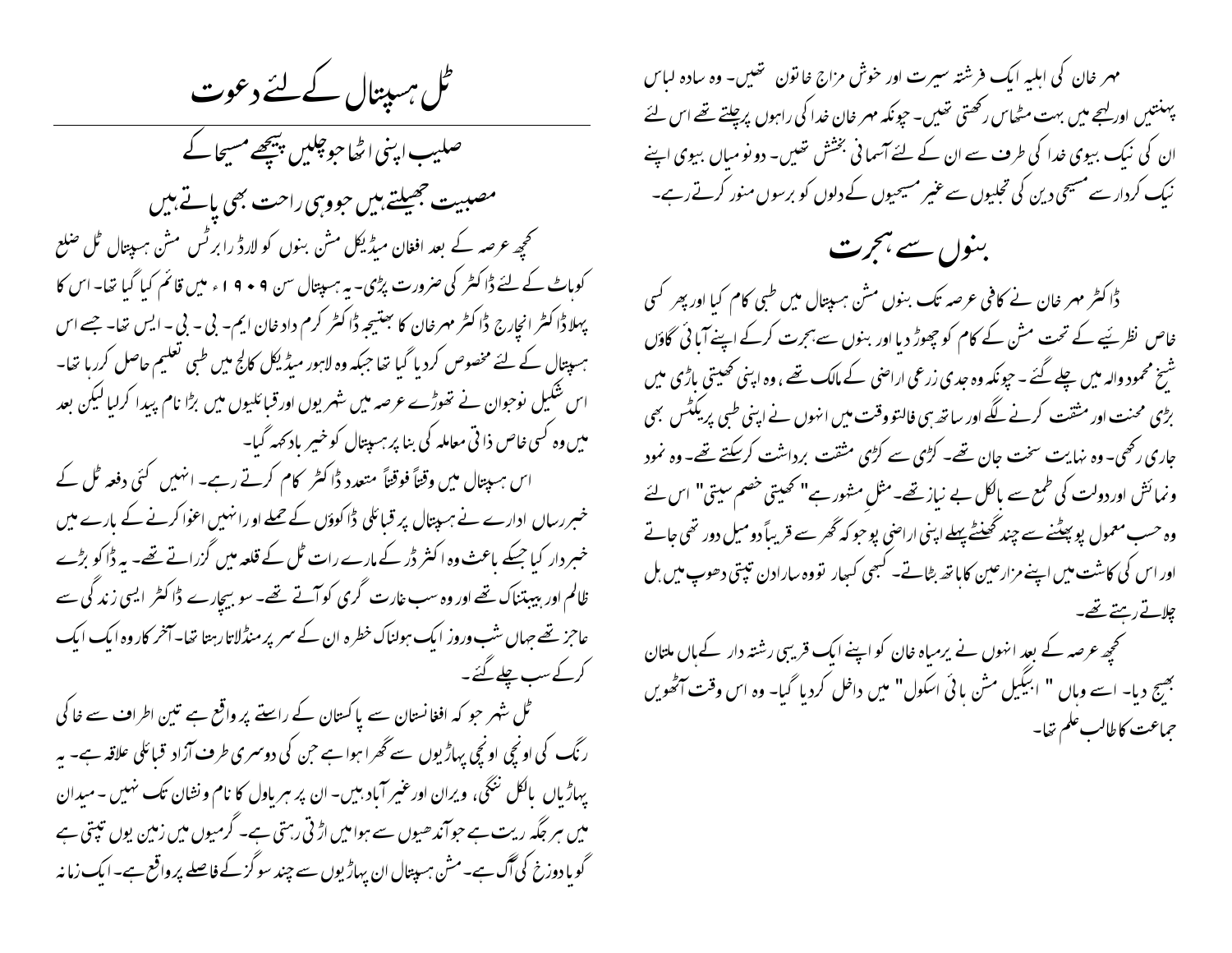مقبوليت

چند د نوں کے بعد ڈا کٹر مہر خان اپنی اہلیہ اور دو تھمس بچوں (اسٹرف خان اور حبو ئیل) سمیت ٹل پہنچ گئے اور ہسپتال کا چارج لے ان د نوں سارے ٹل شہر میں گنتی کے پانچ یا جیھ مسیحی خاندان تھے۔اکثر شہر یوں کامسیحیوں کے ساتھ سلوک خاطر خواہ نہ تھااور وہ ان کواچھوت سمجھتے تھے۔ ان کے ایسے سلوک سے وہ سخت نا امید اور ما یوس رہتے تھے۔ ڈا کٹر مہر خان کو قدم قدم پر مشکلات پیش آئیں مگر ان کا عزم پختہ تھا۔ تھوڑے ہی عرصہ میں انہوں نے اپنے حسن اخلاق خدمت ، محبت پیار کے دو بول، طبی فن، خلوص، مسیحی مزاج، سجا ئی ، قربا فی اور نیکی کی وجہ سے عوام وخواص میں بے حد مقبولیت حاصل کرلی۔وہ بڑے باحوصلہ اور حرات مند تھے۔ ا نتہائی نازک گھڑ یوں میں بھی پر سکون رہتے تھے۔وہ اس پر خطر علاقہ میں مسلسل صبر و قحمل اور بردباری سے کام کرتے رہے۔ د نیامیں عام طور پر لوگ اپنے ہی ذا تی فائدے کے بارے میں سوچتے ہیں اور اپنے آرام وآسائش اور عزت ودولت کے لئے ہمہ وقت جدوجہد کرتے ہیں۔ لیکن ڈاکٹر مہر خان ان لوگوں میں نظر آئے حو خود بے آرام رہ کر اور نکلیف اٹھا کر دوسمروں کے کام آتے ہیں۔ ایسے لوگوں کو دیکھ کر ہی انسانیت کی قدروں کا انداز ہوتا ہے او رایسے لوگوں سے د نبا میں دوسمروں کے لئے ہمدردی اور قریا فی کا جذبہ زندہ ہے۔ خداوند کریم نے ان کے باتھ میں ایسی شفا دی تھی کہ ہسپتال میں ہمیشہ بیماروں کو جمگھٹا لگارہتا تھا۔ شفا بخشی کی اس تاثیر کی وجہ سے وہ ٹل کے دور دراز گوشوں تک مشور ہو چکے تھے۔ مهر خان کی ایک عادت قیام ٹل کے دوران مہر خان کی عاد ت تھی کہ وہ حسب معمول رات کے وقت

<sup>م</sup> سپتال میں گشت کیا کرتے تھے۔ گشت کرتے وقت انہوں نے کئی دفعہ حپوروں اور ڈا کوؤں کو ہں پتال کی حدود میں پکڑا تھا۔ایسے لوگوں کووہ سمجیاتے کہ حب ہسپتال کا عملہ بغیر کسی نفع اور میں یہی شہر برطا نوی حسرل سر فریڈرک را برٹس (حوبعد میں فیلڈ مارشل ہوگئے اور پھر انہیں لارڈ کا خطاب دیا گیا) کا ہیڈ کوارٹر تھا جب وہ افغانستان اور برطانیہ کی جنگ (سن ۸۰۔ ۹ ے ۱۸ ء ) اپنی فوجی مهم کے سالار تھے۔ اس آزاد قبائلی علاقہ میں اکثر وہ بد اخلاق افراد رہائش رکھتے تھے جو کہ ٹل اور اس کے آئس پاس کے علاقوں میں قتل وغارت اور لوٹ مار کی وار دانتیں کرکے مفرور ہوگئے تھے۔ گقسیم سے پہلے افغانستان سے قافلے اسی راستہ سےہندوستان آتے جانے تھے۔ اسی مشن ہسپتال میں ان کاعلاج معالجہ کیاجاتا تھا کیونکہ اس شہر میں طبی امداد کا کو ٹی خاطر حواہ انتظام نہ تھا۔ ٹل کے باشندے بھی اپنے علاج معالجہ کے لئے اسی مہیبتال میں آتے تھے۔ ہیر سال اوسطاً آٹھ میزار مریضوں کا علاج یہاں کیا جاتا تھا۔ اس ہسپتال کا ہیڈ کوار ٹرینوں میں تھا۔ بنوں سے ٹل جانے کے لئے ریل گاڑی کا سفر ایک سوچالیس میل تعاجوخطرہ سے غالی نہ تھا۔ چھوٹا پہاڑی راستہ وزیرستان سے ہوتا ہواجپو نتیس میل تھالیکن خطرہ کی وجہ سے حکومت نے اسے بند کر رکھا تھا۔ ڈاکٹر مہر خان سے درخواست کی گئی کہ وہ اس ہسپتال کا چارج لے لیں کیونکہ کوئی ڈاکٹر اس پر خطر اور دور افتادہ مقام میں جہاں لوگ نا خواندہ اور تنگ نظرآتے تھے - اپنی جان حوکھوں میں ڈال کر جانے کے لئے رصامند نہ تھا- مہر خان بھی اس پر خطر علاقہ سے اچھی طرح سے واقف تھے کیونکہ وہ اکثر بنوں سے بشار تی ٹولیوں کےساتھ یہاں دورہ کیا کرتے تھے ۔ انہوں نے درخواست کو کئی دفعہ عوٰر سے پڑھا - انہوں نے آباد ٹھر چھوڑنا اور ویرانے میں جا بیٹھنا ، نئی ذمہ داری کے بوجھہ،سخت زند گی کی نکالیف ومصائب اور ایثار اور قر یا ٹی کے تمام پہلوؤں پرعور وخوص کیا۔ پہلے تو انہوں نے ، دو تین دفعہ اس درخواست کورد کردیا۔لیکن بعد ازاں خدمت خلق کے جذبہ سے اس دعوت کواپنےآقاومولا کی بلاہٹ قرار دے کر اپنی تمام مجبور یوں کو بالائے طاق رکھا اور خدا پر تو کل کرکے مذ کورہ ہسپتال کا چارج لینے کے لئے تبار ہوگئے۔ وہ خدمت خلق کو محض ایک اخلاقی وصف نہ سمجھتے تھے بلکہ اپنے آقا ومولا کی عبادت ۔ انہوں نے درخواست کو قسول کرتے ہوئے افغان میڈیکل ٹمش بنوں کی انتظامیہ کو ککھ بھیجا کہ وہ اس کے لئے بسروچشم تیار ہیں۔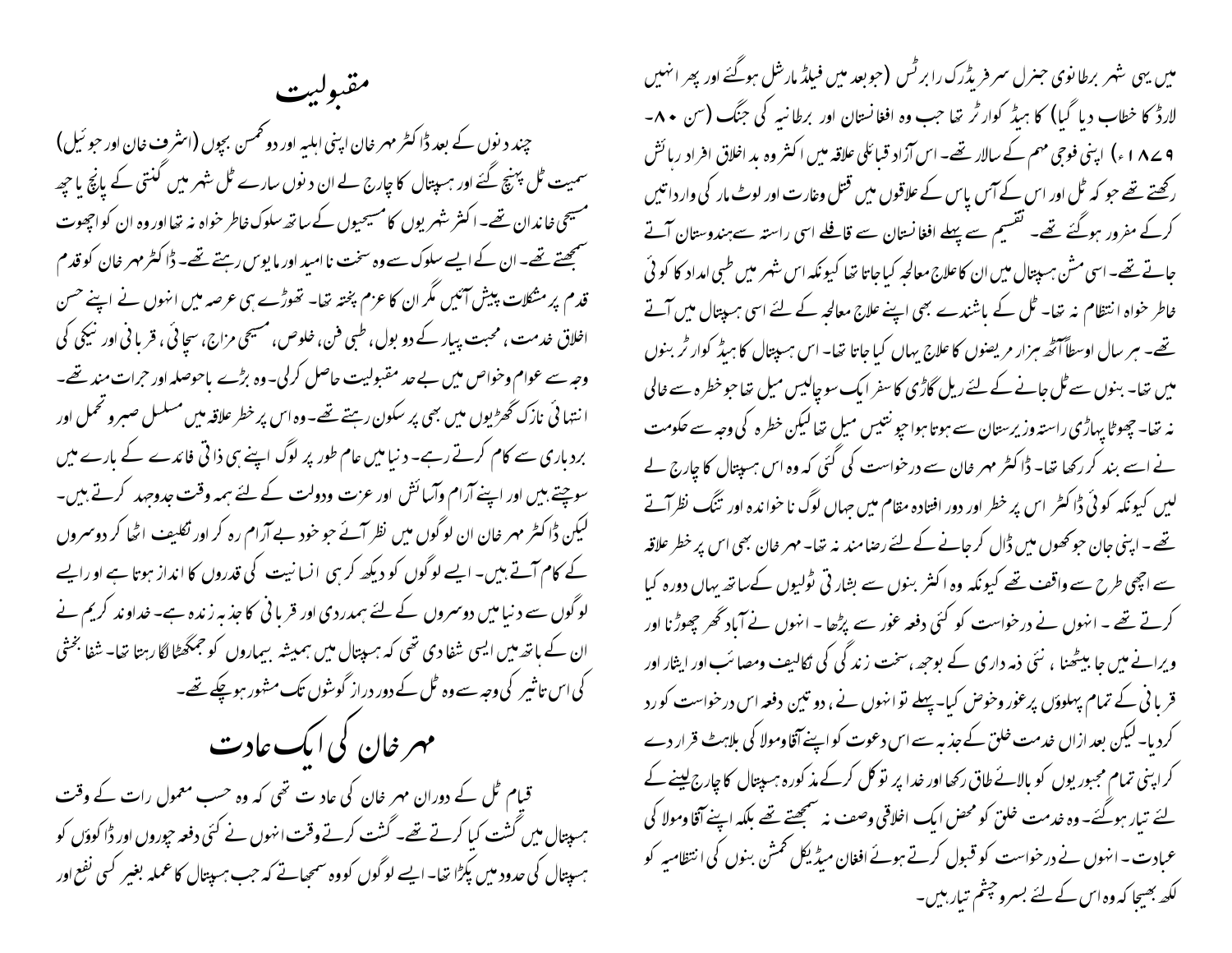ایک دن ملک ٹل شہر میں آیا تاکہ ڈاکٹر مہر خان سے یا ت چیت کرکے پرانے حپو کبداروں کوان کے کام پر بحال کرادے۔ملک نے حپو کبداروں کی تعریف کے پل ماندھد دیئیے اور ان کی برطر فی پرطویل بحث کرنے کے بعد ان کی بحالی پر زور دیا۔لیکن ڈاکٹر مہر خان حپونکہ عزم اور استقلال کے عظیم پیکر تھے ایسا کرنے سے مجبور تھے۔ انہوں نے سارے معاملہ کی صلح صفا ٹی کو مد نظر رکھتے ہوئے بڑی نیک نیتی سے ملک کو نہایت ہی دوستانہ لہجہ میں کہا کہ " جس طرح یہ جپو کیدار ان کے ملازم بیس وہ حنود بھی کسی کے ملازم بیس جپونکہ ان کے افسسر بالانے ان بوڑھے جو کیداروں کی برطر فی کا صحم صادر کیا تھا اس صحم کی بحا آوری ان پرلازم تھی۔ اس لئےوہ ان کو نوکری پر بحال نہیں کرسکتے ،وہ بلاشیہ کافی بوڑھے ہیں اور انہیں نظر بھی کم آتا ہے اور وہ اب حیو کیداری کا کام نہیں کرسکتے ۔" حن گو ئی کے اس معاملے میں مہر خان کا کردار فولاد کی طرح بےلیک ثابت ہوا۔ملک نے مہر خان کی یا توں پر کوئی دھیان نہ دیا بلکہ اس کی بھنویں تن کئیں اور عصے میں اس کے چہرے کے سِمدے نقوش بھیانک ہوگئے۔اس کا خیال تھا کہ ڈاکٹر مہر خان نے ان جو کیداروں کو کسی ذاتی عناد کی بنا پر برطرف کردیا تھا- وہ عضہ سے کسی کمیے بھی مہر خان پر باتھ اٹھا بیٹھتامگر مہر خان کے رعب وادب نے ملک کو پست ہمت کردیا تھا۔ مہر خان بھی موقع شناس تھے اورملک کی ہر حر کت کا اچھی طرح سے جا ئزہ لے رہے تھے۔ بلاہخر ملک نے اسی عالم عنیظ وعضب میں آکر ڈاکٹر مہر خان کو اوپر سے نیچے تک بڑی حقارت آمیز نظروں سے دیکھا اور پھر گرجدار آواز میں مٹھیاں بھینچ کر بہ دھمکی دی کہ " اب انہیں اس نااپضافی کاخمیازہ بھگتنا پڑے گا۔"

سمخر ڈاکٹر مہر خان کے پاس بھی تو گوشت پوست کا دل تھا- وہ بااصول اور نڈر آدمی تھے۔ حہا ں اصول کا سوال ہوتا وہا ں وہ فولاد کی طرح سخت تھے۔ اپنے دوست کا یہ نازیبا عنیر منصفانہ روبہ دیکھ کر بڑے رنجیدہ ہوئے اور اپنی صفائی میں تحچھ کھنا چایا لیکن اب ملک سے اس موصنوع پر زیادہ حجت کر ٹی بےسود تھی۔ انہوں نے ملک کی دھمکی کو گیدڑ بھبکی اور خرافات تحمه کر ٹال دیا اور سب تحچھ خدا کی مرحنی پر چھوڑ دیا -" دشمن اگر قوی است نگہان قوی طمع کے انتہائی خلوص اور سمر گرمی کے ساتھ دکھی انسانیت کی خدمت اور بیماروں اور زخمیوں کاعلاج کرتے ہیں تومناسب نہیں کہ وہ اس ہسپتال میں حپوری یا ڈاکہ کی نیت سے آئیں- وہ ان کی تصحیت آموز یا نوں سے متاثر ہوتے اور بغیر حیوں وحیراحیپ چاپ واپس چلے جاتے تھے۔

حپو کېداروں کامعامله

اس ہسپتال میں دو پرانے حیو کیدار تھے ۔ حو کافی صعیف تھے۔ حیونکہ ان کا کام تسلی بخش نہ تھا ان کی برطر فی کاسوال پیدا ہوا۔ چنانچہ تحچیہ عرصہ کے بعد ڈاکٹر مہر خان کوہیڈ کوارٹر سے صحم ملا کہ وہ دو نوں حیوکیداروں کو برخاست کردیں اوران کی جگہ دو نوحوان حیوکیدار رکھ لیں۔اس صحم کی تعمیل میں مہر خان نے پرانے حیو کیداروں کو ملازمت سے سبکدوش کردیا اور ان کی جگہ نئے حیو کیدار رکھ لئے۔ پرانے حیو کیدار اپنے گاؤں کو چلے گئے اور وہاں اپنے قبیلے کے ملک سے شکایت کی کہ ڈاکٹر صاحب نے انہیں نوکری سے لکال دیا ہے اور جونکہ اس کے ڈاکٹر مہر خان کےساتھ بڑے دوستا نہ مراسم بیں، وہ ان کی بحالی کے لئے مہر خان سےسفارش

مکک حوبڑا صدی ، مغرور اور متعصب شخص تھا ان حپو کیداروں کی برطرفی پر سخت برہم اور برافر وختہ ہوا۔ دو نوں حپو کیدار ملک مذ کورہ کے لواحقین میں سے تھے۔ ملک اکنٹر ڈاکٹر مہر خان کے باں اپنے اور اپنے اہل وعمال اور رفقا کے علاج کرانے کی عرض سے آتا جاتارہتا تھا۔وہ ان کے مسیحی ہونے سے قدر ے ناحوش تھا۔ اکثر مسیحی دین کے مارے میں دو نوں تیادلہ خیالات کرتے رہتے تھے۔ مہر خان اسے مسیحیت کی تجلیوں اور خو بیوں سے روشناس کرتے رہتے تھے لیکن ملک سنی ان سنی کردیتا تھا۔ملک کے تعلقات میں بد گھا نی کا بلکا ساعکس کمبھی کمبھی نظر آجاتا تھا۔اس لئے ڈاکٹر مہر خان ملک کو قابلِ اعتماد دوست نہیں سمجھتے تھے۔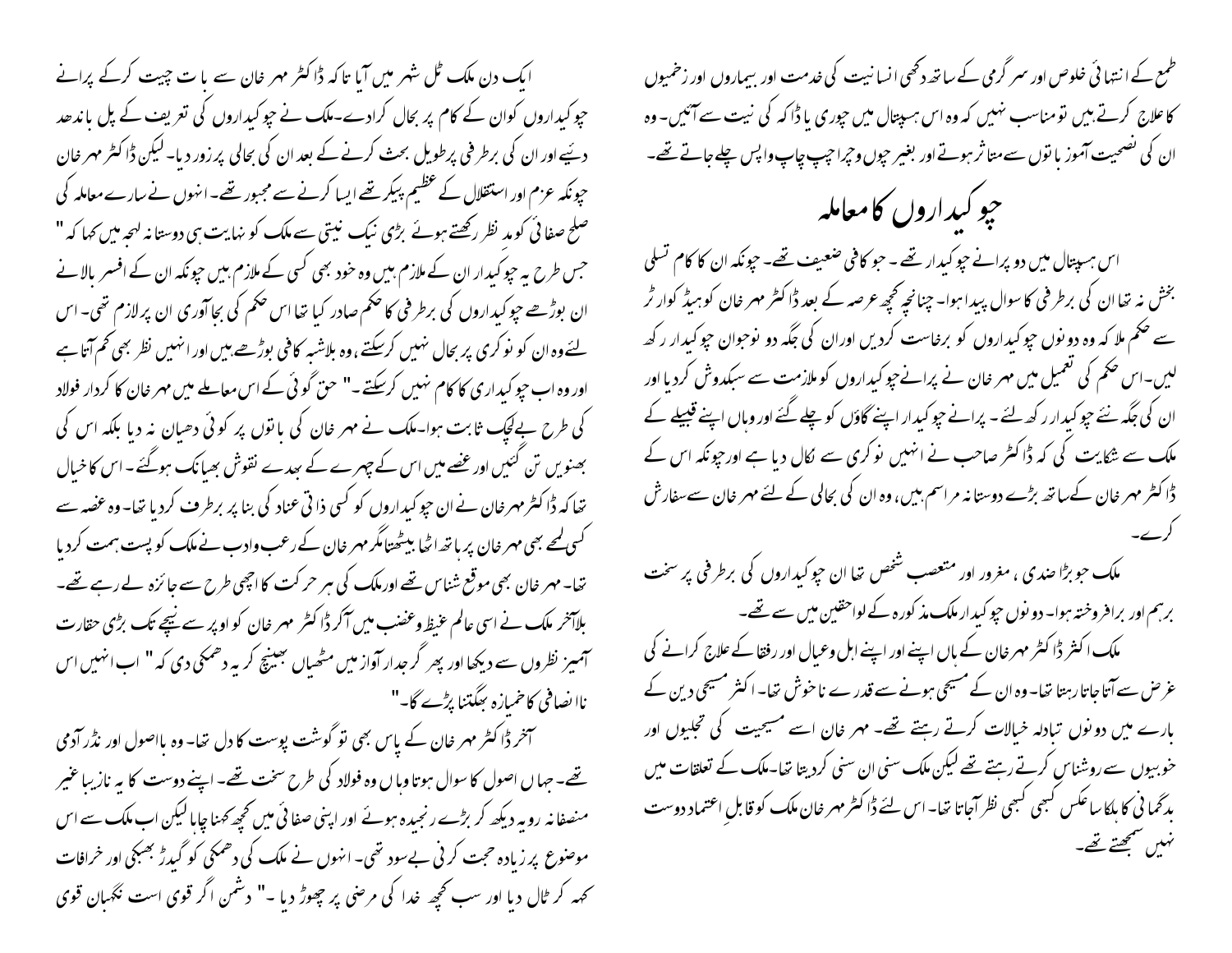ڈاکٹر مہر خان اپنی ڈیو ٹی ختم کرکے گھر آگئے - دو نوں میاں بیوی اپنے جھوٹے بجوں کے ساتھ دیر تک بنستے بولتےرہے۔وہ کیاجانتے تھے کہ اسی رات ان پر قیامت ٹوٹنےوالی ہے اورانہیں سفا کوں کا شکار ہونا ہے۔ سونے سے پہلے حسب معمول ڈا کٹر مہر خان نے اپنے خاندان کے ساتھ کلام مقد س کی تلاوت کی اور دعا کے ساتھ ان تمام رحمتوں اور بر کتوں کا حبوان کو نصیب تھیں خداوند کریم کاشکرادا کیا-اس کے بعد وہ اپنےاپنے بستروں پر سونے کے لئے چلے گئے ۔ رات کافی بیت چلی تھی۔اسی رات تخمیناً سولہ قبائلی ڈاکوؤں پر مشتمل مسلح جتھے نے د بے پاؤں منظم طور پر رات کی تاریخی کے پردہ میں ڈا کٹر مہر خان کے مکان پر دھاوا بول دیا ان میں سے چند ڈاکو پہلےڈاکٹر مہر خان کے مکان کی طرف آئے اور جپٹم زون ہسپتال کے حپو کیداروں کو د بوچ لیا۔ وہ بچارا مکان کےدروازے کے سامنے والان میں سویا ہوا تھا۔ ان میں ایک ڈاکو نے بھری ہوئی بندوق کو نالی اس کےمنہ کی طرف کردی۔ انہوں نے اسے دھمکی دی کہ وہ اپنی جگہ پر خاموش پڑارہے۔ اس بچارے کے ڈرکے مارے ہوش اڑکئے اور وہ جب پڑا اس کے بعد پانچ جیھ ڈاکو ڈاکٹر مہر خان کے مکان کی طرف بڑھے اور ان کے کمرے کے دروازے پر ہلکی سی دستک دی۔ ڈاکٹر نے حب یہ آواز سنی نو انہیں یہ خیال آیا کہ شائد کوئی مریض علاج کے لئے آیا ہے۔ سووہ فوراً اپنی چار یا ئی سے اٹھے اور جلدی سے اپنی پگڑی باندھی اور چٹخنی کھول کر دروازے کے کوار ٹر کھول دئیے۔ لیکن حونہی دروازہ کھلا ایک کمبے تڑنگے ڈا کو نے اپنی پگڑی کی رسی بنا کر ڈا کٹر کی گردن کے گرد اگرد ڈال دی اور اس کو تھر سے باہر کھینیچنے کی کوشش کرنے لگا۔ ڈاکٹر مہر خان فوراً سمجھ گئے کہ یہ ان کی جان لینے کا منصوبہ ہے۔ وہ موجودہ ناگہا نی صورت حال کاسامنا کرنے کے لئے تیار نہ تھے تاہم یہ وقت سوچ کا

نہیں تھا،عمل کا تھا،انہوں نے اپنےحواس بجارکھتے ہوئے بڑی سمرعت سے اس ڈاکو کو گلے سے پکڑلیا حبوعین ان کے سامنے کھڑا تھا۔ بھر اسے اس قدر جھنجوڑا کہ باقی ڈاکوایسی سیاہ رات کی تاریکی میں گھبرا کر ادھر ادھر گرپڑے ۔ جب مہر خان نے پہلے ڈاکو کو زور سے جھنبوڑا تو تراست" گو انہوں نے ملک کودھونس کو تحچھ زیادہ اہمیت بنہ دی تاہم انہوں نے احتیاط کا دامن باتھ سے جانے نہ دیا۔اگروہ جاہئے نوآسا فی سے اس معاملہ میں پولیس کی امداد حاصل کرسکتے تھے ۔ لیکن یٹھانی عنیرت کی بنا پر وہ ایسا کرنے سےمجبور تھے۔ ملک مایوس ہو کر منہ اٹکائے اپنے گاؤں کولوٹ گیا۔

اس ناخوشگوار واقعہ سے ڈاکٹر مہر خان کی رات بھر سوجوں کی اتفاہ گھرا ئیوں میں ڈوبے رہے۔دوسمرے دن ان کا چہرہ افسر دہ اور اس کا لہحہ بھجا بھجا سا تھا جس سے ان کے چہرے پر کچھاؤ سے پیدا ہو گیا تھا- ان کی زوجہ نے پوچھا، خیبر توہے؟ وہ انہیں اس معاملہ میں اند ھیرے میں نہیں رکھنا چاہتے تھے۔ انہوں نے وہ سب پاتیں حوان کے اور ملک کے مابین ہو ئی تھیں لفظ ہہ لفظ اپنی اہلیہ کوسنا دیں اور انہیں تاکید کردی کہ اگر خدانخواستہ ان کے ساتھ کوئی حاد ثہ پیش آجائے تو فلاں ملک اور اس کے فلاں فلاں ساتھی اس کے ذمہ دار ہوں گے۔ انہوں نے ان سب کے نام اپنی میڈیکل ڈائر کٹری میں قلمبند کردیئیے۔ اس کے بعد دو نوں مباں بیوی اس واقعہ کے بارے میں صبر وشکر کے گھونٹ پی کر چپ ہورہے ۔

ڈا کوؤں کا حملہ ٹھہراب اضطراب دل کو درد دل رقم کرلوں ذرااب خامئه رنگبین کووقف درد عم کرلوں

۱۵۱۵ء ماہ مارچ کی گبارہ تاریخ کو ہسپتال میں مریضوں کا عنیر معمولی طور پر صبح سے شام تک تا نتا بندھا رہا۔ ڈا کٹر مہر خان ان کے علاج معالجہ میں بے حد مصروف تھے۔ وہ دو پہر کے کھانے کے لئے تھوڑا وقت لکال کر گھر میں آئے لیکن تھوڑی دیر بعد بلاواآنے پر کھانا چھوڑ کر بھر ہسپتال چلے گئے ۔اتنے ڈھیر مریضوں کے علاج معالحہ کے باعث وہ تھک کر حپور ہوگئے تھے۔ کوئی ایسا مریض نہ رہا تھا جس کو طبی امداد نہ ملی ہو۔ کام کرتے کرتے شام ہونے لگی۔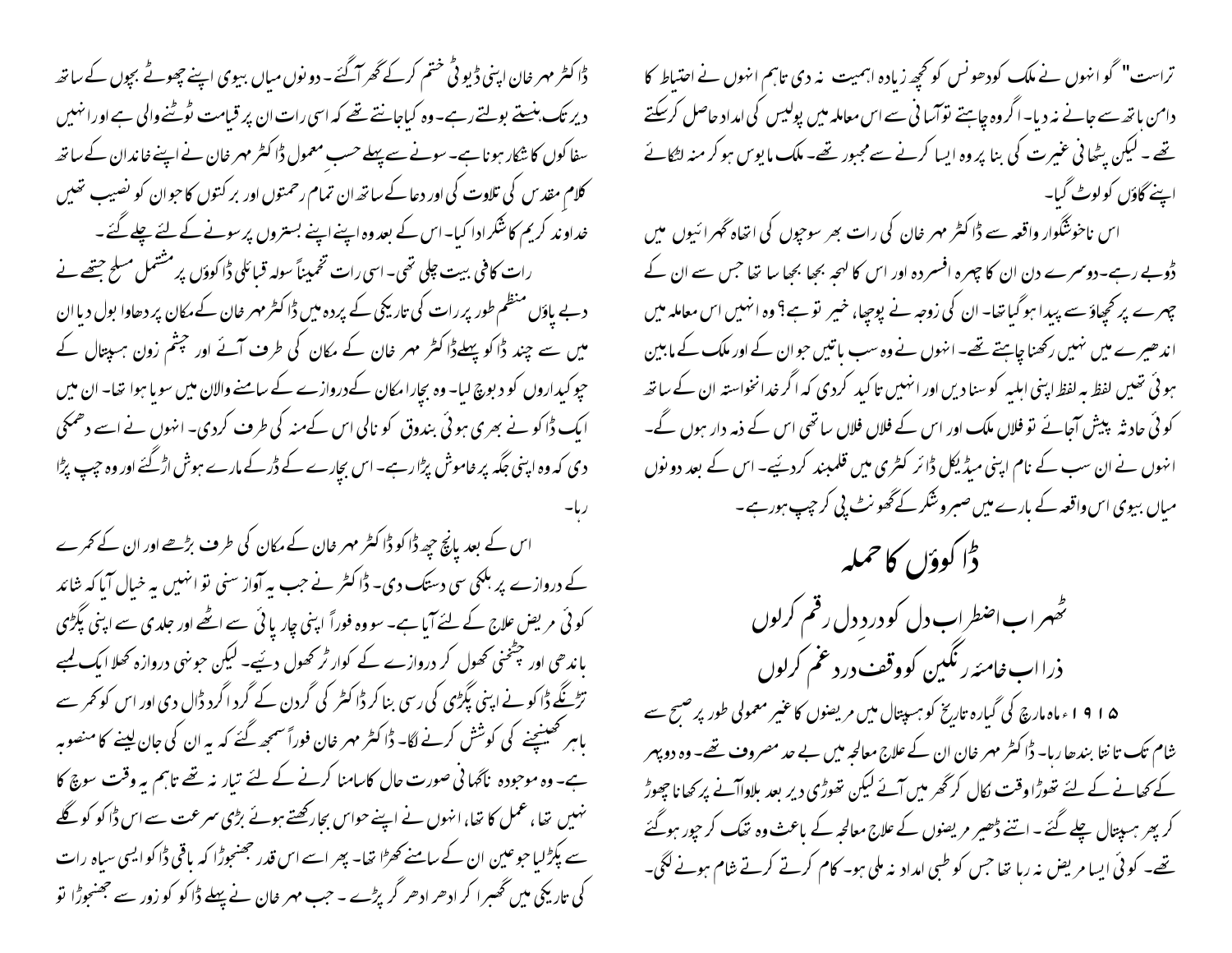ملتان میں ابیگیل مش یا ئی اسکول میں آٹھویں حماعت کا طالب علم تھا) وہ اس سنگین واقعہ سے پالکل بے خبر تھے۔ چندمنٹ پہلے کسی قدر کھٹکا ہونے سے اورڈا کٹر مہر خان کو اپنی پگڑی باندھنے کی ہلکی سے سمراسمر ہٹ کی آواز سے ان کی زوجہ جیونک اٹھی تھیں تو انہیں تحچھ تشویش ہوئی۔" ہجلا یہ بھی کوئی وقت ہے کسی کو نکلیف دینے کا -" انہوں نے دل ہی دل میں کہا اور عننود کی کے عالم میں لیٹے لیٹے مہر خان کو خسر دار کردیا تھا کہ مکان سے پاہر نہ لکلنا اور اگر لکلو بھی توپہلے ہر طرح کی ذاتی حفاظت کا انتظام کرلینا حس کے لئے بھرا ہو اپستول ان کے تکبہ کے سیبھے رکھا ہوتا تھا۔لیکن جیسے کے پہلے بھی بتا یا جاجکا ہے ، ڈا کٹر مہر خان کی یہ عادت تھی کہ وہ عام طور پر رات کے وقت ہسپتال کی گشت کیا کرتے تھے لہذاان کی زوجہ نے یہی سمجا کہ وہ شاید اپنے معمول کے مطابق گشت لگانے کے لئے تیار ہورہے بیں۔ ادھر سب کےسب ڈا کوواپس لوٹ آئے اور اس کمرے میں داخل ہوگئے حہاں ڈا کٹر نے ان کے ساتھی کو گلے سے پکڑ رکھا تھا۔ سب ڈاکومہر خان پر جھپٹ پڑے اور اپنے ساتھی کو ان کی گرفت سے چھڑالیا۔ بعد ازاں ڈا کوؤں اور ڈا کٹر مہر خان کےمابین تحجیہ دیر مار پیٹ ہو تی رہی۔ بالاآخر وہ ڈاکٹر کو تھینیچ کر دالان میں لے آئے ان کے ساتھ ہی وہ ان کا بسترا ، پاَنگ پوش، تکیپہ وعنیرہ بھی اٹھا کر لے گئے۔ ایمان کی گواہی ڈاکوؤں نے ڈاکٹر مہر خان کو دعوت دی کہ اگروہ مسیحی دین سے انحراف کرکے اپنے آبا ئی دین کو قسول کرلیں توان کی جان بخشی ہوسکتی ہے ور نہ وہ ان کی نکا بو ٹی کردیں گے۔لیکن مہر خان اپنےعقیدے کے اظہار میں کسی مصلحت کو خاطر میں نہ لاتے تھے۔وہ اپنے مسیحی ایمان میں بڑے مضبوط ومسٹحکم تھے اور مسیحی دین کی بقا کی خاطر مبر قسم کی قریا فی دینے کے لئے تبار تھے۔ ان کی طبیعت کا سانچہ اتنا پختہ ہوجکا تھا کہ اسے لوّڑا جاسکتا تھا مگر موڑا نہیں جاسکتا تھا-سید نامسح کی محبت ان کی رگ رگ میں بسی ہو ئی تھی۔وہ مسح کے سچے پیروہوتے ہوئے اس تن

دوسرے ڈاکو بچکولالگنے سے اپنا نوازن برقرار نہ رکھ سکے اور وہ سب ادھر ادھر گر پڑے۔ اس بلجل اور سور سے ان میں اتنی گھسر اہٹ پیدا ہو گئی کہ وہ سب سمر پر یاؤں رکھ کر ہیاگ اٹھے لیکن ان کا ساتھی جس نےڈا کٹر کی گردن میں پگڑی ڈال رکھی تھی بیٹچھ رہ گیا تھا۔ ڈا کٹر مہر خان نے اس ڈا کو کو گردن سے پکڑ کر تھرے کے اندر تھینیج لیا۔ کھرے کے اندر قدم رکھتے ہی انہوں نے اپنےدوسمرے پاتھ سے کواڑ کو بند کیا اور چٹخنی کو اندر سے لگانے کی کوشش کی لیکن رات کی تاریکی اور ڈاکو کی پکڑ دھکڑکے ماعث وہ اپنے اس مقصد کو پورا نہ کرسکے ۔ ادھر اس ڈاکو نے بڑے زور سے چلانا سٹروع کردیا اور اپنے مِککوڑے ساتھیوں کو ان کی بزدلی پر گالیاں دینے اور مدد کے لئے پکار نے لگا کیونکہ اس کواندیشہ تھا کہ ٹھمیں ڈاکٹر مہر خان اس کا کام تمام نہ کردیں۔ ڈا کوؤں کا گروہ اپنے ساتھی کی جسخ ویکار سن کر گھر سے کحچھ دور جا کر رک گیا۔ اس گروہ میں اس ڈاکو کاسکا سا ئی بھی شامل تھا۔اس نے اپنے ساتھیوں کومجبور کیا کہ وہ واپس جا کر دو بارہ حملہ کریں۔اس نازک لمحہ میں اگرچہ ڈا کٹر مہر خان کے اڑوس پڑوس کے سب لوگ ڈا کوؤں کے شور وغل سے مانوس تھے لیکن حو**ف وہر**اس سے انہیں تو سانپ سونگھ گیا تھا اور وہ سے ہوئے اپنے اپنے گھروں کے اندر دیک کر بیٹھے رہے۔اگر یہ ہمیائے اپنے گھروں کی محفوظ جار دیواری میں بیٹھے ہوئے ذرا بھی انسان دوستی حوانمر دی اوردلیری کامظاہرہ کرتے حو محض چند پٹانے چلانے سے ہوسکتا تھا۔ نو بارڈر پولیس حو قریب ہی ایک قلعہ میں مقیم تھی ان پٹاخوں کی آواز سن کر فوراً مدد کے لئے موقع پر پہنچ جاتی اور بہت ممکن تھا کہ پولیس کے پہنچنے سے پہلے ڈاکو خوف زدہ ہو کر بھاگ اٹھتے۔ اس زمانہ میں ٹل شہر میں عموماً سرایک ٹھر میں پٹاخے رکھے ہوتے تھے اور رات کو حب کسجی اہل خانہ کو کسی سنگین خطرہ کی صورت میں پولیس کی مدد در کارہو تی تھی تووہ ان پٹاخوں کو چلاتا تھا جس کی آواز سن کر پولیس فوراً موقع پر مدد کے لئے پہنچ جاتی ڈاکٹر مہر خان کے مکان کے دوسرے کمرے میں ان کی زوجہ محترمہ اوران کے دو تحمس بچے ، اسٹرف اور حو ئیل ،گھر ی نیند سورہے تھے۔ (ان کا تنیسرا بچہ پرمباہ خان ان د نوں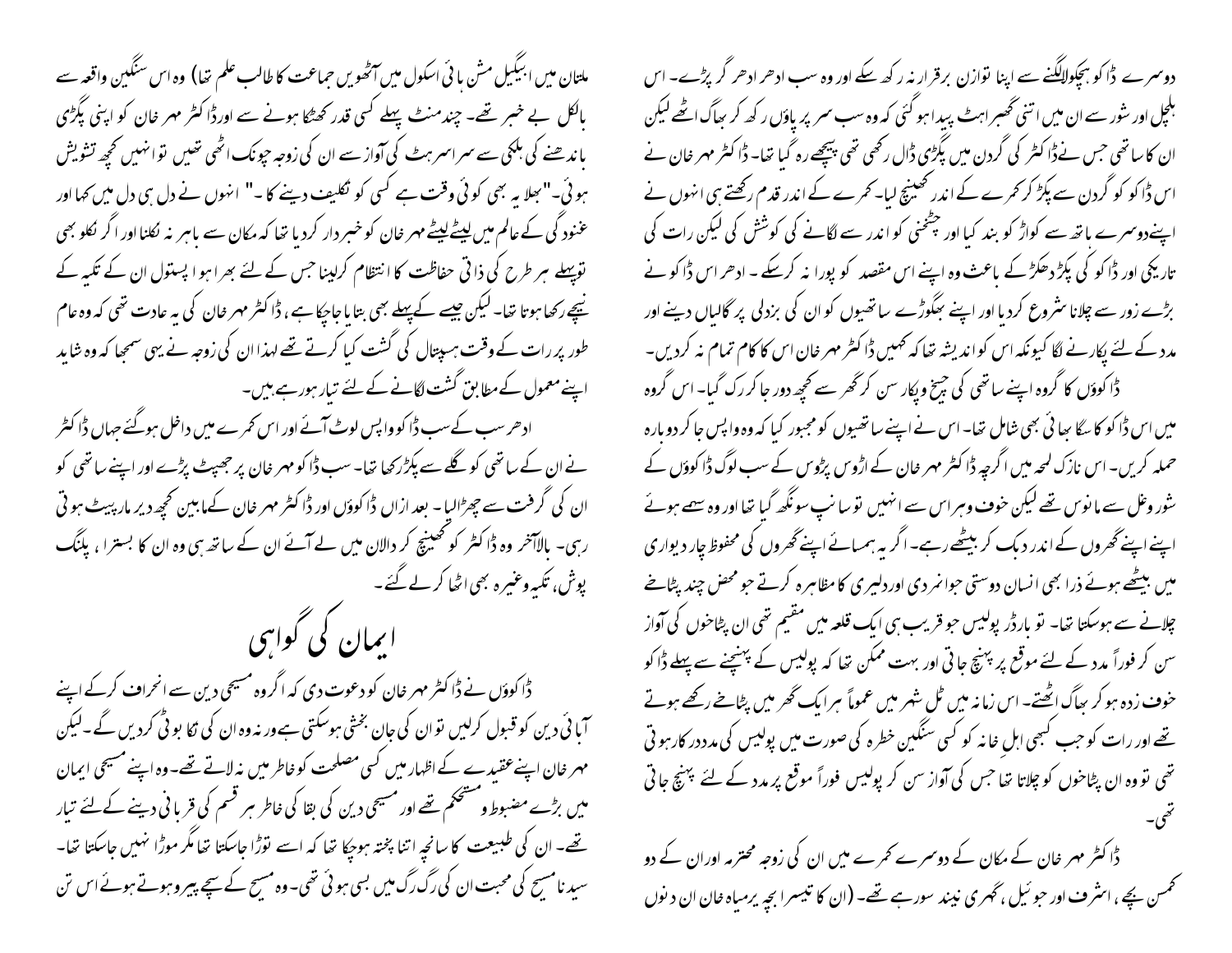**س -"** اس کے بعد نہ <sup>کہ</sup>می ان کو بھوک لگے گی نہ پباس اورن ہ <sup>کہ</sup>می ان کو دھوپ ستانے گی نہ گرمی۔ کیونکہ حبو برہ تخت کے بیچ میں ہے وہ ان کی گلہ یا ٹی کرے گا اور انہیں آب حیات کے چشموں کے پاس لے جانے گااور خداان کی آنکھوں کے سب آنسو پونچیہ دے گا-" (انجیل سٹریف، کتاب مکاشفہ ۱۲ پت ۱۹ تا ۱۷ )-

من دھن نثار کرنے کے لئے تیار تھے۔ حیونکہ وہ حقّ گواور حق پرست تھےانہوں نے عنیر معمولی قوت ایمانی ٔ اور حرات وشجاعت کا مظاہرہ کرتےہوئے ان کی دعوت کو شکرادیا اور محمال اطمینان اور صاف گوئی سے اپنے دین کی سمر بلندی پر اپنے ضمیر کی آواز پر لبیک کھتے ہوئے اپنے مسیحی ایمان کا اقرار کیا۔ڈا کو یہ سن کر حیراغ یا ہوگئے۔ان کی آنکھوں سےالگارے برسنے گئے۔انہوں نے فدیہ وصول کرنے کی خاطر ان کو اعوا کرنے کی بھی کوشش کی لیکن مہر خان کی مقاومت کے باعث وہ کامیاب نہ ہوسکے۔ان کی حالت دید نی تھی۔وہ عضبہ سے آگ بگولا ہورہے تھے۔آخروہ ان پر ٹوٹ پڑے اور خنعمروں کے پے درپے وار کر حون میں لت پت کردیامگر وہ یہاڑ کی طرح اپنے موقف پر قائم رہے اور اپنے مسیحی ایمان کا صاف صاف اعتراف کرتے رہے۔ اس اذیت اور جان کنی کی حالت میں ڈاکٹر مہر خان نے اف تک بھی نہ کی۔ وہ ان کاری زخموں کے باعث حن سے خون کےفوارے چھوٹ رہے تھے زمین پر گرگئے ۔ حب تک ان میں سانس کی آمدور فت یاقی رہی ان کے لب پر اپنے قإتلوں پر نہ کو ٹی شکوہ تھا نہ کو ٹی گلہ-وہ ان کو دعائیں دیتے رہے۔کچھ دیر تک موت وحیات کی کشمکش میں رہ کراس حہان فا فی سے کوچ کرکے اس عالم جاودا فی میں داخل ہوگئے۔ان کی موت ایک باوقار موت تھی۔ شہادت کی موت-شہید مرتے نہیں ، زندہ جاوید رہتے ہیں۔ انجیل مقدس میں مرقوم ہے: ا -"اس (سید نامسیح) نے سب سے کہا اگر کوئی میرے پیچھےآناچاہے تواپنی خودی سے انکار کرے اور ہرروز اپنی صلیب اٹھانے اور میرے پیچھے ہولے ۔ کیونکہ حو کوئی اپنی جان بچانا چاہے وہ اسے کھونے گا اور حبو کوئی میری خاطر اپنی جان کھونے وہی اسے بچائے گا-" (انجیل سثریف به مطابق حصرت لوقا ۹ ،آیت ۲۳ تا ۲۴ )-۲۔" بعض (ایمان ہی کے سبب سے ) مارکھاتے تھاتے مرگئے مگر رہائی منظور نہ کی تاکہ ان کو بهتر قبامت نصيب ہو۔" (انجیل سریف خط عبرانیوں ۱۱،آیت ۳۵)-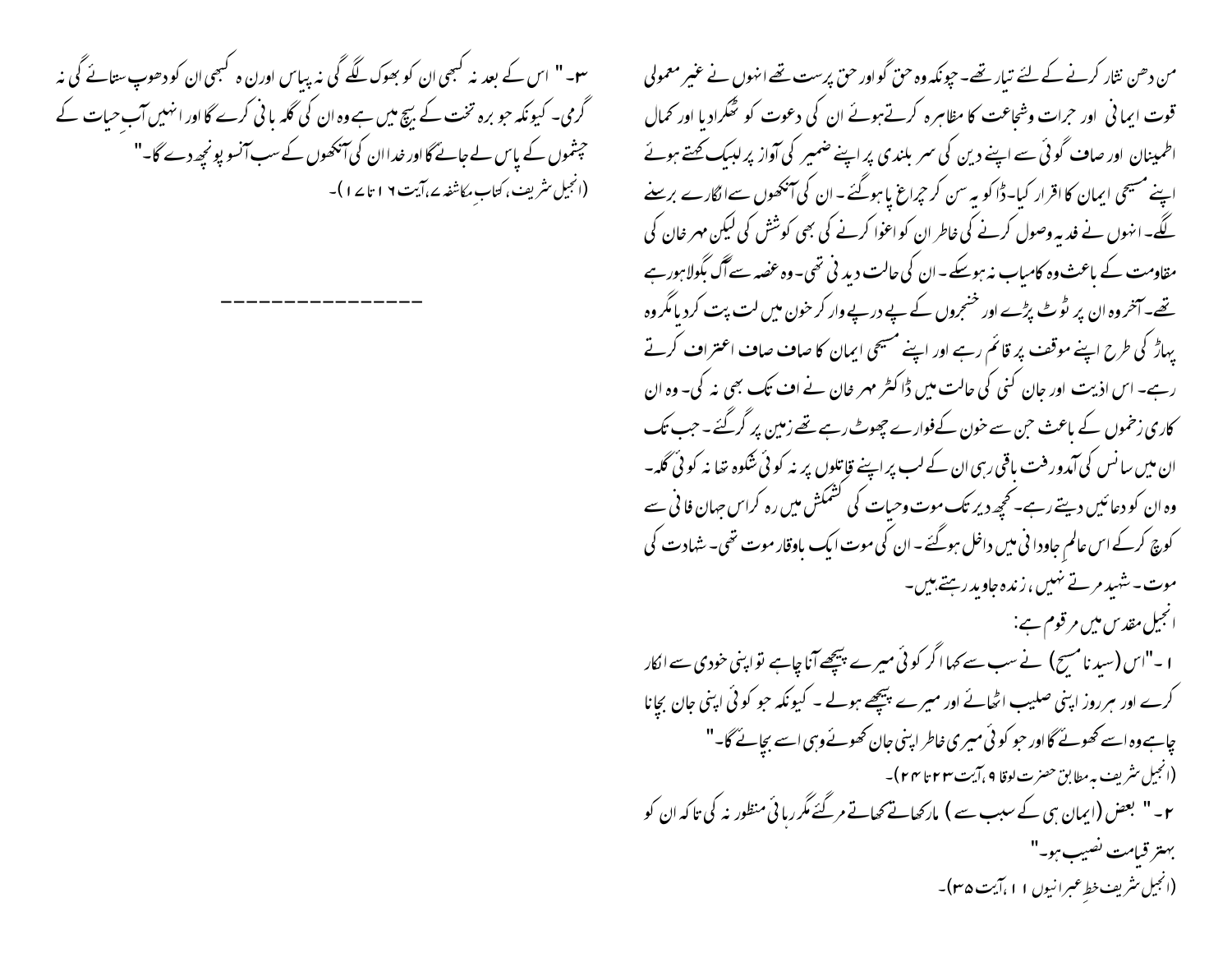ماں کی ممتا

ڈا کٹر مہر خان کا سب سے چھوٹالڑ کا حبو ئیل حس کی عمر قریباً پانچ سال تھی اپنی ماں کی بغل میں سورہا تھا۔ دو نوں ماں بیٹا ڈا کوؤں کی لوٹ کھسوٹ کے سور سے جونک اٹھتے ہی اور بری طرح خوفر دہ تھے اور وہ بخود ہو کر چاریا ئی پر بیٹھ گئے ۔ کسی انجانے خوف سے ان کا جسم بے تحاشا کانپنے اور دل دھک دھک کرنے لگا۔ ان کی آنکھیں پھٹی کی پھٹی رہ کئیں۔ پھر بھی جلدی سے انہوں نے اپنےآپ پر قابو پالیا اور کانپتے پانھوں سے فوراً اپنے بیٹے کو حیا تی سے لگالیا۔ دو نوں کا سانس زورزور سے چل رہا تھا۔ دو ڈاکوان کی طرف بڑھے اور حبو ئیل کواعوا کرنے کے لئے اس کی ماں سے چھپننے کی کوشش کرنے لگے ۔ انہوں نے اس بچاری ماں پرٹھونسوں کی بارش کردی اور اس کے منہ کو نوچنا اور سمر کے بالوں کو تھینیجنا سثروع کردیا۔ پھر بھی وہ اس کے لخت جگر کو اس سے علیحدہ نہ کرسکے۔ تحچھ دیر تک ماں اور ڈاکوؤں کے مابین تحصینجا تا فی اور حیدینا جیپٹی ہو تی رہی جس سے ان کے کیپڑے تار تار ہوگئے لیکن ڈاکوان کے جگرکے گھڑے کو اس سے جیبین نہ سکے۔ ان میں سے ایک ڈاکونے تنگ آکر اپنی بندوق کا کندہ ماں کے سمر اور تحمر پر مارا حس سے وہ لہو لہان ہو گئیں اور یوں حو ئیل کو ان کی گرفت سے لکال لیا۔وہ فوراً چار یا ئی سے اٹھیں اور چپل کی طرح ڈاکو پر جھپٹیس اور اس کی ٹانگوں سے لبیٹ گئیں لیکن وہ ڈا کو کی ٹانگوں کو بہت دیر تک اپنی گرفت میں نہ ر کھ سکیں۔ دوسرے ساتھی نے انہیں کچڑے مار مار کر اپنے ساتھی کو اس کی گرفت سے چھڑالیا- اور حو ئیل کو اٹھا کر گھر سے پاہر لےگئے ۔ حبو ئیل نے اپنے چھوٹے چھوٹے یاتھوں سے ڈاکو کا چہرہ پوچنے اور اس کی گرفت سے آزاد ہونے کی کوشش کی لیکن کامیاب نہ ہوسکا کیونکہ ڈا کو نے اسے مضبوطی سے پکڑ رکھا تھا۔ تاہم زخمی ماں اپنے د کھ اور کرب کی مطلق پرواہ نہ کی اور انتہائی سمر دارت کی تاریکی میں گر تی پڑتی ننگے سمر اپنے جگرے کے گڑے کووحشیوں سے چنگل سے چھڑانے کے لئے شیر نی کی طرح بے خوف ان کا تعاقب کرنے لگیں۔ حونہی وہ اپنے تھرہ کےدروازہ سے لکلیں ، دو ڈاکوحو

دلاور باب كادلاور بيظا

اسی اثنامیں چار ڈاکو ڈاکٹر مہر خان کی زوجہ محترمہ کے تمرہ خاص میں داخل ہوئے اور لوٹ تھسوٹ سٹروع کردی۔ان میں سے دو ڈاکو نو سیدھے اس الماری کی طرف لیکے جس میں ہسپتال کی رقم رکھی ہوئی تھی۔اس سے صاف ظاہر تھا کہ وہ گھر کے چپے چپے سے واقف تھے۔ انہوں نے تحرے کا ایک ایک گوشہ جیان مارا۔ اتنے میں اچانک ان کی نظر ڈاکٹر مہر خان کےسات سالہ بیٹے اسٹرف خان پر پڑی حوا یک چار یا ئی پر سورہا تھا۔ایک ڈا کو نے اسے پکڑنے کی کوشش کی لیکن وہ ان کے قدموں کی چاپ سن کر بڑبڑا کر اٹھ کھڑا ہوا۔ وہ تاڑ گیا کہ دال میں تحچھ کالاہے۔جب ڈاکونے اسٹرف خان پرایک خوفناک بلڈ کی طرح حجیبٹامارا تو دہشت کی ایک لہر اس کے رگ وپے میں دوڑ گئی اور خوف سے اس پر کمپکی طاری ہو گئی۔ پھر بھی اس نے آؤ دیکھا نہ تاؤ، بڑی ہمت اور یامر دی سے انتہائی چابکدستی سے جھٹ اپنا بوٹ اٹھایا اور بڑی تیزی سے ڈاکو کے منہ پردے مارا حس کے باعث ڈاکو کی ایک آنکھ پر بھی کافی صرب لگی۔ پھر وہ بڑی سمرعت سے ایک طرف سے دوسمری طرف ہو کر چاریا ئی کے نیچے تھس گیا اور سمٹ سمٹا کرایک کونےمیں دیک گیا۔مثل مشور ہے کہ" ہمت مرداں مدد خدا" ۔<br>۔ ڈا کو حس نے اسٹر ف خان سے منہ کی تھا ئی تھی چکر میں آکر کسی قدر بوتھلاگیا اور عصے سے بھوت ہو گیا۔ ڈاکو کو یہ سودانحچھ مہنگا ہی پڑا گرچہ بوٹ کی حپوٹ نے اب اسے اپنے شکار کو آسا فی سے دیکھنے اور پکڑنے کے قابل نہ رکھا تھا پھر بھی وہ اپنے اندازے کےمطابق اسٹر ف خان کوادھرادھرڈھونڈ تارہااور کافی دیر تک اپنی بندوق کے کندے سے اسے چاریائی کے نیچے ٹٹولتا ربا- بہر حال وہ اس ظالم ڈا کوکے باتھ نہ آیا-ڈاکو نے جب محسوس کیا کہ وقت گزر تا جارہا ہے اور اسٹرف خان اس کے ہاتھ لگ نہیں رہا نواس نے غالباً تھک ہار کراس کا خیال چھوڑ دیااور پھر لوٹ کھسوٹ پر ٹوٹ پڑا۔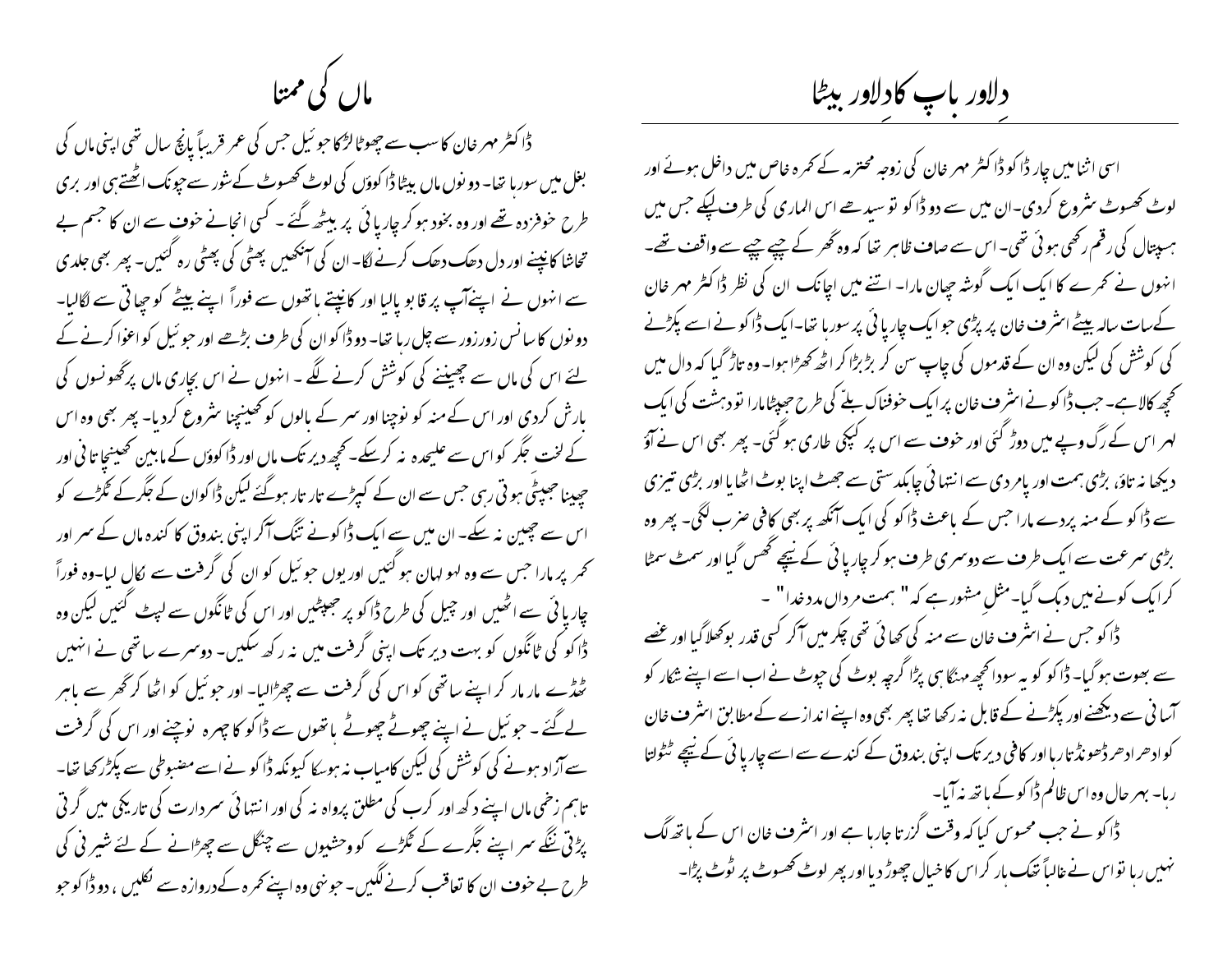کے خوادن کے گھایل اور خون سے لت بت جسم سے ٹکرایا۔ یہ دیکھ کر ان کی آنکھوں میں د نبا اندھیر ہو گئی اور ان کے پاؤں تلے سے زمین لکل گئی - انہیں یوں محسوس ہوا جیسے کسی نے ان کے سینہ میں خنع گھو نپ دیا ہے۔اس بچاری مصیبت کی ماری کااب تک یہی خبال تفا کہ شاید وہ ظالم اور کینہ پرور ڈاکوان کے سمر تاج کو بھی پکڑ کر لے گئے بیں لیکن اب ان پر سب حقیقت آتشکارا ہو گئی - وہ دم بخود اور سا کت ومصامت ان کی طرف دیکھتی رہیں - اس وقت مہر خان میں ابھی تک جان تھی۔ اگر انہیں فوری طور سے طبی امداد مل جا تی تووہ یقیناً جانبر ہوسکتے تھے لیکن ایسے مشکل وقت میں طبی امداد ملنی ناممکن بات تھی۔ ان کا حون بہہ جکا نفا۔ چند لمحوں کے بعد وہ اپنے معبود حقیقی سے جاملے۔اس مصیبت کی ماری کاسورج ہمیشہ کے لئے ڈوب گیا اور وہ شل اور سمر اسیمہ ہو گئی۔ ظالموں نے ایک بن<u>ستے</u> بن<u>ستے</u> تھحر کو تھوڑی دیر میں تباہ اور برباد

ابھی یہ دلدوز منظر ان کی آنکھوں کے سامنے ہی تھا کہ انہوں نے اپنے چھوٹے بیٹے ائثر ف کو دیکھا حو گھر سے لکلا اور اندھیرے میں روتا، گرتا پڑتا ہوا صحن میں آگیا۔وہ سخت سمردی میں تھٹھر رہا تھا۔ وہ اکیلا اور بے آمسرا اور تیابی کا مارا اپنے سنسان ٹھر میں تھنٹوں مدد کے واسطے جہنچ ویکار کرتا رہا تھا لیکن کسی نے اس کو سہارا نہ دیا- وہ سب اپنے گھروں کےدروازے بند کئے ہوئے دیک کر بیٹھے رہے۔وہ پآسا فی پیار کے دو بولوں سے اسے اپنے گھر میں پناہ دے سکتے تھے۔ اور تو اور نبا حپو کیدار جس کو ڈاکوؤں نے دبوچ رکھا تھا وہ بھی موقع واردات سےغائب ہو گیا تھا۔

د دکھی ماں نے جب اپنے بیٹے اسٹرف کو ایسی خستہ حالت میں دیکھا تو انہیں اپنے ہمسا یوں کی بے حسی، سمر د مہری اور بے اعتنا ئی پر بڑا د کھ ہوا۔بے بس اور بے کس ماں کی آنکھوں سے آنسو ساون سِادوں کی بارش کی طرح برسنے لگے ۔ انہوں نے فوراً اپنے بیٹے کا بازو تھام لیا، سمر پر باتھ بھیر اور اسے مکان کے اندر لے کئیں۔گھر کی د نیا ہی بدل چکی تھی۔ ہر طرف ابتتری پھیلی ہوئی تھی ، سامان بھھرا پڑا تھا اور مبر چیپز الٹ پلٹ تھی۔ انہوں نے جلدی

کواڑ کے پیچھے چھپے ہوئے تھے اور کلہاڑیوں سے مسلح تھے۔ ایک نے ان کے سمر پر کلہاڑی کا الٹا حصہ مارا اور انہیں روکنے کی کوشش کی لیکن وہ ان کو دھکیلتی ہوئی آگے بڑھی چلی گئیں۔ دراصل بہ دو نوں پرانے حیو کیدار تھے اور وہ ان کو پہچان گئی تھیں۔اپنے نور چشم کی گربہ وزار ی انہیں ڈاکوؤں کے پیچھے بتھر بلے اور ناہموار یہاڑی راستے پر تھینچ لے گئی۔ وہ رو تی پیٹتی اور چلاتی ہو ئی ان کا پیچیا کرتی رہیں اور ان سے متوا تر منت زاری کرتی ہیں کہ وہ ان کا دلارا بیٹا انہٰیں واپس دے دیں لیکن سب بے سود۔

اب ڈاکو شہر سے تقریباً دومیل پاہر لکل کردر پائے قرم کے کنارے پر آئینچے۔انہوں نے دریا کو عبور کرکے عنیر علاقہ میں داخل ہونا تھا لیکن مشکل ہیے تھی کہ لڑکے کی ماں ان کا پیچیا نہیں چھوڑرہی تھی۔چنانچہ انہوں نے اپنا پیچیا چھڑانے کےلئے ان پر پتھراؤ کرنا سٹروع کردیا۔ یاؤں میں حیالے، تلوؤں سے رستا ہوا خون، پانھوں پر خراشیں ، نچے ہوئے مال اور پھر ان کے پتھروں کی ح<sub>ج</sub>وٹیں کھاکھا کر شامتِ زدہ ماں کی آنکھوں میں اندھیراحچا گیا- وہ خون میں علطاں ہو کرزمین پر گر پڑیں اور بیہوش ہو گئیں۔

کھچھ دیر کے بعد دریائے قرم کے نواحی گاؤں کے چند افراد مدد کے لئے موقع پر پہنچ گئے لیکن دیر ہونے کی وجہ سے وہ مدد نہ کر سکے کیونکہ تب تک ڈآکو حو ئیل کواٹھا کر قرم دریا پار کرکے عنبیر علاقہ میں داخل ہوگئے تھے۔

حب صبح ہو ئی تو حو ئیل کی ماں کو ہوش آیا- ان کا ایک ایک بند درد کررہا تھا- وہ کافی کمرور اور زخمی تھیں۔ایسی سخت اور حون حمادینے والی ٹھنڈ میں پہینے کے قطرے ان کے چہرے پر حبلک رہے تھے۔ انہیں معلوم ہوگیا تھا کہ ظالم ان کی آنکھوں کے تارے کو لے جاچکے ہیں۔ چنانچہ وہ حال سے بے حال اور زخموں سے نڈھال اپنے بجھے ہوئے دل اور بوجل قدموں کے ساتھ گر ٹی پڑتی اور لڑکھڑا تی ہو ئی اپنے احرُّے اور لئے پنے ٹھر کی طرف چل پڑیں۔ ہسپتال کے درود یوار اداس اور ویران تھے۔ خدا خدا کرکے وہ تھک بار کر گھر پہنچ گئیں۔گھر میں عمجیب طرح کا سناٹا تھا۔ حب وہ دروازے کے قریب آئیں تو ان کا پاؤں اس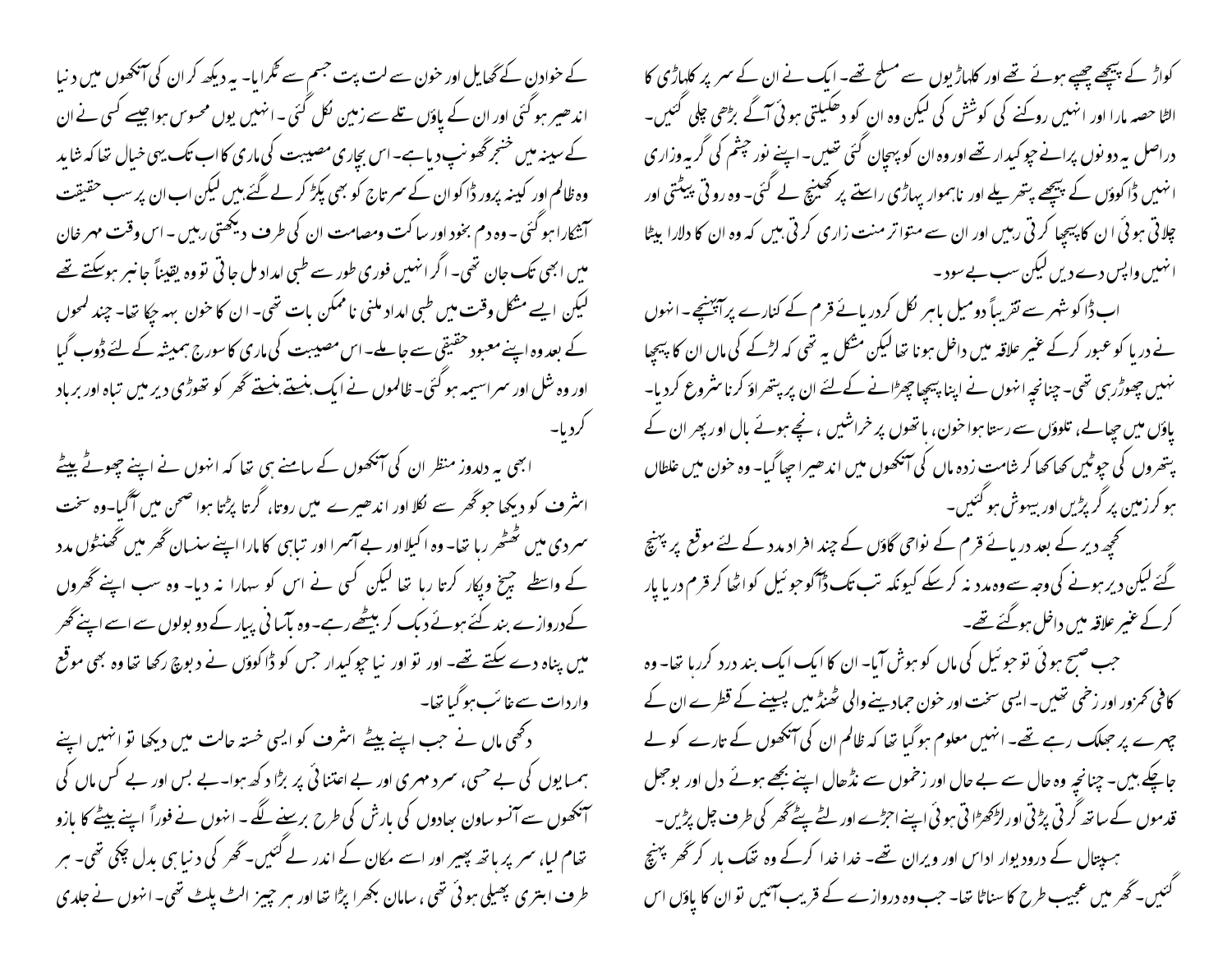شادی شده بیٹی

عین انٹی ایام میں ایک اور اندوہناک واقعہ پیش آیا جس کے نصور ہی سے روح کا نپ ائھتی ہے۔ ڈاکٹر مہر خان کی ایک شادی شدہ بیٹی لاہور میں رہتی تھی۔ اس کے ہاں پہلوٹھا بیٹا پیدا ہوا۔ حب باپ کوخبر ملی نواس نے بیٹی کو بڑے پیار سے ٹل آنے کی دعوت دی۔خیال تعا کہ بیٹی چند روز ماں باپ کے گھر میں رہے کی اور نانا نافی ننھے ہنے کو دیکھ کر دل بہلائیں گے۔ چنانچہ بیٹی نے باپ کی دعوت کو فوراً قسول کیا اور ننھے منے کو اپنے ہمراہ لے کر ریل گاڑی کا قریباً تین سو پچاس میل کا کٹھن سفر کرکے اسی روز ٹل میں اپنے باپ کے گھر پہنچ گئی۔ لیکن والد ہمیشہ کی نپند سوچکے تھے۔ درود یوار سے افسرد کی نمایاں تھی۔ ایک خوش وخرم گھرا نہ ماتم کدہ بنا ہوا تھااور ہر طرف اداسی اور ویرا فی پھیلی ہوئی تھی۔ اف خدا یا! کس قیامت کامنظر تھا۔ جس کا تصورِ دل کو یارہ یارہ کردینےاور جگر کوشق کردینے کے لئے کافی تھا۔ بیٹی کے دل میں ایک ہوک سی اٹھی۔وہ زندہ باپ کومل نہ سکی۔ ڈاکٹر مہر خان حواپنی بیٹی کو دیکھنے کے لئے ترس رہے تھے آج بستر مرگ پر لیٹے تھے۔ ہائے افسوس کہ وہ حبوان کی آمد کے لئے گھڑیاں کن رہے تھے ، آج اس قابل نہ تھے کہ اٹھ کر بیٹی کو پبار کرلیتے اور اس کے ننصے منے کواپنی گود میں لیتے ۔ بیٹی لاش یدر سے مچمٹ کر پھوٹ پھوٹ رونے لگی۔ په بېيځي حس کا نام ايلس حها انگريزي اور پشتوز با نوں پر پورې دسترس رکھتي تھي۔اس وقوعہ کے بعد حب حو ئیل کی تلاش کامسئلہ در پیش ہوا توایلس نے اس کام میں سب سے زیادہ دوڑ دھوپ کی اور اس سلسلہ میں گئی مقامات پر جا کر متعدد اعلیٰ سمر کاری افسروں سے ملی تا کہ وہ سب اپنے اثرو رسوخ سے حو ئیل کی تلاش میں حصہ لیں اور اپنی کوششیں جاری رکھیں جب تک اسے تلاش نہ کرلیں۔

سے دو پٹانے چلائے ۔ حپونکہ وہ ان کے صحیح استعمال سے ناواقف تھیں پہلا پٹاخہ باتھ میں ہی چل گیا جس سے ان کے باتھ اور منہ حجلس گئے - پٹاحوں کی آواز سن کر تھوڑی دیر کے بعد بارڈر پولیس بھی موقع پر پہنچ کئی لیکن وہ ان کی تحچھ مدد نہ کرسکتی تھی کیونکہ ڈاکو بڑی دیر سے عنیر علاقہ میں پہنچ چکے تھے۔

صبح ہوتے ہی اس لرزہ خیز واقعہ کی خبر جنگل کی آگ کی طرح پھیل گئی ۔ شہر میں تحمرام مچ گیا-آس پاس کی گلیاں آہوں اور سسکیوں میں ڈوب <sup>کہ</sup>یں او رمر حوم کی رہائش گاہ پر حجم عفیر جمع ہوگیا حن میں کشیر التعداد میں ان کے شناسا ئی اور ایسے مریض تھے حوان کے پانھوں شفا پاچکے تھے۔ ہر شخص افسر دہ اور عم میں ڈویا ہوا تھا۔ متعدد افراد تو بلک بلک کر رور ہے تھے۔عوام نے مرحوم کے انتقال پرٹھرے رنج وعم کا اظہار کیا اور ان کے پسما ند گان کو تسلی دی۔ اس وقت مہر غان کی عمر تخمیناً سے ہم برس تھی۔ یہ بھی کوئی مرنے کی عمر تھی۔ ٹل کے شہر یوں نے ان سے بہت سی امیدیں وابستہ کررکھی تھیں۔ مرحوم ایک مر دمومن تھے اور موت کی زند کی میں بار بار یاد کرنا مرد مومن کی خاص صفت بتا ئی گئی ہے۔ ان کی موت شہادت کی موت تھی۔

مستری فصل دین حوان دیوں بنوں سے ٹل ہر پتال میں کسی کام کے لئے آیا ہوا تھا اس نے بنوں مش ہسپتال کے حکام کو اس معاملہ کے بارے میں بذریعہ تار مطلع کردیا۔ تاریلتے ہی یادری ایم ای ۔وگرم صاحب اور ڈاکٹر سی-واسپر بیوہ کی مدد کے لئے ڈاکٹر مسز پینل صاحبہ کی موٹر لے کر فوراً ٹل پہنچ گئے۔ خبر ملتے ہی ڈاکٹر جہاں خان انجارج مش ہیپتال کرک (صلع کوباٹ) بھی مدد کے لئے جھوٹے پہاڑی راستے سے ہوتے ہوئے ٹل بہنچ گئے۔ لاش کا پوسٹ مارٹم میجر لیو نرڈ اور ڈاکٹر سی -واسپر کیا- بعد ازاں یادری و گرم صاحب نے ۱۳ مارچ ۱۹۱۵ء کو تکفین اور تدفین کا اہتمام کرکے انہیں ٹل کے فوجی گورا قسرستان میں سپر د خاک کردیا۔ حب جنازہ اٹھا پا گیا تو کوئی آنکھ ایسی نہ تھی حو پر عم نہ تھی۔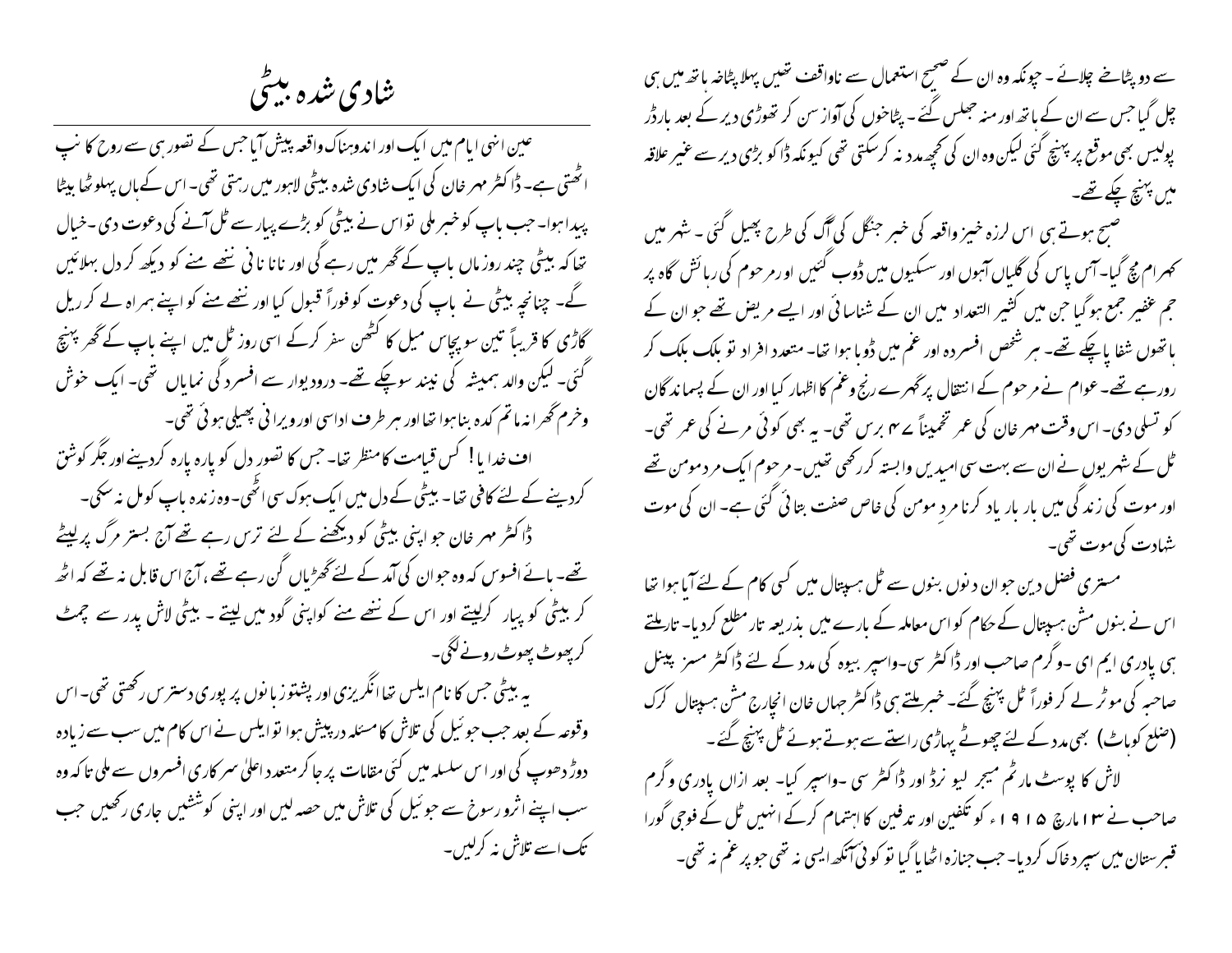تھا۔ان کی آنکھوں میں ستارے حجلملانے لگتے ۔آنسو تومقدر کے ساتھ ہیں ہمیشہ آتے رہیں گے کیکن جانےوالے کبھی واپس نہیں آتے۔ انسان تنہااس د نیامیں آباہے اور اسے تنہا ہی زندہ رہنا ہے اور پھر اکیلے اس حہاں سے چلے جانا ہے۔ پھر اس قدر آرزو ہونے کی کیاصرورت ہے۔انہوں نے ٹھنڈی سانس بھر کراپنے آپ کو تسلی دی۔ سمخر کار انہوں نے مش ہسپتال میں مریصوں کو حوراک مانکھنے کی ملازمت اختیار کرلی۔ ان کا بیٹا پرمیاہ بھی ملتان سے بنوں آگیا۔ اس طرح وہ گھر کی گاڑی کو ایک مدت تک تھینچتی رہیں اور تنگی ترشی سے گزار ہوتا گیا۔ انہوں نے خود د کھ جھیلے اور مصائب کا سامنا کیامگر اپنی اولاد کو کوئی نګلیف نه ہونے دی۔

نوٹ: ایلس اوراس کی بڑی بہن جین غالباً ۵ ا اور ۱ سال کی تھیں جب وہ دو نوں بنوں مش ہسپتال نرسنگ کی تربیت حاصل کررہی تھیں۔ ڈاکٹر پینل صاحب کی فرشتہ خصلت والدہ انہیں بہت پیار کر ٹی تھیں۔ایک دن وہ سخت بیمار ہو گئیں انہیں علاج کے لئے شیخ بدین بہاڑ ہ(صلع ڈیرہ اسماعیل خان) کے ایک مشور صحت افزامقام پر بھیجا گیا۔ نرسوں میں سے وہ صرف ان دو بہنوں کو اپنے ہمراہ لے کئیں حالانکہ وہاں کی انگریز نرسیں ان کے ساتھ جانے کی خواہش مند تھیں۔ ان کی بیماری مہلک ثابت ہوئی اور وہ مذ کورہ پہاڑ پر ۸جون ۸ + ۹ ا ء کورحلت کر گئیں۔اس وقت ان کی عمر ۶ سے برس تھی۔ ایکس کی بڑی بہن جین کی شادی ایک متمول اعلیٰ خاندان کے چشم وجراع سے ہوئی

تھی لیکن بدقسمتی سے ایک سال کے بعد وہ بھی ایک بیبت ناک حاد تُہ کی سِمینٹ حیِٹرھ گئی۔ ا یک رات اپنی بیٹی اپنی کوموسلادھار بارش میں گھر کی گر تی ہوئی چھت سے بجانے کی خاطر گھر سے باہر دوڑتے ہوئے ایک شہتیر کی زدمیں آکر جان بحق ہوگئی لیکن اس کی ننھی منی اینی کو خراش تک بھی نہ آئی ۔آج اپنی مال بجوں والی ہے۔



چند دیوں کے بعد ڈاکٹر مہر خان کی اہلیہ مع اپنے بیٹے اسٹرف خان اور بیٹی ایلس اوراس کا ننھامناٹل سےہجرت کرکے بنوں چلے گئے۔

اپنے ساتھی کے ہمیشہ کے لئے بچھڑجانے سے وہ اب اپنے اور اپنے بچوں کے ذریعہ معاش اور مستقبل کے بارے میں ٹھری سوچ میں رہنے لگیں کہ اب یہ پہاڑ جیسی زند گی کیے گزار ینگی۔ حبیون ساتھی ایک اچانک اور بھیانک موت نے ان کے گھر کا شیرازہ بکھیر دیا تھا۔ ان کے بچے پل بھر میں یتیم اور والد کے دست شفقت سے محروم ہوگئے اب ان کی زند گی کا ایک ایساطویل سفر مثروع ہوا جس میں حوش ، عم ، نکالیف اورراحتوں کو اکیلے ہی محسوس کرنا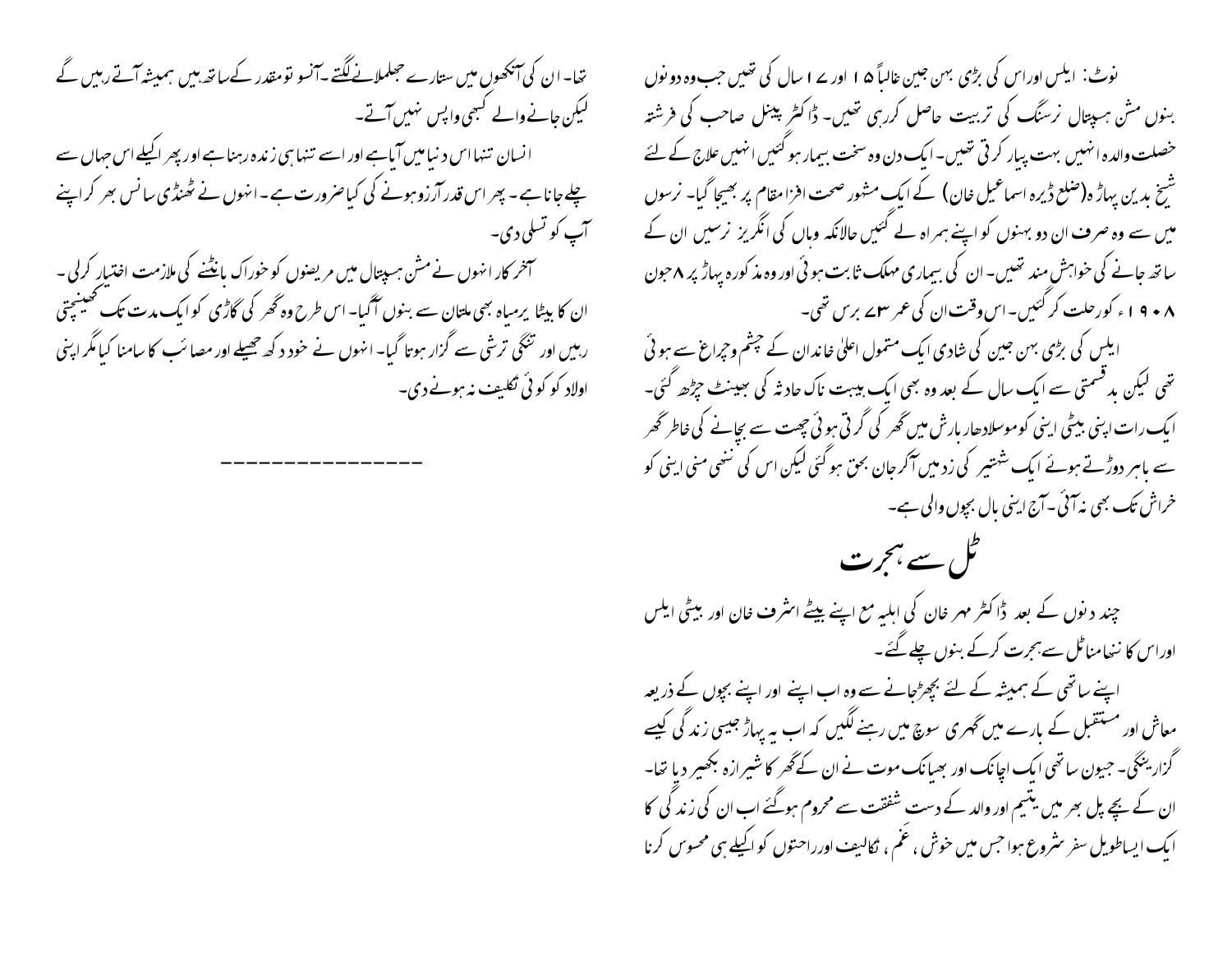انہیں ہر گز پسند یہ آئی سو انہوں نے یہ رقم ڈاکٹر پینل صاحب کودیدی تاکہ وہ بنوں مش ہسپتال کے مریضوں پر خرچ کی جائے۔آمخر کار گواہی پر چار اشخاص کو گرفتار کرلیا گیا۔ پہلامجرم وہی ملک تھاحوکھنے کومہر خان کا دوست تھا، جس نے کسی وقت حیو کیداروں گی برطر فی کےمعاملہ میں دھمکی دی تھی کہ اسے اس فعل کا خمیازہ اٹھانا پڑے گا حواس کی جان پر نہایت گراں ہوگا۔ گرفتاری سے پیشتر ملک نے ڈاکٹر مہر خان کی زوجہ کی بڑی منت وسماحت کی کہ وہ اسے اس حرم میں نہ پکڑوائے لیکن وہ ایسا کرنے پر رصامند نہ تھیں۔ وہ جا نتی تھیں کہ ان کے مکان پر ڈاکوؤں کا حملہ ملک کے ایک منظم منصوبے کے تحت کیا گیا تھا۔ اسی ملک کا نام مہر خان نے کچھ مدت پہلے انہیں صاف صاف بتایا تھا کہ اگران کے ساتھ کوئی حاد ثہ پیش آئے تو فلاں ملک اور اسکے فلاں فلاں ساتھی اس کے ذمہ دار ہوں گے ۔ اس کے لئے یہی ا یک یقینی شبوت تھا کہ ملک کی ایما پر اس کے خاوند کو قتل کیا گیا تھا۔ملک بڑاصدی اور اڑیل تھا اور کسی طرح اقبال حرم پر آمادہ نہ ہوا۔ اس نے اپنے مطلب براری کے لئے طرح طرح کے کے حربے استعمال کئے ور بے در پنج رو پیہ خرچ کرتار بالیکن وہ اپنے منشامیں کامیاب نہ ہوسکا۔ دوسرے دومجرم ہسپتال کے وہی پرانے حیو کیدار تھے جنہیں کحچھ مدت پہلے ڈا کٹر مہر خان نے ملازمت سے برطرف کردیا تھا۔ تیسرامجرم ان پرانے برطرف شدہ جو کیداروں کاایک ساتھی تھا۔ ڈاکٹر مہر خان نے اس واقعہ سے کئی روز پہلے ان سب افراد کے نام نہ صرف اپنی زوجہ کو بتادیَے تھے بلکہ ان کے نام اپنی میڈیکل ڈائر کٹری میں بھی قلمبند کردیَے تھے۔ چنانچہ بہ مقدمہ ٹیمری کے نواب کی عدالت میں سماعت کے لئے سثروع ہوا۔اگر چہ مذ کورہ اشخاص کے خلاف عینی شاہد یا کوئی خاص اثبات پیش نہیں کئے گئے تھے تاہم عدالت نے ان سب کو واقعات وحالات کے تحت مجرمین قرار دے دیا تھا۔ اول- دو نوں حپو کبداروں کو مہر خان کی زوجہ نے پہچان لیا تھا- وقوعہ کے وقت حب ڈا کو حو ئیل کو اس کی ماں کی گرفت سے لکال کر فرار ہوگئے تھے اور وہ ان کا تعاقب کررہی

دیگرمصائب

اس کے بعد دیگر آلام ومصائب کا دور سٹروع ہوا۔ اول – ڈاکوؤں کی تلاش وتفتیش اور ان کی سمزا کامسئلہ – دوم۔ حبو ئیل کوڈا کوؤں کے پنجہ سے چھڑانے کا کام۔ ڈاکٹر مہر خان کے قتل کی خبر سنتے ہی کیپٹن فرانس ہمفری حو کوہاٹ کے ڈپٹی تحمشنر تھے، تمام صورت حال کا جائزہ لینے کے لئے موقع واردات پر پہنچ گئے ۔ مہر خان کی اہلیہ نے کیپٹن صاحب سے سارے حالات وواقعات ببان کردیئیے۔مفصل ببان سن کر وہ دم بخود ہو کر رہ گئے ۔ان کے مہر خان کے ساتھ بڑے دوستانہ تعلقات تھے انہیں اس بات پر تعجب ہوا کہ مہر خان کے کبھی بھی ان کے روبرو اپنے دشمنوں کا تذکرہ نہ کیا- وہ چاہتے تو ایسے زبردست حاکم الوقت کے سامنے اپنے سب دشمنوں کو بے نقاب کردیتے لیکن پٹھا ٹی عنیرت نے ایسا کرنے سے روک دیا- ان کا فرزند ارجمند پرمیاہ خان ان دیوں ۱۴ برس کا تعاجوا بھی تک اس عمناک منظر کو نہیں بھولا تھا۔ جب کیپٹن ہمفری اس معاملہ میں بنوں تسثرِ بِف لائے نو اپنے عزیزدوست کی دکھی بیوہ اور بجوں کو دیکھ کران کا حی بھر آیااور آنکھیں پر نم ہو گئیں۔ حب قتل وڈا کہ زنی کی تفتیش سٹروع ہوئی تو ٹل کے تقریباً ایک سومشکوک بالغ افراد کو مہر خان کی زوجہ سے سامنے پیش کیا گیا تا کہ وہ ڈاکوؤں کی شناخت کرے۔ لیکن اس اللہ کی بندی نے ان میں سے کسی پر بھی باتھ نہ رکھا- حالانکہ کئی حامیوں نے انہیں ترعیب دی تھی کہ فلاں فلاں اشخاص کواس مقدمہ میں ملوث کردو۔ کحکومت نے اس سنگین حرم کے سلسلہ میں وہاں کے شہر یوں سے بصورت حرمانہ یا خون بہا ایک خطیر رقم ڈاکٹر مہر خان کی زوجہ کےلئے وصول کی۔ لیکن وہ بڑی عنیرت مند خانون تھیں۔انہیں یہ خیال آیا کہ وہ اپنے شوہر کے حون کی قیمت لے رہی ہیں۔ یہ بات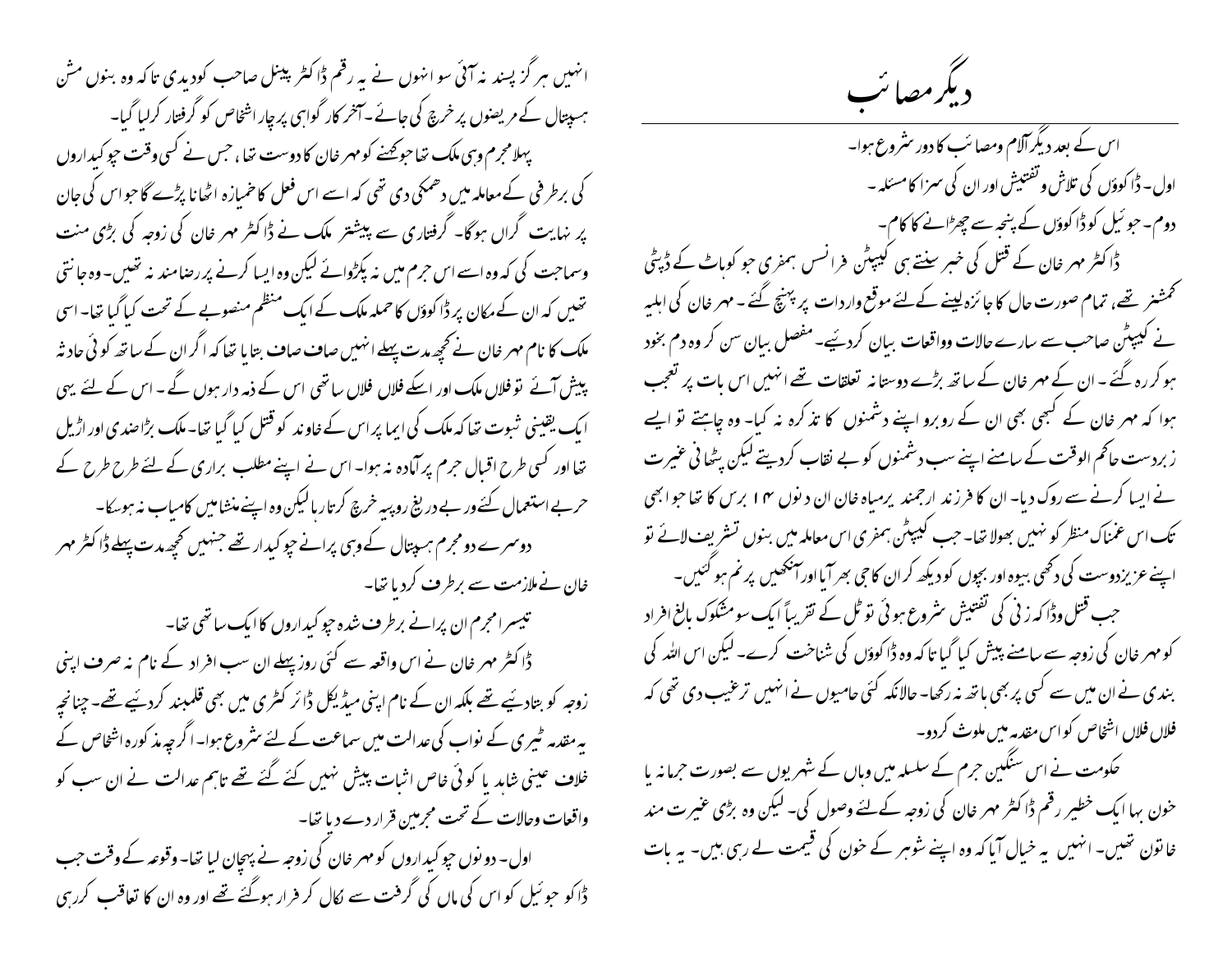جب وہ اپنے آپ پر نظر ڈالتا ہے نو پانھوں پر خون کے دھبوں اورضمیر پر ہد اعمالیوں کے بوحھ کےسوانحچھ نہیں پاتا تھا-دراصل وہ اپنے کئے پر سخت نادم تھا-آخر ضمیر کی خلش کے تحت اس نے اس معاملہ پر کئی دن مزید عوْر وفکر کرنے کے بعد اپنے آپ کو رصا کارا نہ نواب حق ٹیری کے سامنے عدالت میں پیش کرکے سنسنی پھیلادی اووہ میڈیکل ڈائریکٹر ی بھی دے دی جس کے لئے اس ڈا کو نے مذ کورہ ملک سے کافی بڑی رقم وصول کی تھی۔ ملک کو خدشہ تھا کہ اس کے خلاف کو ئی شہادت نہ لکل آئے ۔چنانچہ اس نے ان ڈاکوؤں کو بڑی تاکید کی تھی که وه مهر خان کا سب ذا تی سازوسامان ، بستر ، تکبه وعنیره اور خاص کر میڈیکل ڈائریکٹری اس کے گھر سے لکال لائیں جس کے عوص میں وہ انہیں کافی روپیہ دے گا۔ لیکن عوصا نہ وصول کرنے کے بعد مذ کورہ ڈاکو نے ملک کو بہ چکمہ دے رکھا تھا کہ اس نے مہر خان کے بستر وعنیرہ کے ساتھ ایک کتاب بھی اٹھالی تھی حواس کے تکبہ کے نیچے رکھی تھی۔ نیز یہ کہا کہ اس نےاسے نذر آتش کرد یا تھا تاکہ وہ کسی اور کے باتھ نہ لگ جائے جس سے ملک اور اس کے ساتھیوں کو نقصان اٹھانا پڑے۔

اس ڈاکو نے عدالت میں اقبال حرم کرتے ہوئے یہ بھی کھا کہ وہ مہر خان کی موت سے بے حدیدیشان خاطر ہے۔ حیونکہ وہ ایک واحب القتل حرم کامر تکب تھا حس نے خصوصاً اس کے خاندان کاسکون وچین تباہ کر ڈالا تھااور بذات حود زندہ در گور تھا۔اس نے عدالت کو یہ بھی کہا کہ " اگراسے اس حرم کی یاداش میں پپانسی کی سزا دے جائے تووہ اس سمزا کوعدل وانصاف پر مبنی سمجھے گا-اس نے اپنے بیان میں یہ بھی کہا کہ اس نے مصمم ارادہ کرلیاہے کہ آئندہ وہ ایسا گناہ بھر کسجی نہ کرے گا-اس نے غارتگری، سفا کی ، لوٹ کھسوٹ کے پیشہ کو مطلق ترک کرد یا ہے۔ وہ اب اپنی باقی ماندہ زند گی ، صلح اور امن چین سے گذار نے کاحواہش مقدمہ کی سماعت کے بعد عدالت نے اس ڈاکو کو غالباً وعدہ معاف گواہ ہونے کی بنا پر بری کردیا اور ساتھ ہی سفارش کردی کہ اسے پولیس کا تسٹیبل بھر تی کرایاجائے۔

تھیں تو یہ دونوں حوکیدار جنہوں نے اپنےچیروں پر پگڑی لپیٹ رکھی تھی تھرے کے دروازے کے کواڑ کے پیچھے چھپے ہوئے تھے، انہیں وہ پہچان کئ تھیں۔ان میں سے ایک نے ان کو کلہاڑی مار کر روکنے کی کوشش کی تھی۔ دوم۔ یہ بات بھی بڑی حیرت افزا تھی کہ ڈاکٹر مہر خان کے دو خونخوار کتے حو کسی اجنسی شخص کو گھر کے قریب پھٹکنے نہ دیتے تھے وہ بھی واردات کی رات کو گھر سے غا سَب تھے ، وہ دوسمرے ہی دن گھر آئے ۔گھر آتے ہی انہوں نے اپنی واپسی کی حوشی کا اظہار کرتے ہوئے سونگھ سونگھ کر اسٹر ف اور اس کی والدہ کو تلاش کرکے ان کے پیروں کی حیوما چا ٹی سٹروع کردی لیکن تھوڑی دیر بعد گھر میں خاموشی اور اسی کی احرُمی حالت دیکھ کر گھ صم ہوگئے ۔ یہ کتے پرانے حپو کیداروں کے ساتھ گھلے ملے ہوئے تھے۔ وہ ان کو ڈاکہ زنی سے کچھ دیر پہلے اپنے گاؤں لے گئے

سوم۔میڈیکل ڈائر کمٹری بھی غائب تھی جس میں مہر خان نے اپنے دشمنوں کے نام لکھ رکھے تھے۔ وہ اس کتاب کو بڑی حفاظت سے اپنے تکپَیے کے نیچے رکھا کرتے تھے۔ ڈاکوان کا بستر اور تکبہ بھی اٹھا کر لے گئے تھے۔

سمخروہ دن بھی آگیا جس دن عدالت نے اپنا فیصلہ سناناتھا۔ مرحوم کی بیوہ اور ان کی شادی شدہ بیٹی ایلس بھی عدالت میں حاصر تھیں - اور ان کے ہمراہ یادری و گرم صاحب اور ڈاکٹر واسپر صاحب بھی تھے۔اس دن کمرہ عدالت لو گوں سے تھھا کھیج بھرا ہوا تھا۔ تندو تیز بحث جاری تھی، پاہر احاطے میں بھی تل دھرنے کی جگہ نہ تھی۔ملک کواس کی مجرمانہ ضمیر کی ملامت نے بے حال کر رکھا نتا۔انہی ایام میں ملک کے کنسہ میں کسی بیماری کے ماعث دو عزیز ا یک ہی ہفتہ میں یکے بعد دیگرے مرگئے جس سےوہ نیم یا گل ساہو گیا تھا-ا یک ڈا کو متوا تر عدالت میں آکر مقدمہ کی کارروائی کا پتہ لگاتا رہتا تھا۔ اس کااندازہ تعا کہ ملک کی ایسی نا گفتہ یہ حالت کی وجہ مہر خان کا حنون ناحق تھا۔اب اس ڈا کو کو بھی خدا کے قہر اور اس کے عذاب کا احساس ہوا کہ اس قتل وعارت ، مار دھاڑ کی زند گی سے کیا حاصل کیا۔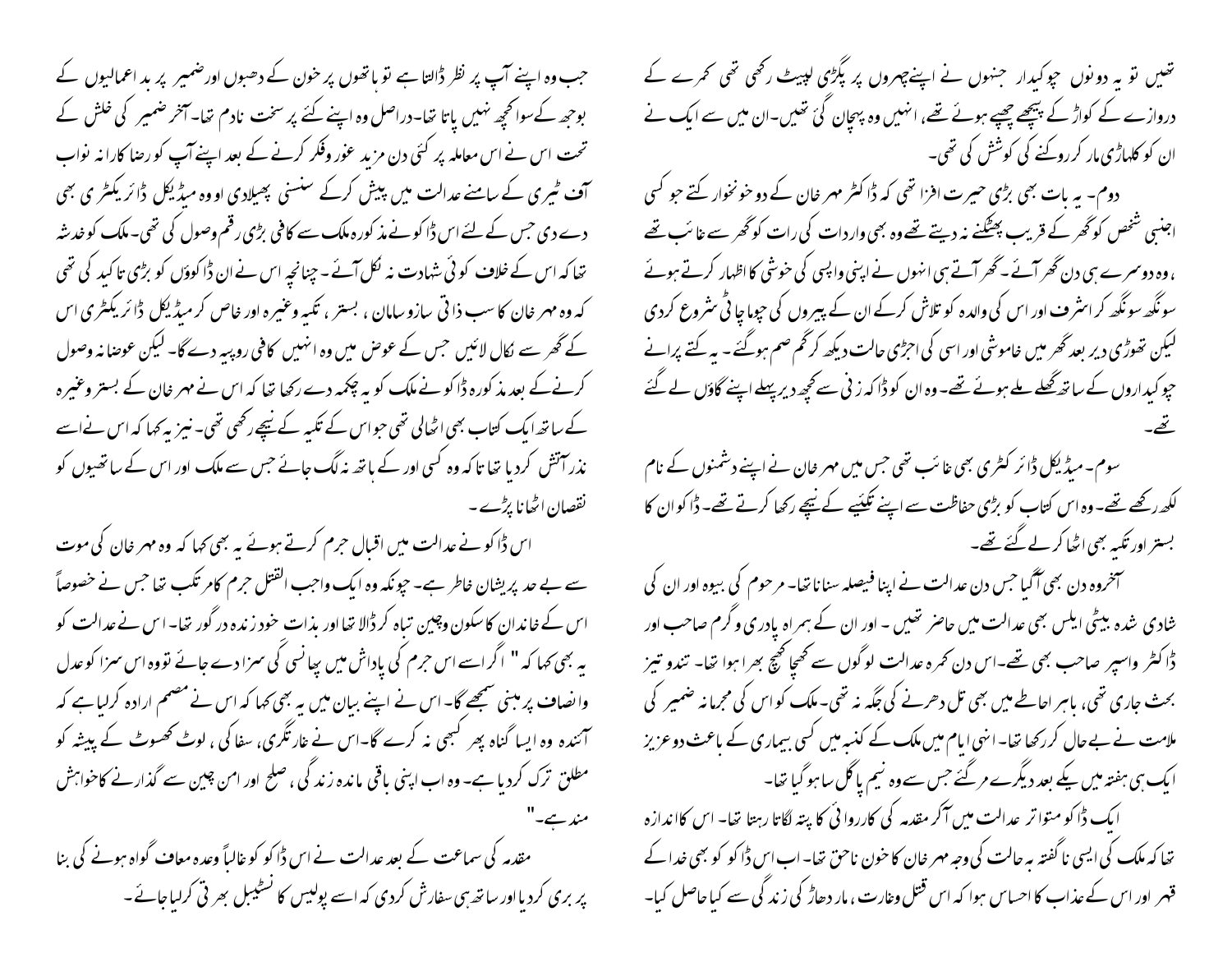تھا اسے ہر وقت یہی دھڑکا رہتا کہ وہ بھی ڈاکوہوں گے اور اسے اعوٰا کرکے لے جائینگے تاہم گیپیٹن فرانسس ہمفری صاحب نے اپنی کوششیں جاری رکھیں۔ دا کیٹر کرمداد خان اس سلسلہ میں ڈاکٹر مہر خان کا بعثیجا ڈاکٹر کرمداد خان -ایم بی بی ایس حو کسی وقت ٹل مشن ہسپتال کے پہلے ڈاکٹر رہ چکے تھے اور قبائلیوں میں بڑے بار سوخ تھے تن تنہا بڑی دلیری سے ہتھیلی پر جان رکھے ہوئے قبائلی علاقہ میں چل دئیے۔انہیں قوی امید تھی کہ وہ اپنے اثرورسوخ سے حو ئیل کی رہا ئی میں کامیاب ہوجائینگے۔وہ دو تین دن خطر ناک یہاڑیوں میں بھٹکتے پھرے،وہاں کا چیا چیا جیان کرآمخروہ اس مقام پر جا پہنچے جہاں ڈاکوؤں نے حو ئیل کو حراست

میں رکھاموا تھا۔ قبائلی علاقہ میں بہ حبیرت انگہز بات ہے کہ وہاں نہ حپوری ہو تی ہے نہ ڈ کیتی ۔ مہمان نوازی قبائلیوں کے اخلاق کا سنگ بنیاد ہے۔ اگر گاؤں میں کوئی نووارد آجائے تو وہ پورے گاؤں کا مہمان ہو تا ہے۔وہ تھل کر محبت اور تھل کر نفر ت کرتے ہیں اورمنافقت ان کی زند گی

قبائلیوں کے اس رواج کے مطابق ڈاکوؤں کے سمر دار نے بڑے تباک کےساتھ ڈاکٹر کرمداد خان کا استقبال کیا، مہمان رکھا اور ان کی حوب خاطر بدارت کی۔ ڈاکٹر کرمداد خان نے اپنے آنے کامقصد ظاہر کیا۔انہوں نے کہا کہ " وہ ڈاکٹر مہر خان کا جنتیجاہے جسے کچھ دن ہوئے ڈاکوؤں نے قتل کرکے اس کے گھر بار کو تباہ و برباد کردیا اور اس کے چھوٹے بچے جو ئیل کو اعوٰا کرایا۔ اب وہ بچہ اس وقت آپ کے پاس ہے۔ میں اور چچا ٹل مش ہسپتال میں ڈا کٹر رہ چکے ہیں۔ہم دو نوں دکھی انسانیت کی غدمت اور قبائلی علاقہ کے بے شمار بیماروں اور زخمیوں کا بغیر کسی نفع یا طمع کے علاج معالجہ کرتے رہے،بیں۔ اس بجہ کی دکھی ماں کی حالت زار قابل رحم ہے۔ وہ بچاری نہ صرف بیوہ ہو گئی ہے بلکہ اپنے دلارے پچے سے بھی بچھڑ گئی

استغاثے اور صفائی کے بیانات کی روشنی میں عدالت نے باقی مجرمین کو کالے یا فی کی سمزا کا صحم سنا یااور انہیں بحرہند کے حزیرہ اینڈمن میں بھیج دیا گیا-نوٹ: ان میں صرف ملک اپنی پوری قبید کا ٹے کررہا ہوا۔رہاہونے کے بعد ٹل شہر میں خوشی خوشی پہنچ گیا۔ ایک دن حب وہ شہر کے بڑے دروازے سے مازار میں داخل ہوریا تھا کسی دشمن نے حواس کے قتل کرنے کی گھات میں ایک دیوار کے بیچھے چھپ کر بیٹھا تھا اس کو گولی مار کر موت کے گھاٹ اتار دیا- کاش کہ وہ ایسے سنگین حرم کے ارتکاب کرنے سے پیشتر یہ جا نتا کہ اس د نیا میں مکافات عمل یعنی جیسی کرنی ویسی بھر نی کا قا نون جاری ہے جس سے کوئی متفنس بچ نہیں سکتا۔ کسی نے خوب کہاہے۔ نیکی کا بدلہ نیک ہے بدسے بدی کی بات لے کیا خوب سود ا نقد ہے اس باتھ سے دے اس باتھ لے باقی تیسوں مجرمین بھی قید کے دوران ہی اپنے کئے کا خمیازہ بھگت کر چل ہے۔ حبو ئبل کی تلاش

سمر کاری جدوجهد کوماٹ کے ڈپٹی کمشنر کیپٹن فرانسں ہمفری صاحب نے حو ئیل کو ڈاکوؤں کے پنجے سے چھڑانے کی جدوجہد بڑے زور سے سٹروع کردی۔ انہوں نے کئی مخبروں کو بلایا اور انہیں کافی رقم دے کر قبائلی علاقہ میں بھیجا تا کہ وہ حبو ئیل کا پتہ لگائیں اور کسی طرح اسے بہلا پھسلا کر قبائلیوں کی قید سے لکال لائیں۔ یہ تو پتہ لگ جکا تھا کہ حو ئیل کھاں مقید ہے لیکن وہ کسی مخبر کے ہتھے نہ حیڑھتا تھا۔ مخبروں نے کئی بار پوشید گی میں اس سے رابطہ پیدا کرنے کی ہر چند کوشش کی لیکن باہر بار ناکام لوٹ آتے کیونکہ وہ خوف کے مارے ان کے نزدیک نہیں پھٹکتا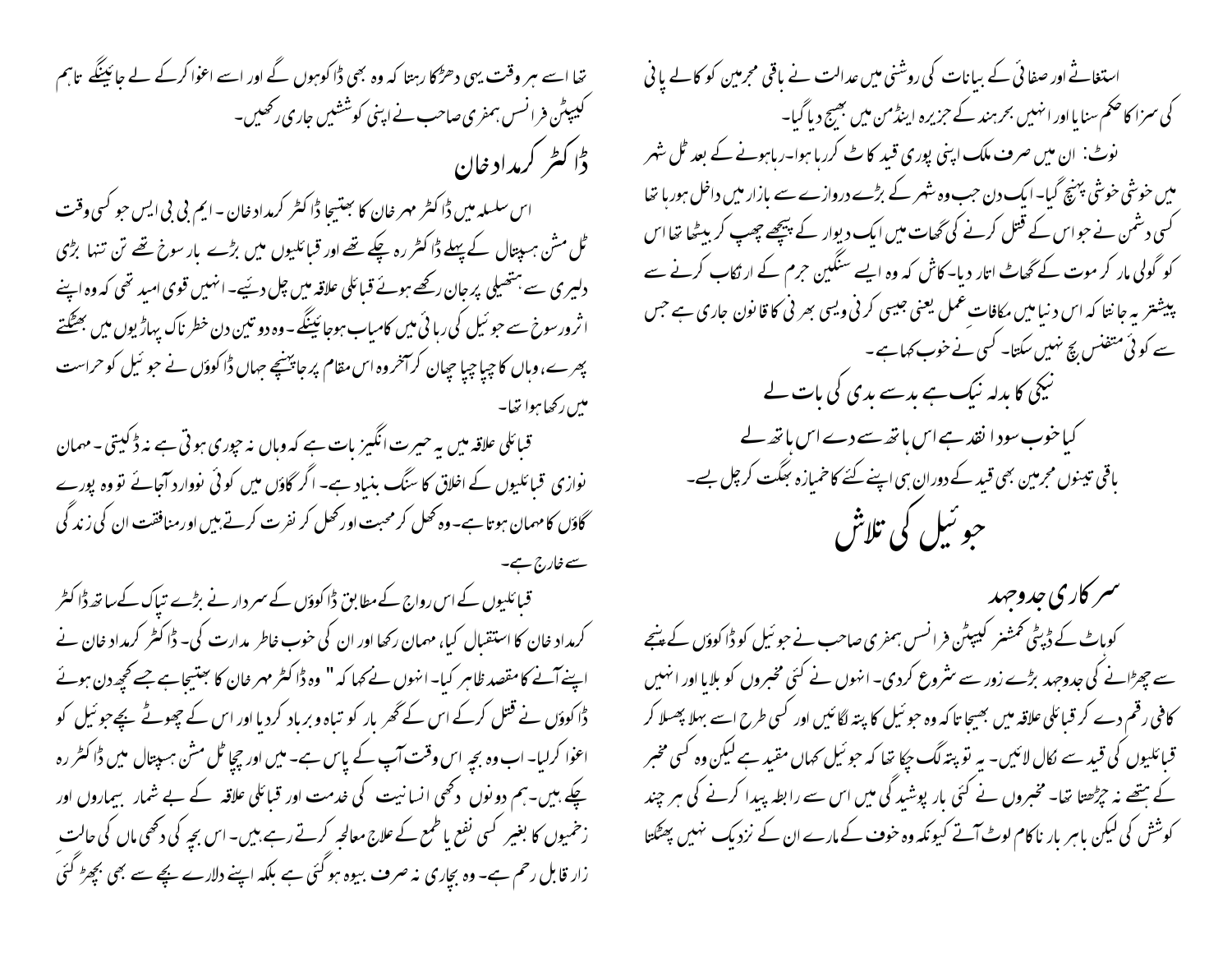صاف پاس کے سانے لرزاں تھے۔ گزشتہ کئی دیوں سے وہ جس امید کے سہارے جی رہی تھی بس خاک میں مل گئی ، تووہ آنسو حو کحچھ عرصہ سے رکے ہوئے تھے، طوفان بن کرآنکھوں میں امنڈ آگے۔ زرز ستگاری: قیائلیوں کے پاں پہ دستور ہے کہ جب وہ کسی شخص کواعوا کرکے لے جاتے بیں تو عام طور پر اس کا مقررہ زر رسنگاری وصول کرن کے بعد اسے رہا کردیتے ہیں۔ عموماً وہ اعوٰا صرف اپنا پیٹ پالنے کے لئے کرتے ہیں کیونکہ ان کے پاس رزق کھانے کا اور کوئی ذریعہ پا دھندا نہیں ہے۔ حو ئیل کے عزیزواقارب کو مخبروں کی زبانی معلوم ہوا کہ قبائلی اس بچے کا زر رسنگاری پندره مزار روپےمانگتے ہیں۔ حبو ئیل کی رہائی میں کافی دیر ہورہی تھی جس سے اس کے ہعائیوں میں بڑی بے چینی پھیلی ہوئی تھی اور ان کے صبر کا پیما نہ لسریز ہوچکا تھا۔ انہوں نے اس موقع کو عنیمت سمجھ کر اور مقررہ رقم حاصل کرنے کی عرص سے اپنی زرعی اراضی ییچنے کا فیصلہ کرلیا۔ لیکن تقدیر کو یہ بات منظور نہ تھی۔ جب ہہ بات کیپٹن فرانسں ہمفری صاحب کے کان تک پہنچی توانہوں نے ان کو اپنے بال بلا کر نہایت ہمدر درانہ انداز میں صبرو ٹھمل سے کام لینے کی تلقین کی اور ائهبیں اپنی زرعی اراضی بیچنے کے اقدام سے روک دیا۔ اس زمانہ میں قبائلی عموماً ہندولوگوں کو اعوٰا کرنے کےعادی تھی کیونکہ وہ آسا فی سے منہ مانگی رقم بصورت زررسڈگاری ان کے رشتہ داروں سے وصول کرایا کرتے تھے ۔ قتل اور اعوٰا کی واردا تیں روز مرہ کامعمول تھیں۔جیونکہ حو ئیل ایک پہلامسیحی لڑکا تھا جسے قبائلی اعوا کرکے لے گئے تھے اس لئے کیپٹن فرانسں ہمفری صاحب کواندیشہ تھا کہ اگراس کے ہعائیوں نے ایک دفعہ قبائلیوں کواتنا روپیہ بصورت زررستگاری دے دیا تومستقبل میں یہ نظرمسیحی لوگوں کے لئے وہال جان بن جائے گی۔ اس بات پر حو ئیل کے عزیزواقارب کی امیدیں دم توڑنے

ہے۔ اگر اسے بچہ واپس نہ ملا نووہ اپنا ذہنی نوازن بھی تھو بیٹھے گی۔ چنانچہ آپ سےدست بستہ درخواست ہے کہ پچے کو اس کے پاس بھیج دیں۔" انہوں نے بچے کی رہائی کے لئے منہ مانگی قیمت بصورت فدیہ دیئے کی بھی پیشکش کی۔ سمردار ان کی یہ سب ماتیں بڑے عور سے سنتا ربالیکن حبو ئیل کوواپس کرنے سے انکار کردیا۔ دراصل سمردار نے حو ئیل کو اپنا متنہلی بنالیا تھا کیونکہ وہ بے اولاد تھا۔ اگر اسے اس سلسلہ میں علم ہو تا کہ حس بچے کواعوار کرکے وہ لے پالک بنار ہاہے وہ کسی دکھی ماں کی آنکھوں کا نور ہے جس کادل حون کے آنسو بہاریا ہے اور وہ اپنے لال کی واپسی کے لئے خداوند کریم کے حصنور دن رات دعائیں مانگ رہی ہے تو شاید وہ قہر الہیٰ کے حوف سے اسے واپس کرنے پر تبار ہوجاتا -لیکن ایسے حرائم پیشہ لوگوں کے دل اکثر پتھر کے ہوتے بیں اور وہ اپنے مفادات کے لئے دوسروں کے گھروں کواجاڑنے کی مطلق پروا نہیں کرتے۔ ڈاکٹر کرمداد خان کی خواہش تھی کہ وہ بچے سے مل کر چند کمحوں کے لئے اس سے بات چیت کریں لیکن سمردار کے رویہ اور طرز گفتار سے وہ سِانپ گئے تھے کہ سمردار اس مات پر راضی نہ ہوگا۔ چنانچہ انہوں نے مزید بات جیت کرنا بے سود سمجا اور اپنی واپسی کی تیاری سٹروع کردی۔ سمردار نے انہیں اپنے آدمیوں کی نگرانی میں صحیح سلامت ٹل کے بارڈر تک ڈاکٹر کرمداد خان نے گھر آکر دکھی ماں کو حو ئیل کے متعلق سب حال بیان کردیا- وہ بار بار ان سے یہی پوچھتی رہیں کہ وہ کیا کرتا ہے ، کیسے وقت گزارتا ہے اور صحت کیسی ہے؟ لیکن وہ ان کے سوالوں کا حواب دینے سے قاصر تھے کیونکہ انہوں نے حقیقت میں حو ئیل کودیکھا نہ تھا۔ وہ اپنی من گھڑت یا نوں سے دکھی ماں کو ڈھارس دیتے اور اس کی دلجو ٹی کرتے رہے لیکن وہ جس کی آنکھیں ، کان ،ذہن اور دل سب شب وروز اپنے کھوٹے ہوئے لال میں محو انتظار تھے، ہر آہٹ پر اس کے کان کھڑے ہوجاتے کہ ابھی وہ سامنے آٹھڑا ہوگا ، لیکن نہ نواس

کا لالوں کا لال آیا اور نہ ہی کرمداد خان اپنی مہم میں کامیاب ہوا۔ دکھی ماں کے چہرے پر صاف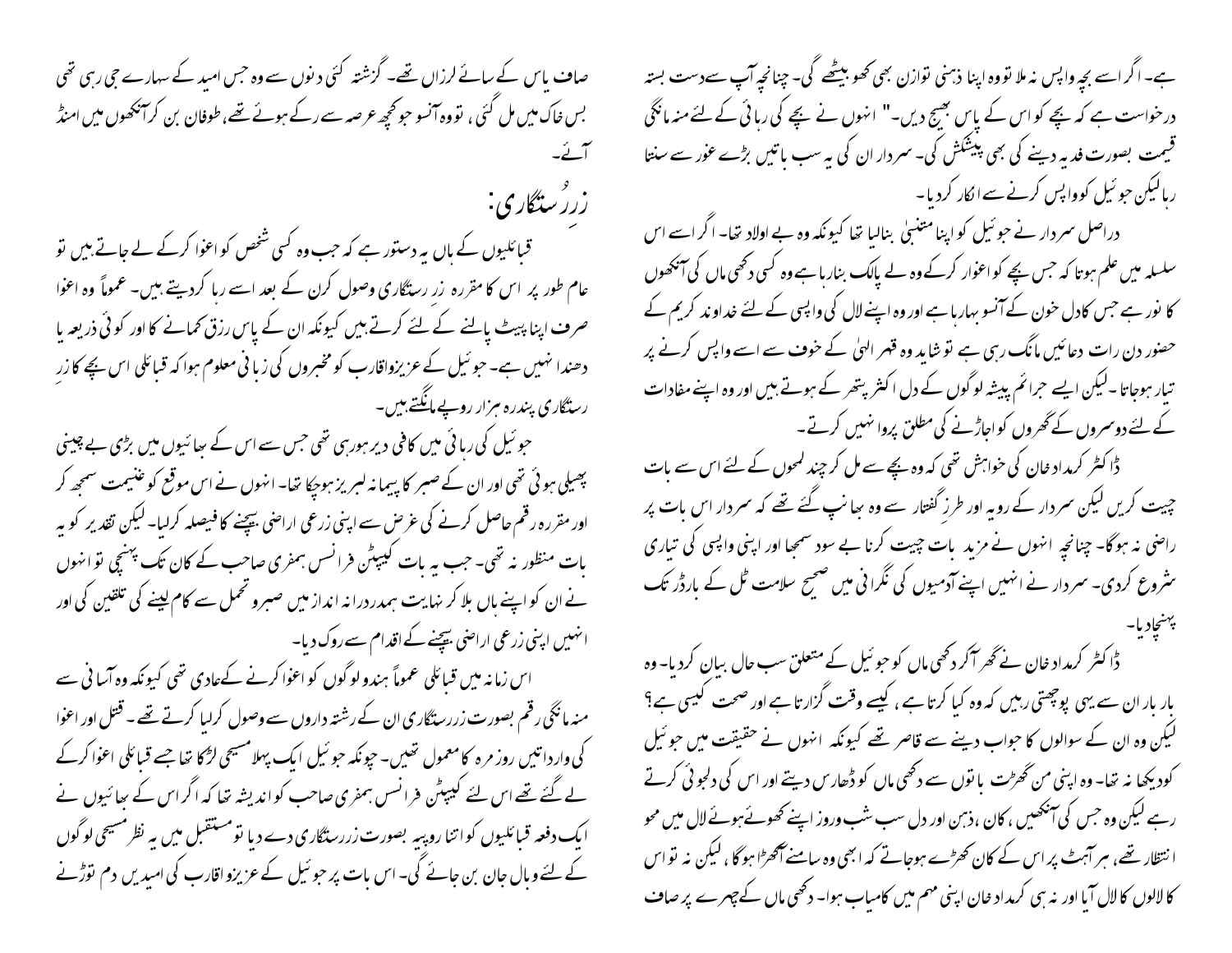کے حکام نے اس ڈاکو کو واضح کردیا تھا کہ وہ ید افعال ، لاقا نو نیت ، قتل وحون اور ڈ کیتی گی واردا نوں کی بنا پر پیانسی کی سمزا کے لائق ہے لیکن اگروہ ایک مسیحی بچے کو جسے قبائلی ڈاکوؤں نے کچھ عرصہ ہوئے اعوٰا کرلیا تھا، اسے ان کے چنگل سے زندہ چھڑالائے تووہ معافی کے علاوہ زیادہ سے زیادہ انعام واکرام کا بھی مشحق ہوگا۔ ڈاکونے افغانستان کے حکام کی بیرسٹرط بغیر کسی حجت کے منظور کرلی۔ کھومت افغانستان نے اس کو بندرہ ہزار (کابلی ) روپے دیئے تاکہ اگر ڈاکوؤں کا  $\vec{ }$ سر دار جس کی حراست میں یہ بجہ تھاروپے پیسے کامطالبہ کرے تو یہ رقم اسے دے دی جائے ۔ ڈاکو کی ہمت : چنانچہ حکومت افغانستان کے فرمان کے مطابق مذکورہ ڈاکو نے حو ئیل کو قبائلی ڈاکوؤں کے چنگل سے چھڑانے کے لئے سمر دھڑ کی باز لگادی۔اس نے اپنے چند مسلح ساتھیوں کی معیت میں قبائلی علاقہ میں حو ئیل کی تھوج لگانا سثروع کردی۔ وہ کئی دیوں تک ادھراُدھر بھٹکتے اور لوگوں سے حو ئیل کے مارے میں پوچیے گجھ کرتے رہے لیکن حو ئیل کا کو ٹی تسلی بخش سمراغ نہ ملا۔ بلآخر اسے اتفاقاً ایک پرانا دوست مل گیا حبو اس کا ہم پیشہ تھا اور اس سے اسے معلوم ہوا کہ حو ئیل فلاں سمردار کے باں زیر حراست ہے۔ اس خبر سے اس کے دم توڑتے ہوئے حوصولوں کو سہارامل گیا۔اس نے قیائلیوں کے مذکورہ سمردار سے رابطہ پیدا کیااور اس کوصاف صاف کہا کہ وہ حکومت افغانستان کے حکم سے اس بچے کی تلاش میں بھیجا گیا ہے تا کہ اسےرہا کراکے شاہ افغانستان کے سامنے حاصر کرے۔سووہ اس بچے کواس کے سپر د کردے اور اس کے معاوصہ میں پندرہ ہزار کابلی روپے وصول کرلے۔ قبائلیوں کا سمردار یہ سب پاتیں سن کر ہکا بکا ہو گیا۔ وہ حبیران تھا کہ اس معاملہ میں حکومت افغانستان اس قدر دلچسپی کیوں لے رہی ہے۔ وہ اس بچے کو مذ کورہ ڈا کو کے حوالے کرنے میں قطعارؐ رضامند نہ تھا۔ کحچھ دیروہ اپنے چند جگری دوستوں کے ساتھ اس معاملہ پر تھسر پھسر کرتاریا۔

گکیں، اور وہ سخت تذبرنب کا شکار ہوگئے ۔حب وہ اس کی ربا ٹی کا یہ نادر موقع بھی کھو بیٹھے اور ان کی تمام خوش فہیموں پر یا نی پھر گیا توانہوں نے اپنے سپنے پرصبر کی سل رکھ لی اور بہ سوچ کر جب ہوگئے کہ شاید تو کو ئی دردمند انسان کے پوسف کو اس اندھے کنویں کی عمیق گھرا ئی حبو ئیل کی رہا ئی کی مہم میں حکومت افغانستان کی سٹر کت : حبو ئیل کی رہائی میں ایک عرصے تک تمام سمر کاری کوششیں اکارت کئیں۔ یوں ہی ِ دن ہفتوں میں بدل گئے اور ہفتے مہینوں میں لیکن اس کی رہا ئی انتہا ئی مشکل ہو تی گئی۔ کافی سوچ بجار کے بعد کیپیٹن فرانسس ہمفری صاحب کوایک تجویزسوجھی کہ اگراسی طرح کی جدوجہد افغانستان کی سمرحد کی طرف سے بھی سٹروع کی جائے تو بہت ممکن ہے کہ قبائلی ڈاکٹر بغیر گسی معاوصہ لینے کے حبو ئیل کو چھوڑ دینے میں راصی ہوجائیں گے ۔آخر کار ان کی سفارش پر بہ معاملہ صوبہ سرحد کے گور نر نےوائسرے ہند کے گوش گذار کیاتا کہ اگروہ مناسب سمجییں تو شاہ افغانستان سے استد عا کریں کہ وہ اس مسیحی بچے کی رہا ئی کے لئے امداد کرے۔ چنانچہ اس سلسلہ میں حکومت ہند نے افغا نستان کے اعلیٰ حصرت شاہ امیر حیبیب اللہ کو اس کار خیبر میں سٹر کت کی دعوت دی۔ شاہر افغانستان نے سارے معاملہ پر نہایت ہی ہمدردانہ طور پر عوْر کرنے کے بعد ککومت ہند کی استدعا کو قبول کرایا۔ چنانچہ ککومت افغانستان نے فوراً حبو ئیل کو ڈاکوؤں سےرہا کرانے کی مہم سٹروع کردی۔ گو قبائلی علاقہ نہ تو حکومت افغانستان کے زیر تحت تھا اور نہ رہی حکومت ہند کے ۔ افغان مخبروں نے حو ئیل کی تلاش میں اپنی سمرحد کے قریب کے قبائلی علاقہ میں جپان پھٹک سٹروع کردی۔ الله کار ساز ہے، افغانستان کی سمرحد میں اتفاقاً ایک بڑا ظالم وسفاک ڈا کو پکڑا گیا جس نے عرصہ دراز سے قتل وعارت اور ڈاکہ زنی کے متعدد واردا نوں سے لو گوں میں دہشت پھیلا رکھی تھی ۔ حیونکہ وہ سنگین حرائم کا مرتکب تھا اس لئے سمزائے موت کا مشحق تھا۔ افغانستان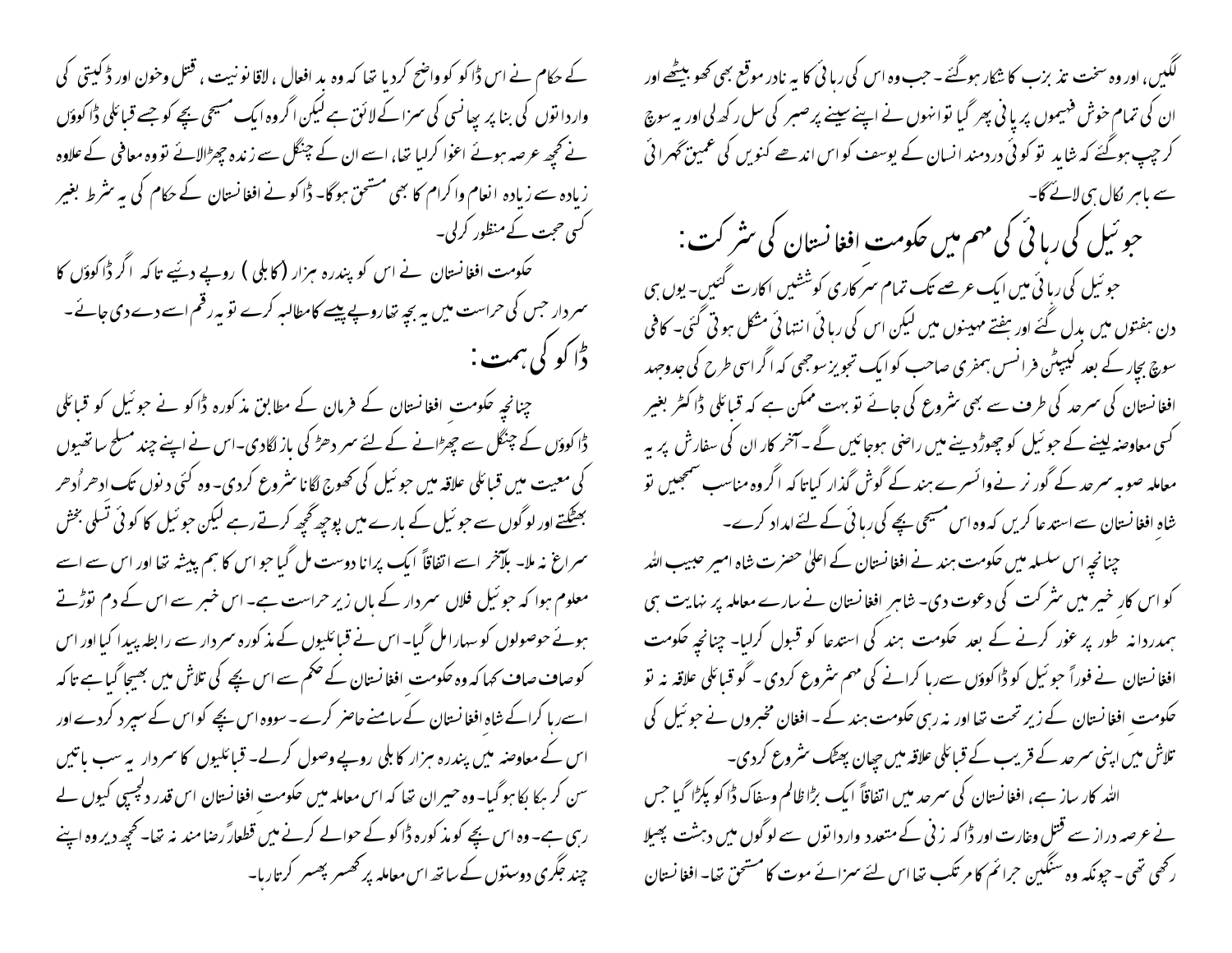اپنے ناقص کھانے کے بارے میں ان سے شکایت یا اصرار کرتا تھا نوہ اسے بیدردی سے لا نوں اور گھونسوں سے مار تے تھے۔ کچھ عرصہ تک اسے لوہے کی ہجاری زنجیروں سے بھی باندھا گیا تھا تا کہ وہ فراز ہوسکے ۔ علی الصباح اس کو گاؤں سے ماہر لے جا کر حراست میں رکھا جاتا اور شام ہوتے ہی واپس لایاجاتا تھا تاکہ اس کا کوئی سمراغ نہ لگا سکے - وہ اس تلخ زندگی سے بیزار ہوگیا تھا اور اکثر رات کواپنی بد تصیبی اور بے بسی پرآنسو بہاتارہتا تھا۔

قبائلیوں نے گرم گرم لوہے کی سلاحوں سےاس کی را نوں کو داغ رکھا تھا تا کہ وہ فرار نہ ہوسکے ۔ اس لئے حکومت افغانستان نے اسے ایک ماہ کے عرصہ تک اپنے پاں روک لیا تا کہ اس کے زخم حبو ابھی تازہ تھے بھر جائیں۔ حکومت نےاس کے زخموں کا بہتر اور بڑا مہنگا علاج تجویز کیا جسے قبائلی " کبرے کی تھال حپڑھانا" کھتے ہیں ہیلے ایک بکرے کوحلال کیا گیااور گرم گرم اس کی تھال اتارلی گئی اور حبو ئیل کی ٹانگوں پر جپڑھادی گئی - چند ایام کے بعد بیرزخم تھال کے نیچے خود بخود مندمل ہوگئے ۔اس کے بعد حکومت افغانستان نے حبو ئیل کو کچھ نئے کیپڑے اور نقدی دے کر حوست کے گور نر کے پاس بھیج دیا۔ حوس افغانستان کا ایک صوبہ تھا جس کا گور نر ہندو تھا۔ یہاں بھی اسے کچھ عرصہ کے لئے رکھا گیا۔

ماں کو تھو با ہوا بیٹامل گیا بلاآخر بچے کی ماں کو غالباً ستمبر ۱۹۱۵ء کے ایک دن ڈپٹی تھشنر بنوں کی معرفت مطلع کیا گیا کہ وہ اسے خوس سے لے جانے کا بندوبست کریں۔ اس خوشخبر ی سے اس کی ماں اور بہن ہیا ئیوں کے چہرے دمک اٹھے اور ان سب کی خوشی کا کو ٹی ٹھکا نہ نہ تھا۔ خصوصاً ماں کے چہرے سے نوشفقت کے سوتے ابلے پڑتے تھے۔چنانچہ ڈاکٹر مسز پینل صاحبہ حوایک نہایت حسین وجمیل پارسی مسیحی خاتون تھیں۔ اپنی موٹر میں خوست کی سمرحد پر کئیں اور وہاں سے حو ئیل کو بنوں لے آئیں۔ اُدھر دُتھی ماں ، بہن سِپائی سب اس کے انتظار میں دیدہ ودل فرش راہ کئے تھڑے تھے۔ اس وقت اس کی حالت یہ تھی کہ اس نے ملیشیا کالمبا کرتا اور

سمخر کار اس نے بیہ معاملہ اپنے قبیلہ کی مجلس میں فیصل کرنے کے لئے پیش کیا جس کا نتیجہ پہ لکلا کہ قبائلیوں کی نصف پار ٹی نوروپے وصول کرنے کے حن میں ہو گئی اور نصف یار ٹی اس کے خلاف تھی۔ ان متصاد خیالات کے باعث اس قبائلی گروہ میں خون خرابے کا خدشہ پیدا ہوگیا۔آخر کار سمردار کو یہ سوجھی کہ حیونکہ اس بچے کی وجہ سے سارے گروہ میں نفاق پیدا ہوگیا ہے اس لئے اس نفاق کو دور کرنے کے لئے یہی بہتر ہے کہ اس کوموت کے گھاٹ اتار دیاجائے۔" نہ رہے بانس نہ بجے بانسری۔"

دل ہی دل میں فیصلہ کرکے سمر دار اپنے خیبے کی طرف بڑھا اور پستول کال لایا، اس کا رخ فوراً حبو ئیل کی طرف کرکے حبو اس وقت تحمچھ دور بیٹھاسب پاتیں سن رہا تھا گولی چلادی لیکن نشانہ خطا گیا۔ حبو ئیل سمردار کی حرکت سے سہم گیالیکن وہ کرتا بھی کیا۔ قریا فی کے بکرے کی طرح وہ ان کےد رمیان بے بس اور بے کس تھا۔ حو**ت** سے اس کی زبان بند ہو گئی اور وہ تھر تھر کانپنے لگا۔ سمرحد ی ڈاکو سمردار کی سب یا نوں کو تاڑ گیا کہ سمردار نے اس بارے میں گفت وشنید کے سارے راستے بند کردیئے بیں اور اس سے قبل کووہ بچے کا کام تمام کرتا اس نے جبٹم زون میں بجلی کی سی پھر تی کے ساتھ اپنے بھرے ہوئے پستول سے سمردار پر گولی چلادی حبواس کے سپنے میں پیوست ہو گئی۔ گروہ میں افر اتفری پڑ گئی اس گڑ بڑمیں ڈا کو نے بچے کو پکڑلیا۔ حبو ئیل بہت مچلا اور جیخا، مگر ڈاکو نے اسے مضبوطی سے پکڑ کر اپنے گھوڑے پر سوار کیا اور سمر پٹ دوڑاتا ہوا سمرحدیار گبا۔اعلیٰ حصرت فرما نروائے افغانستان شاہ امیر حبیب اللہ خان حوئیل کوجیتاجا گتادیکھ کر نہایت خوش ہوئے۔ حوئیل کی آپ بیتی

حو ئىل قىائليوں كے ہاں قریباًحچە مہینہ مقید رہا۔اسے قید كے دوران ہر روز زدو كوب کی جاتی تھی تاکہ وہ زرِ مخلصی اپنے عزیزوں سے منگوائے ،لیکن وہ ایسا کرنے سے قاصر تھا کیونکہ وہ ناخواندہ تھا۔اس کوسوکھی رو ٹی تھانے کو دی جا تی تھی۔اس کو پتھروں پر سونا پڑتا تھا۔اگروہ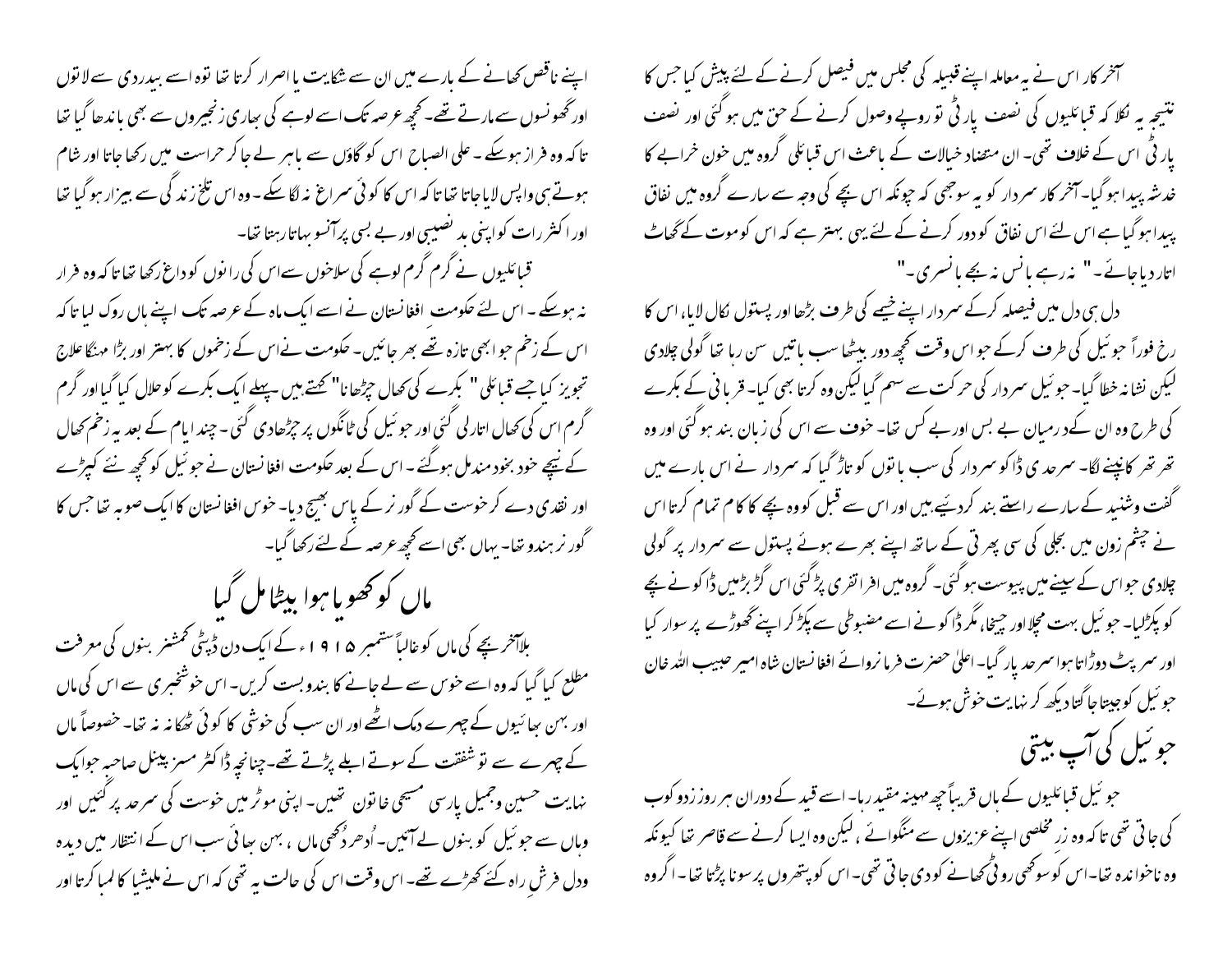کے پاس چلا جائے گا حبو اسے بہت پبار کر تی تھی ۔ کافی عرصہ تک اسے قبائلی ماں کی محبت ستا فی رہی ۔ دراصل قبید کےدوران ذہنی طور پر وہ اس قبائلی ماں کو جس کا نام "خوفی" تھااپنی ماں کا نعم البدل سمجھنے لگا تھا۔وہ اپناٹھر بھی بھولتاجارہا تھا،ماں باپ کی باد بھی دھندلا چکی تھی۔ حوفی ، ماں کی طرح اس سے محبت کرتی تھی۔ حو تحچھ اس کے بس میں تعاوہ اسے حپوری چیچھے تحصلاتی پلاتی رہتی تھی۔ کسجی کسِار وہ نہیم عنود گی میں رات کو اپنی قبائلی ماں کو یکار تا اور رونے لگ جاتا تھا۔ ایک دن حو ئیل نے ڈاکٹر مسز پینل صاحبہ کو بتایا کہ اس کے قبائلی ماں باپ روزہ اور نماز کے بڑے پابند تھے۔ مسز پینل صاحبہ نے حوئیل سے سوال کیا کہ جب وہ نماز پڑھتے تھے تو تم کیا کیا کرتے تھے ؟ حو ئیل نے معصوما نہ انداز میں حواب دیا کہ میں بھی دعا کیا کرتا تھا اور وہ دعا یہ تھی۔: " اسے ہمارے پاپ ، نو حواسمان میں ہے، تیرا نام پاک مانا جائے ، تیری مرضی جیسی آسمان پر پوری ہو تی ہے ، زمین پر بھی ہو۔ ہماری روز کی رو ٹی تی ہمیں دے اور ہمارے قصوروں کو معاف کر کہ ہم بھی اپنے قصورواروں کو معاف کرتے ہیں اور ہمیں آزمائش میں نہ پڑے دے بلکہ برا ئی سے بچا۔ کیونکہ بادشاہی اور قدرت اور جلال ابد تک تیراہی ہے۔آمین۔" حبو ئیل کے والد مرحوم کی زندہ روح کو بھی یہ سن کر بڑی مسرت ہوئی ہو گی۔ مسز پینل صاحبہ کواس کے ترت پھرت حواب سے بڑی خوشی ہو ئی - یقیناً -ڈاکٹر مہر خان کے قاتلوں کی گرفتاری اور حو ئیل کو قبائلی ڈاکوؤں کے چنگل سے رہائی میں کیپیٹن فرانسں ہمفری صاحب سابق ڈپٹی تحمشنر کوباٹ نے حس بے پناہ صبر وتحمل سے جدوجہد کی وہ قابلِ تعریف تھی۔اس کامیابی کاسہرا ہمفری صاحب کے سمر تعا۔اس کے

ہجاری گھیر کی شلوار بہن رکھی تھی۔ جسم پڈیوں کا ڈھانچہ بن گیا تھا اور گال اندر کو پچکے ہوئے تھے۔اس کی آنکھوں سے وحشت اور ویرا نی ٹیکتی تھی۔مناسب حوراک نہ ملنے کے باعث اس کا پھول ساچىرە زردېوگىا تھاجيسے كىي نے اس كے جسم سے ساراخون نجوڑ لىاہو- وہ تلى كے مر ص میں مبتلا تھا اور یہاڑوں اور نوکیلے بتھروں پرننگے پاؤں چلنے سے اس کے تلوے پھٹ چکے تھے۔ اس کے زرد جہرہ پر ان سنگدل انسانوں کے ظلم وتشدد کی داستان رقم تھی۔ دکھیاری ماں نے آنسوؤں کی جھڑی لگائے ہوئے جس سے اس کا گلار ندھ گیا تھا اپنے بچھڑے ہوئے لال کو اپنی بانہوں میں لے کر گلیجے سے لگالیا اور دیوانہ وار پیار کرنا سٹروع کردیا۔ پھر فرط محبت سے بے قا بو ہو کر اسے اپنے جسم کے ساتھ لپیٹ لیا اور دیر تک اس سے لپٹی رہی۔ اسے دیکھ کر بہن یھا ئیوں کی آنکھیں ڈیڈ پاکئیں اور وہ پھوٹ پھوٹ کر رونے لگے۔اس کی بڑی بہن ایلس اس کے گلے سے لپیٹ کر دیر تک رو تی رہی ، اس کی آنکھوں سے آنسوؤں کی لڑیاں پٹوٹ ٹوٹ کر گررہی تھیں۔ بہ منظر اتنا درد ناک تھا کہ متعدد افراد حو حو ئیل کوملنے کی فاطر آئے تھے اشکبار تھے۔ حبو ئیل نے ادھر ادھر دیکھ کر اپنی امی سے معصوما نہ انداز میں سوال کیا ایا جان کھا ں بیں امی حی ؟ وہ مجھے لینے کیوں نہیں آئے ؟ اس پیکر شفقت نے یہ سمجھ کر کہ کھمیں اس کے نتھے دل کو ٹھیس نہ لگے ہہ کہہ کرٹال دیا کہ وہ اس کی تلاش میں قبائلی علاقہ میں گئے ہوئے بیں جلد واپس آجائیں گے۔اس وقت وہ اس طرح با نپ رہی تھیں جیسے طویل سیڑھیاں حچڑھ کرائئی ہوں۔ان کے دل میں ایک عم کاسمندر موحزن تھا۔انہوں نے شفقتوں سےلداہوا باتھ حو ئیل کے سمر پر رکھا اور بولتے بولتے اسی طرح خاموش ہو گئیں۔ اب ایا جان کی واپسی کے انتظار میں ٹھڑیاں گنناحو ئیل کامعمول تھالیکن وہ نہ آئے۔آخر کار اس بارے میں اس کی شب وروز کی اضطرابی دور کرنے کی خاطر ایک دن اس کی امی کو سب راز افشاکردینا پڑا۔ یہ سنتے ہی وہ ہکا بکا رہ گیا۔ کیونکہ اب وہ اپنے ایا جان کی شفقت ، محبت اور نگرا فی سے ہمیشہ کے لئے محروم ہو گیا۔ تھا۔ قبائلی طرز زند گی نے حو ئیل کو چڑجپڑا اور ید مزاج بناد یا تھا۔ کسجی کسار وہ معمولی سے پات پر بگڑ بیٹھتا تھااور گھر سے فرار ہونے کی کوشش کرتا تھا۔وہ یہی ڈروا دیتا تھا کہ وہ اپنی قبائلی ماں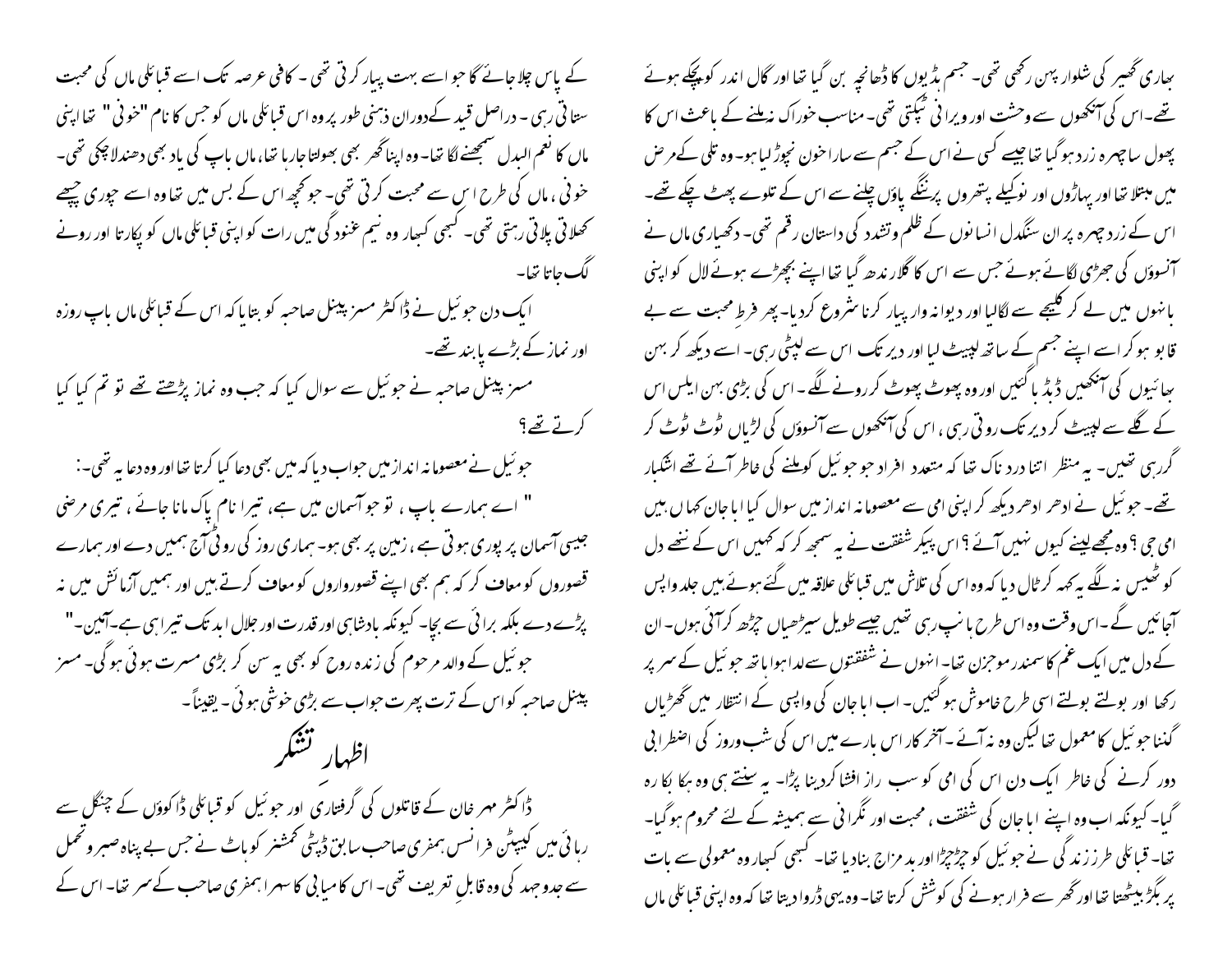بنوں کی کلیسا کامر حوم کو خراج عقیدت بنوں کی کلیسا (حماعت ) کو ڈاکٹر مہر خان کے ظالمانہ قتل کا دلی صدمہ ہوا۔ یہ المناک واقعہ ان کے لئے دلگذار بھی تھا اور ایمان افروز بھی۔ ان کی مسیحی خدمت اور شہادت کے پیش نظر کلیسا نے ۱۹۱۵ء میں ایک سنگ مر مر کی تختی ان کی دائمی یادگار میں بنوں کے الگلیکن گرجاٹھر میں نصب کی ہے۔ تختی پر عبارت انگریزی زبان میں کندہ کی گئی ہے جس کا ترحمہ تحجھ یوں ہے۔ " بیاد گار احترام جناب ڈاکٹر مہر خان ، سا کن شیخ محمود حولارڈرا برٹس ہسپتال ٹل کے انچارج تھے اور اپنی ملازمت کے دوران مذہبی جنو نیوں کے باتھوں شہید ہوئے۔" "جان دینے <sub>تک</sub> بھی وفادار رہ تومیں تجھے زند گی کا تاج دوں گا۔"

بعد اب تک سارے شمال مغربی سمرحدی علاقہ میں گہجی بھی کسی مسیحی فر د ( بالغ یا نا بالغ ) کے اعوٰا کی ورادت سننے میں نہیں آئی تھی۔ یہ سب اسی ذی اختیار افسر کی دور اندیشی کا نتیجہ ہے کہ اس نے حبو ٹیل کے عزیزو اقارب کو قبائلی ڈاکوؤں کو زر مخلصی دینے سے روک دیا تھا۔ علاوہ ازیں حبوئیل کی رہائی کے سلسلہ میں بنوں مش کے فرشتہ صفت اصحاب نے دن کو دن اور رات کورات نہ سمجیا اور بے اندازہ امداد دی۔ ڈاکٹر مہر خان کی اولاد ان کے اس عظیم احسان کوزندگی بھر فراموش نہیں کرسکتی۔

یہاں ایک اور بات بھی قابل ذکر ہے کہ اس سارے درد ناک واقعہ کی تفصیل ڈاکٹر مسیز پینل صاحبہ نے اپنے ایک خاص مایا نہ رسالہ میں قلمبند کر فی سٹروع کردی جس کی اشاعت لندن سے ہو تی تھی۔ اس میں ڈاکٹر مہر خان کی شہادت کا حال اور حبو ئیل کی تلاش اور اس کی رہا ئی کے سلسلہ میں حوجدوحہد کی جارہی تھی ان کی تفصیلات وقتاً فوقتاً اس رسالہ میں شائع ہو تی ر بیں۔ قریباً اس موصوع پر دس قسطیں شائع ہوئیں۔ بہ رسائل ڈاکٹر مہر خان کے خاندان کے پاس تھے۔لیکن جونکہ یہ نہایت ہی دلچپ تھے اس لئے جس نے ان کو پڑھنے کے لئے لبا پھر واپس نہ کیا اور نہ ہی ڈاکٹر مہر خان کی اولاد نے ان کی واپسی کے بارے میں کوشش کی۔ ان رسائل کے پڑھنے سےولایت کاایک بڑا تاحراس قدر متاثر ہوا کہ اس نے رپور ینڈو گرم صاحب (بنوں) کوایک مکتوب بھیجاجس میں اس نے <sub>ک</sub>ہا کہ اگر ڈاکٹر مہر خان کی اہلیہ کواعتراض نہ ہو تومیں حو ئیل کو لے پالک کرلینے کا حوہش مند ہوں ،اور اس کوولایت میں تعلیم دینے اور اس کے تمام خرچ اخراجات کاذمہ لیتا ہوں۔ لیکن وہ دکھیاری اور مامتا کی ماری اپنے لال سے جدا ئی کسی حالت میں قسول کرنے کو تیار نہ تھیں۔اس لئے وہ اس فسامن تاحر کی پیش کیش کومنظور نہ کرسکیں۔ بہر حال انہوں نے وگرم صاحب کی معرفت اس تاحر کی فیاضی کا تہ دل سے شکر یہ ادا کیا۔